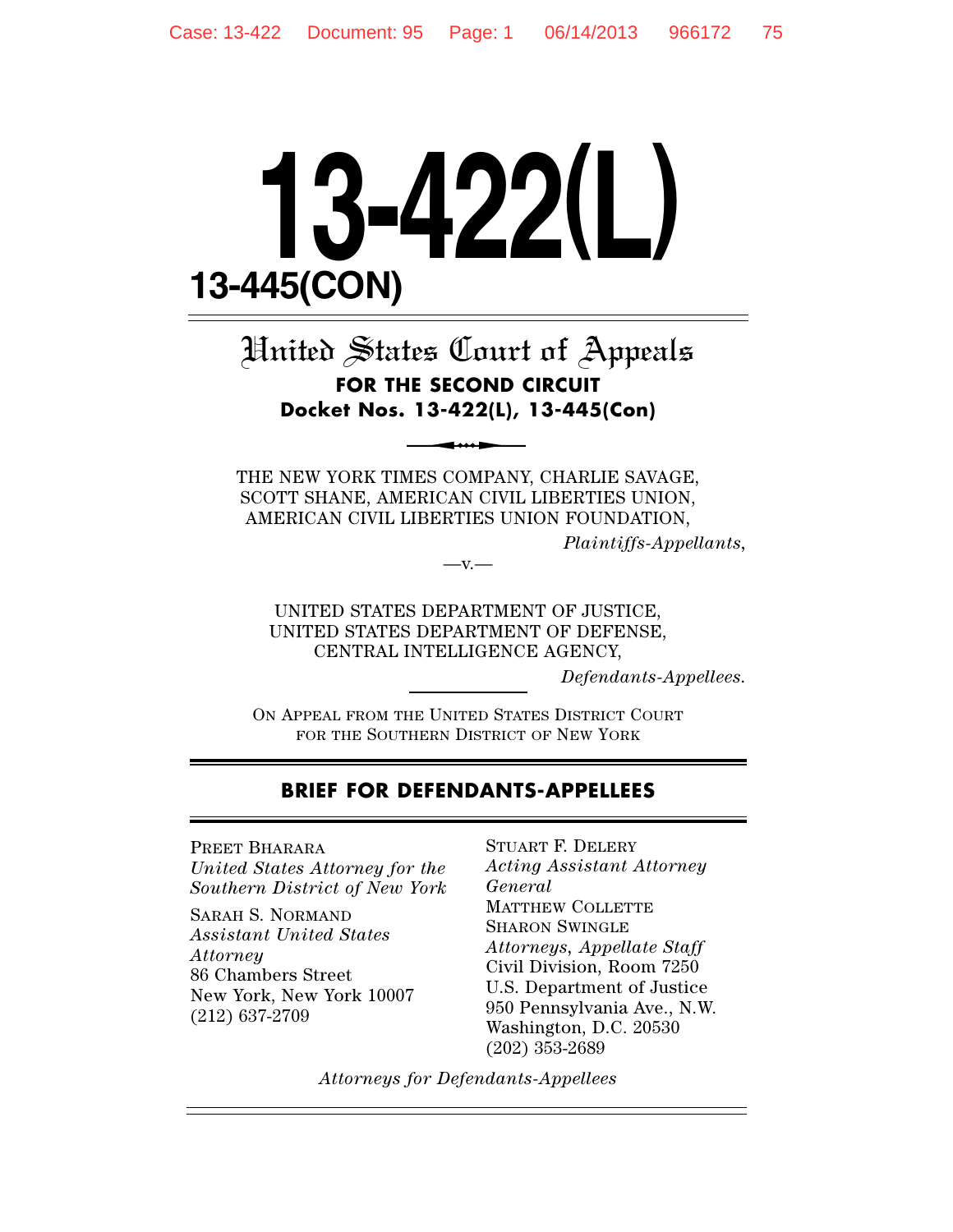# **TABLE OF CONTENTS**

PAGE

|           |                               | PRELIMINARY STATEMENT<br>$\mathbf{1}$                                                                             |  |
|-----------|-------------------------------|-------------------------------------------------------------------------------------------------------------------|--|
|           | JURISDICTIONAL STATEMENT<br>3 |                                                                                                                   |  |
|           |                               | <b>ISSUES PRESENTED FOR REVIEW</b><br>3                                                                           |  |
|           |                               | STATEMENT OF THE $\text{CASE}\dots\dots\dots\dots\dots\dots\dots\dots$<br>$\overline{4}$                          |  |
|           |                               | 5                                                                                                                 |  |
| A.        |                               | Statutory Background<br>5                                                                                         |  |
| <b>B.</b> |                               | Factual And Procedural Background<br>8                                                                            |  |
|           | 1.                            | <b>FOIA Requests And Agency</b><br>$Respones. \ldots \ldots \ldots \ldots \ldots \ldots \ldots$<br>8              |  |
|           | 2.                            | District Court Lawsuits And Further<br>Disclosures Following Senior<br>Government Official Statements<br>11       |  |
|           | 3.                            | <b>Summary Judgment Motion And</b><br>Government Declarations In Support<br>Of No Number, No List Responses<br>14 |  |
|           |                               | Public Declarations.<br>14<br>$\mathbf{a}$ .                                                                      |  |
|           |                               | Classified Declarations.<br>$\mathbf{b}$ .<br>18                                                                  |  |
|           | 4.                            | District Court Decision<br>19                                                                                     |  |
|           | 5.                            | Additional Subsequent Disclosures<br>23                                                                           |  |
|           |                               | SUMMARY OF ARGUMENT $\,\dots\, \dots\, \dots\, \dots\, \dots\, \dots\, \dots$<br>26                               |  |
|           |                               | 28                                                                                                                |  |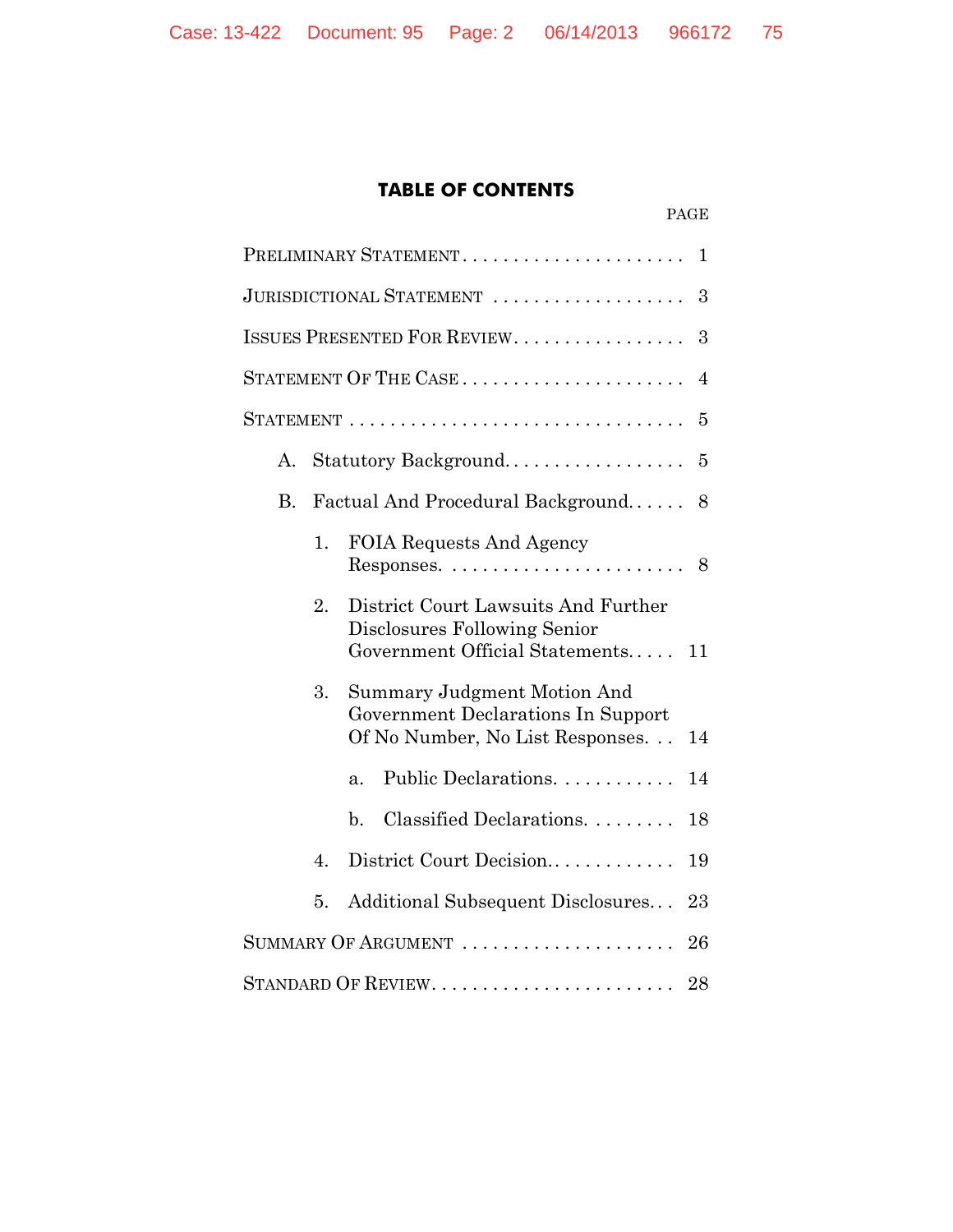# ii

|           | PAGE                                                                                                                                                                                                                                                                                                               |
|-----------|--------------------------------------------------------------------------------------------------------------------------------------------------------------------------------------------------------------------------------------------------------------------------------------------------------------------|
|           | 29<br>$\operatorname{ARGUMENT.} \ldots \ldots \ldots \ldots \ldots \ldots \ldots \ldots \ldots \ldots$                                                                                                                                                                                                             |
|           | POINT I: THE GOVERNMENT PROPERLY WITHHELD<br><b>DOCUMENTS AND INFORMATION UNDER</b><br>EXEMPTIONS 1 AND 3 AS CLASSIFIED OR<br><b>SPECIFICALLY EXEMPT UNDER ANOTHER</b><br>STATUTE<br>29                                                                                                                            |
| А.        | The Government Established That<br>Exemptions 1 And 3 Apply To The<br><b>Classified Documents And Information</b><br>Withheld<br>29                                                                                                                                                                                |
| <b>B.</b> | The District Court Did Not Err In<br>Concluding That The Government Had<br>Not Officially Disclosed The Types Of<br>Information Or Documents Requested,<br>So As To Lose The Protections Of FOIA<br>33                                                                                                             |
|           | Most Of The "Disclosures" On Which<br>1.<br>Plaintiffs Rely Are Irrelevant, Because<br>Official Disclosures Can Only Be Made<br>By Persons Authorized To Speak For<br>The Agency. $\dots \dots \dots \dots \dots \dots \dots$<br>- 33                                                                              |
|           | The District Court Correctly Held That<br>2.<br>The Limited Public Disclosures By<br>Authorized Government Officials On<br>The Topic Of The Requests Did Not<br>Foreclose OLC's Glomar Response To<br>The New York Times Requests And<br>The Agencies' No Number, No List<br>Responses To The ACLU's Request<br>37 |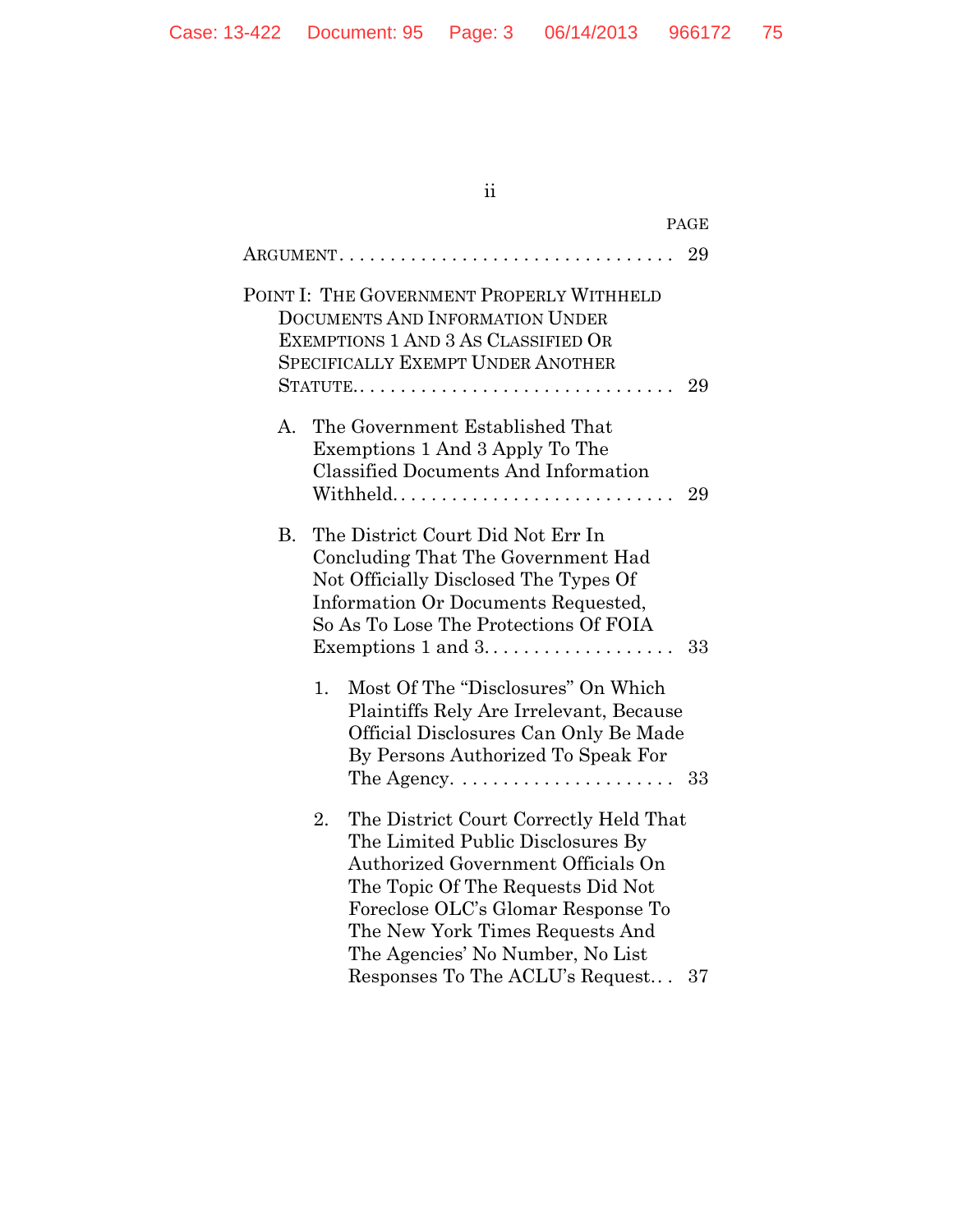iii

## PAGE

|    | 3. | In Light Of Subsequent Public<br>Disclosures By The President And<br>Attorney General, DOJ Can Provide<br>Limited Additional Information About<br>Documents Responsive To The ACLU's<br>Request, But The Government's<br>Responses Otherwise Remain<br>Appropriate | 46 |
|----|----|--------------------------------------------------------------------------------------------------------------------------------------------------------------------------------------------------------------------------------------------------------------------|----|
|    |    |                                                                                                                                                                                                                                                                    |    |
|    |    | POINT II: THE GOVERNMENT PROPERLY WITHHELD<br>CONFIDENTIAL LEGAL ADVICE MEMORANDA<br>UNDER EXEMPTION 5, AND HAS NOT "ADOPTED"<br>THE WITHHELD DOCUMENTS OR USED THEM AS                                                                                            |    |
|    |    | "WORKING LAW."                                                                                                                                                                                                                                                     | 48 |
| A. |    | The Government Established That The<br>OLC-DOD Memorandum Is Protected By<br>The Attorney-Client And Deliberative                                                                                                                                                  | 49 |
| В. |    | The Government Has Not "Adopted" The<br>Withheld Legal Memoranda, Nor Do They<br>Constitute An Agency's "Working Law."                                                                                                                                             | 50 |
|    | 1. | No Agency Official Has Publicly Referred<br>To The OLC-DOD Memorandum Or Any<br>Other Withheld Document, Much Less<br><b>Expressly Adopted The Reasoning In</b><br>That Document As Agency Policy $51$                                                             |    |
|    | 2. | The Withheld Legal Memoranda<br>Constitute Confidential Legal Advice,<br>Not Agency "Working Law."                                                                                                                                                                 | 55 |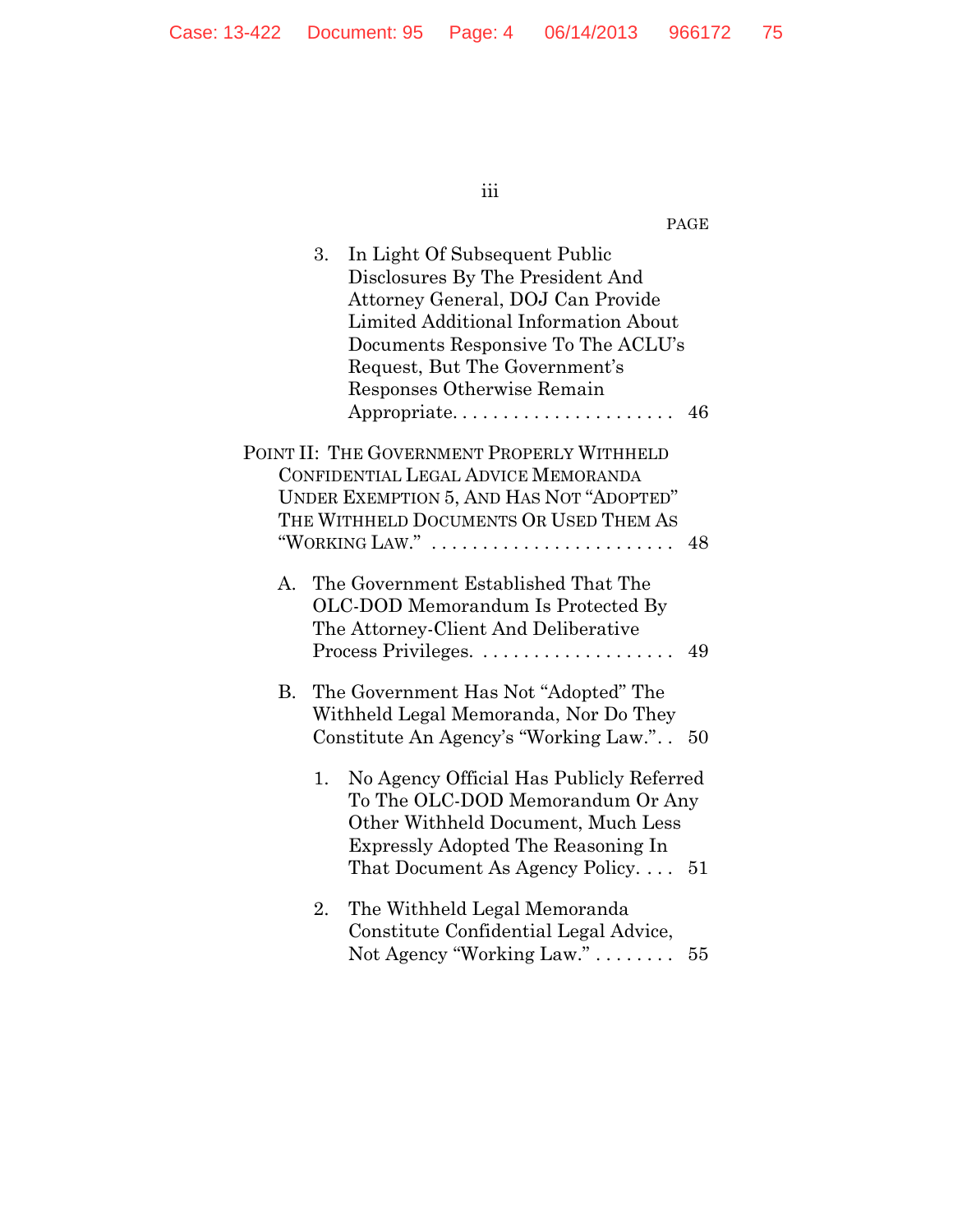iv

PAGE

| POINT III: THE DEPARTMENT OF JUSTICE'S OFFICE                                         |  |
|---------------------------------------------------------------------------------------|--|
| OF INFORMATION POLICY CONDUCTED AN                                                    |  |
| <b>ADEQUATE SEARCH FOR RESPONSIVE</b>                                                 |  |
| DOCUMENTS $\ldots \ldots \ldots \ldots \ldots \ldots \ldots \ldots \ldots 60$         |  |
|                                                                                       |  |
| CONCLUSION $\ldots \ldots \ldots \ldots \ldots \ldots \ldots \ldots \ldots \ldots 61$ |  |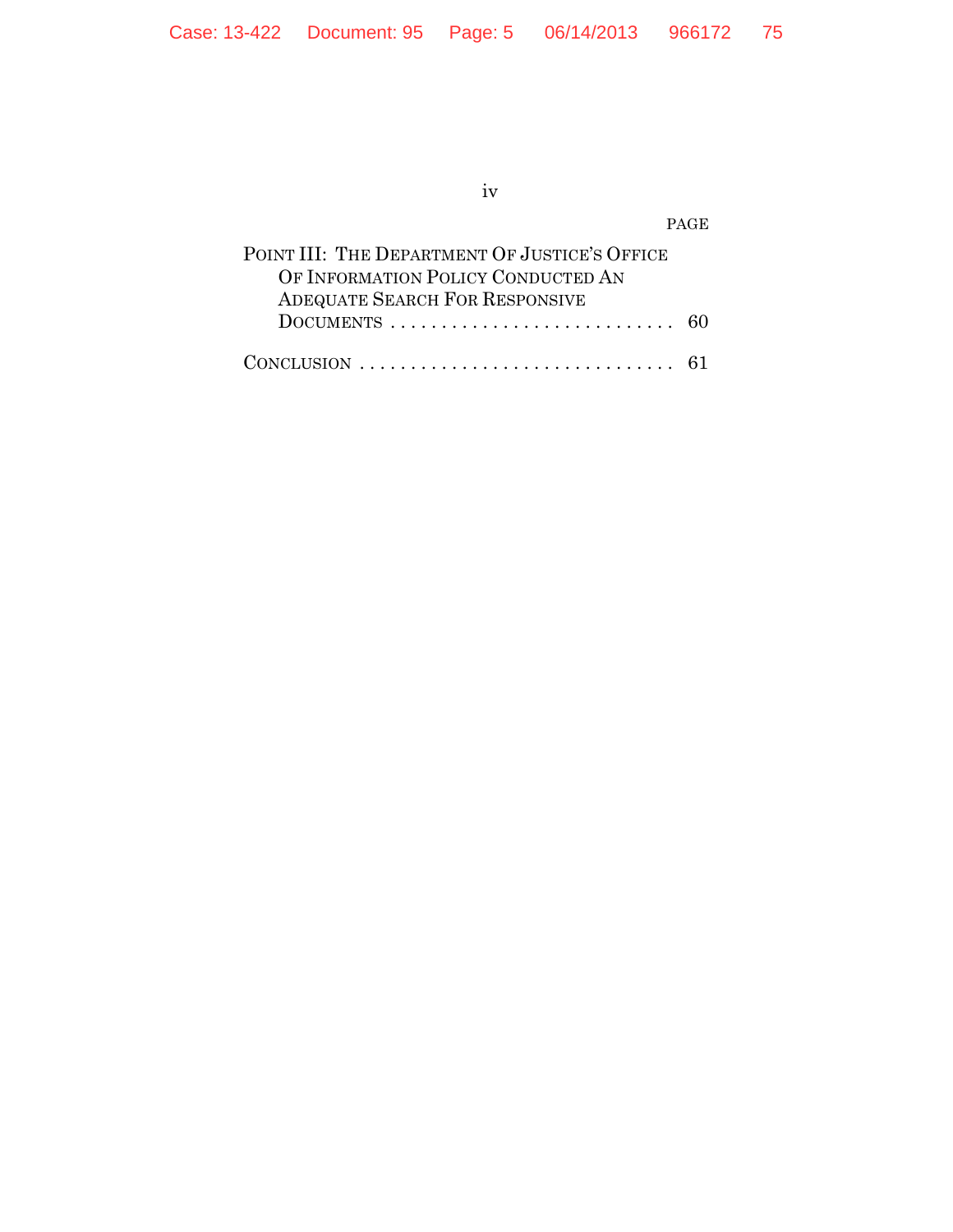v

#### PAGE

# **TABLE OF AUTHORITIES**

*Cases*:

| $ACLU$ v. $CIA$ ,<br>710 F.3d 422 (D.C. Cir. 2013). 7, 39, 40, 42                            |
|----------------------------------------------------------------------------------------------|
| $ACLU$ v. DOJ,<br>681 F.3d 61 (2d Cir. 2012)  28, 29                                         |
| Afshar v. Dep't of State,<br>702 F.2d 1125 (D.C. Cir. 1983). 35, 36, 56                      |
| Alfred A. Knopf, Inc. v. Colby,                                                              |
| Bassiouni v. CIA,<br>392 F.3d 244 (7th Cir. 2004)  8, 45                                     |
| Berman v. CIA,<br>501 F.3d 1136 (9th Cir. 2007) $\ldots \ldots \ldots \ldots 32$             |
| Bonner v. Dep't of State,<br>$928$ F.2d 1148 (D.C. Cir. 1991). 46                            |
| Brennan Center for Justice v. U.S. Dep't of Justice,<br>697 F.3d 184 (2d Cir. 2012)  passim  |
| Brinton v. Dep't of State,<br>636 F.2d 600 (D.C. Cir. 1980). 59                              |
| CIA v. Sims,<br>471 U.S. 159 (1985). $\dots \dots \dots \dots \dots \dots \dots \dots \dots$ |
| Coastal States Gas Corp. v. Dep't of Energy,<br>617 F.2d 854 (D.C. Cir. 1980). 58            |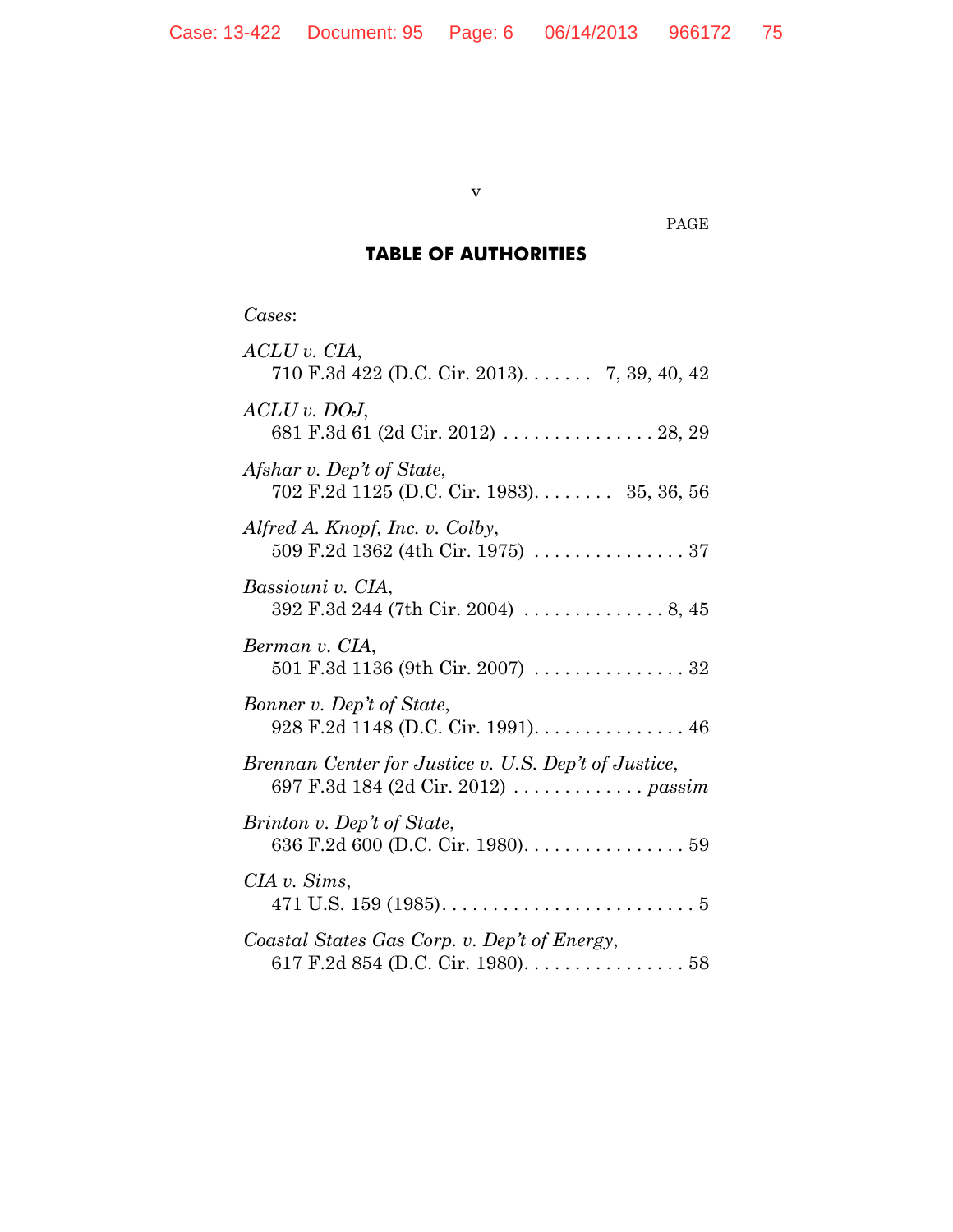vi

| PAGE                                                                                                                      |
|---------------------------------------------------------------------------------------------------------------------------|
| Cuneo v. Schlesinger,<br>484 F.2d 1086 (D.C. Cir. 1973). $\dots \dots \dots \dots 56$                                     |
| Defenders of Wildlife v. U.S. Dep't of Interior,<br>314 F. Supp. 2d 1 (D.D.C. 2004) $\ldots \ldots \ldots \ldots$ 60      |
| Dep't of Justice v. Reporters Comm. for Freedom<br>of the Press,                                                          |
| Earth Pledge Foundation v. CIA,<br>988 F. Supp. 623 (S.D.N.Y. 1996),<br>$\alpha$ ff'd, 128 F.3d 788 (2d Cir. 1997) 34, 35 |
| Edmonds Inst. v. U.S. Dep't of Interior,<br>383 F. Supp. 2d 105 (D.D.C. 2005)  60                                         |
| Federal Open Market Committee v. Merrill,                                                                                 |
| Fitzgibbon v. CIA,<br>911 F.2d 755 (D.C. Cir. 1990). 36                                                                   |
| Grand Cent. P'ship, Inc. v. Cuomo,                                                                                        |
| Halperin v. CIA,<br>629 F.2d 144 (D.C. Cir. 1980). 32                                                                     |
| Halpern v. FBI,<br>$181 \text{ F}.3d 279 (2d \text{ Cir. } 1999) \ldots \ldots \ldots \ldots \ldots \ldots 7$             |
| Hayden v. NSA,<br>608 F.2d 1381 (D.C. Cir. 1979). 8                                                                       |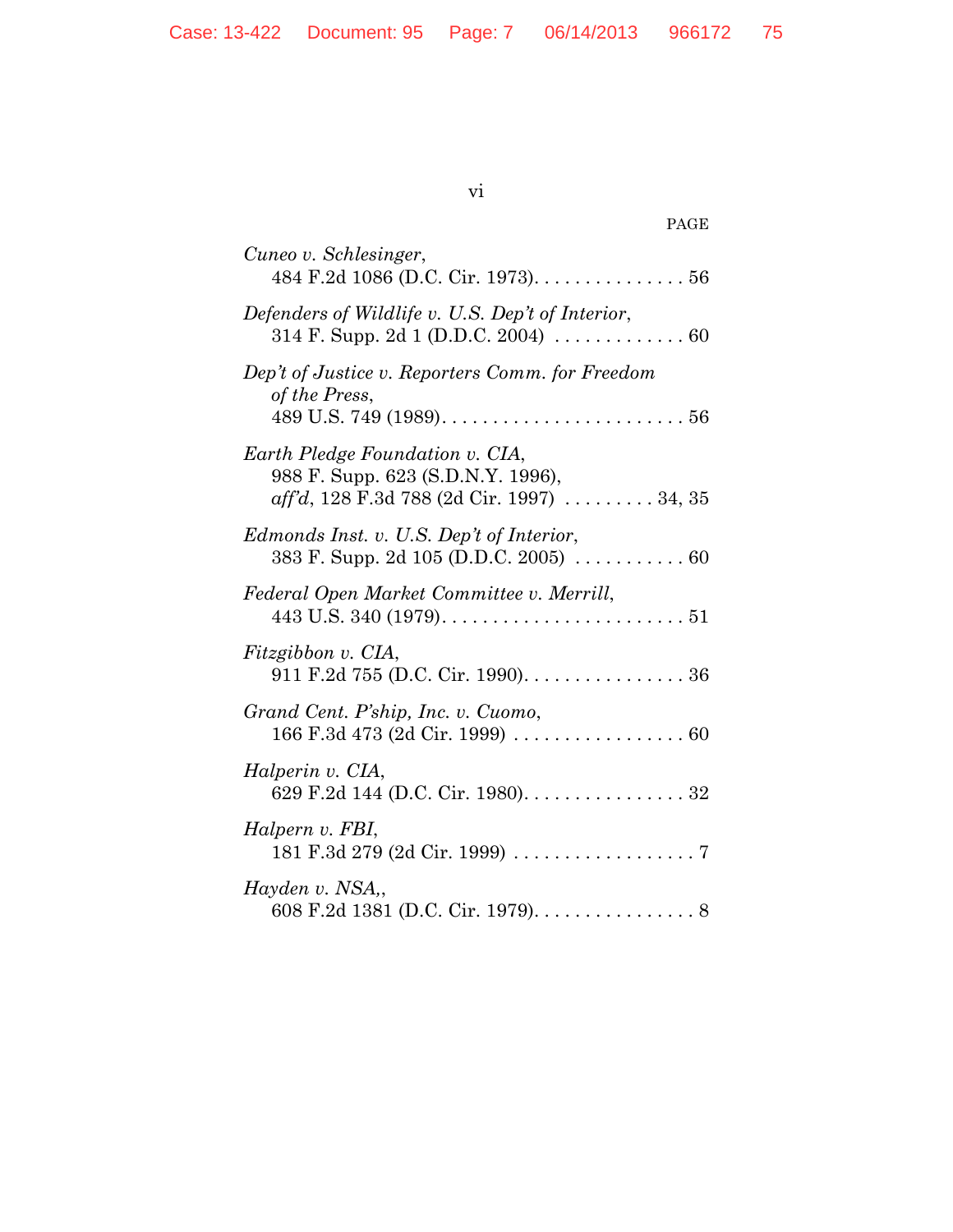*Hoch v. CIA*,

*Jarvik v. CIA*,

*In re County of Erie*,

vii

| ch v. CIA,<br>No. 88-5422, 1990 WL 102740 (D.C. Cir.                         |  |
|------------------------------------------------------------------------------|--|
| re County of Erie,<br>473 F.3d 413 (2d Cir. 2007) 49                         |  |
| rvik v. CIA,<br>741 F. Supp. 2d 106 (D.D.C. 2010) $\ldots \ldots \ldots$ . 8 |  |

PAGE

# 741 F. Supp. 2d 106 (D.D.C. 2010) ............ 8 *Meeropol v. Meese*, 790 F.2d 942 (D.C. Cir. 1986)................ 46 *Military Audit Project v. Casey*, 656 F.2d 724 (D.C. Cir. 1981)............. 34, 45 *Moore v. CIA*, 666 F.3d 1330 (D.C. Cir. 2011)............... 34 *Murphy v. Dep't of Army*, 613 F.2d 1151 (D.C. Cir. 1979)............... 35 *National Council of La Raza v. Dep't of Justice*, 411 F.3d 350 (2d Cir. 2005) .......... 52, 53, 55 *NLRB v. Sears, Roebuck & Co.*, 421 U.S. 132 (1975)..................... 52, 59 *Phillippi v. CIA*, 546 F.2d 1009 (D.C. Cir. 1976)................ 7 *Phillippi v. CIA*, 655 F.2d 1325 (D.C. Cir. 1981)............... 36

*Public Citizen, Inc. v. Office of Mgmt. and Budget*, 598 F.3d 865 (D.C. Cir. 2010)................ 58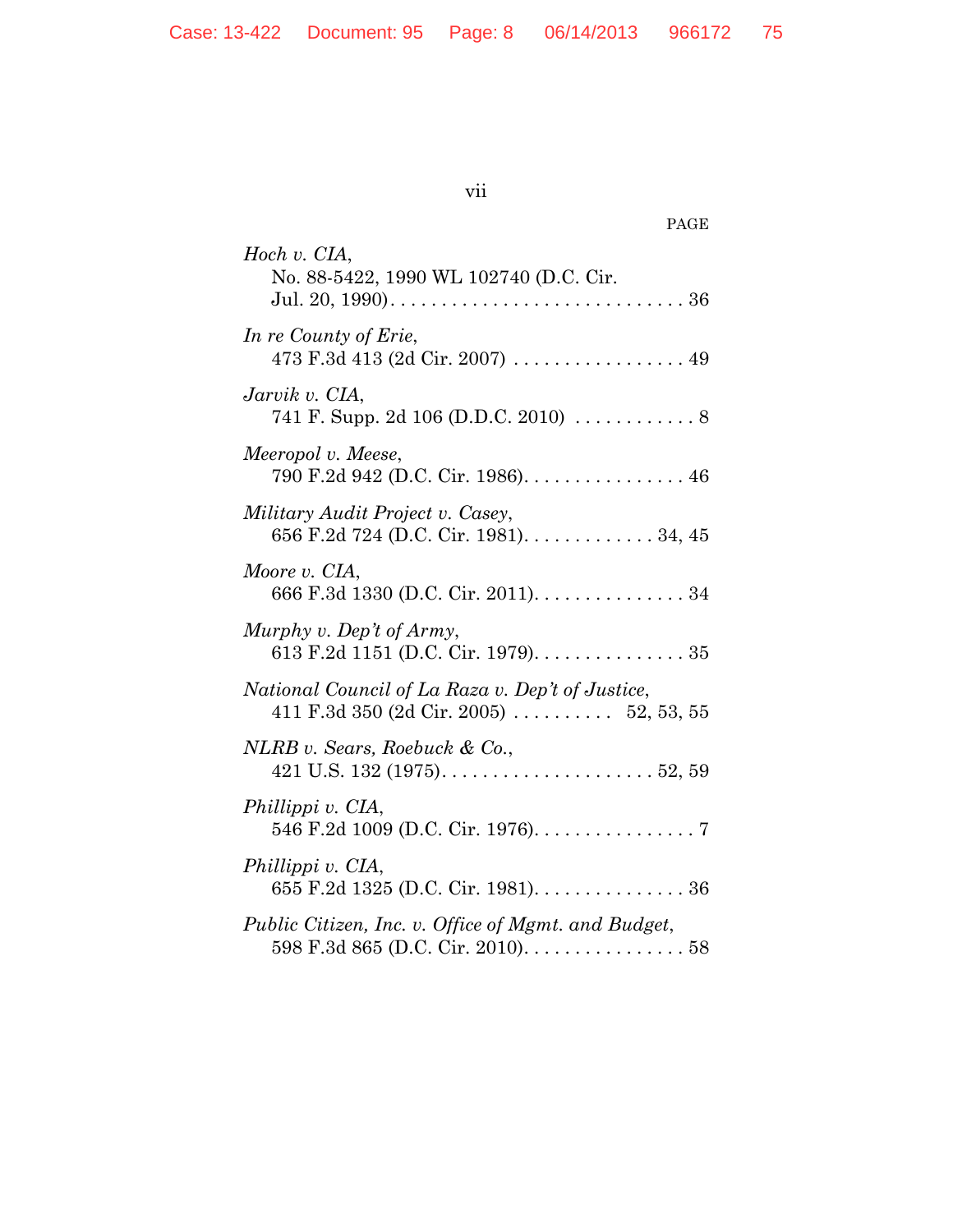| ×<br>I | ×<br>I |  |
|--------|--------|--|
|        |        |  |

| PAGE                                                                                              |
|---------------------------------------------------------------------------------------------------|
| Tax Analysts v. IRS,<br>294 F.3d 71 (D.C. Cir. 2002). 58                                          |
| Tigue v. DOJ,                                                                                     |
| Vaughn v. Rosen,<br>484 F.2d 820 (D.C. Cir. 1973). 7                                              |
| Wilner v. NSA.,<br>592 F.3d 60 (2d Cir. 2009)  7, 28, 29, 45                                      |
| Wilson v. CIA,<br>586 F.3d 171 (2d Cir. 2009)  33, 34, 36, 37                                     |
| Wolf v. CIA,<br>473 F.3d 370 (D.C. Cir. 2007). 28, 33                                             |
| <i>Statutes and Legislative History:</i>                                                          |
|                                                                                                   |
| $5 \text{ U.S.C. } \S 552(a)(3) \ldots \ldots \ldots \ldots \ldots \ldots \ldots \ldots \ldots 5$ |
|                                                                                                   |
|                                                                                                   |
|                                                                                                   |
|                                                                                                   |
|                                                                                                   |
|                                                                                                   |

28 U.S.C. § 1331 .............................. 3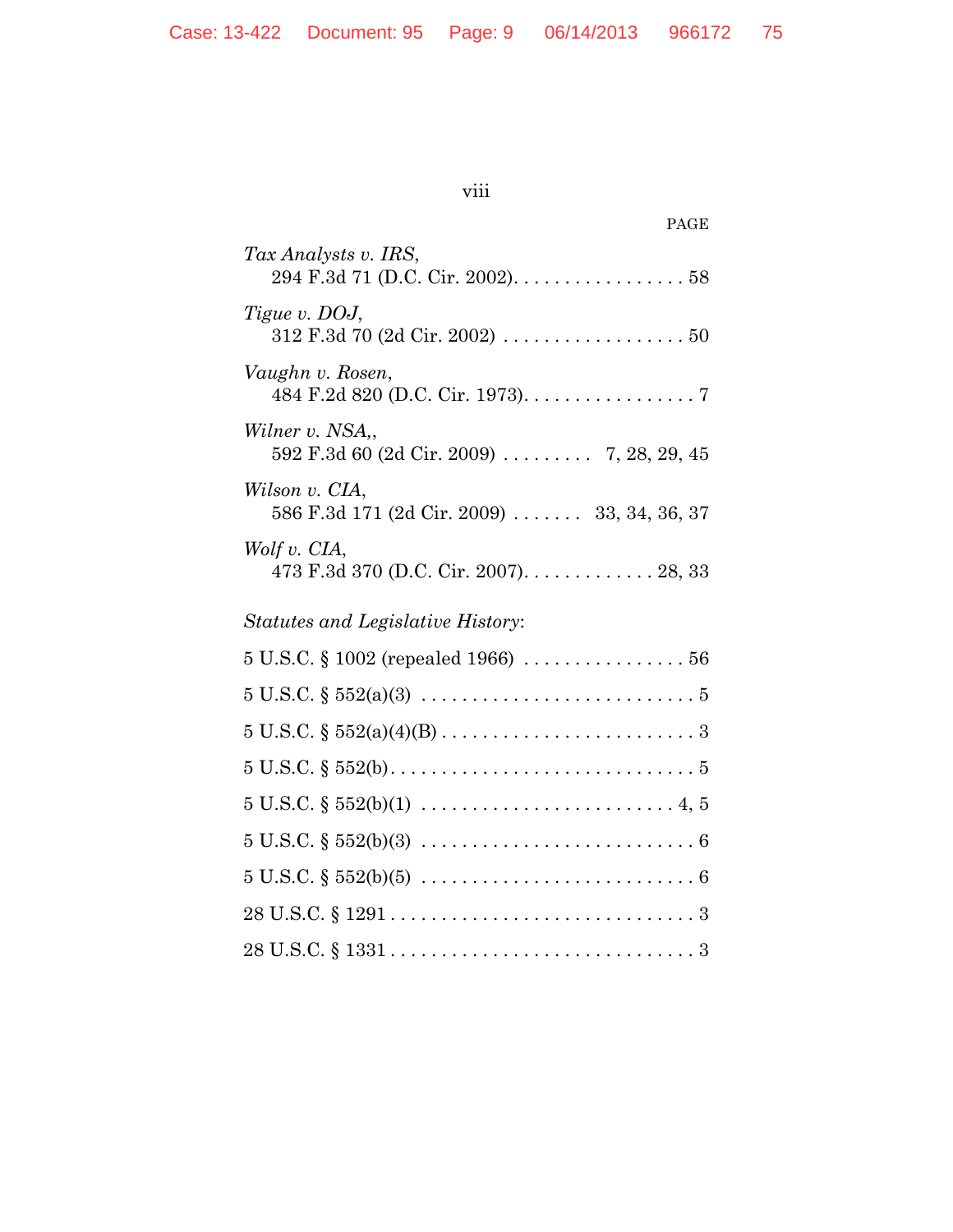## ix

| 50 U.S.C. § 403-1(i)(1) (2012). 6, 16, 31                             |  |
|-----------------------------------------------------------------------|--|
| H.R. Rep. No. 79-1980 (1946) $\dots \dots \dots \dots \dots \dots 56$ |  |
|                                                                       |  |

# *Regulations and Executive Orders*:

| Exec. Order 13,526, 75 Fed. Reg. 707 |
|--------------------------------------|
|                                      |
|                                      |
|                                      |
|                                      |
|                                      |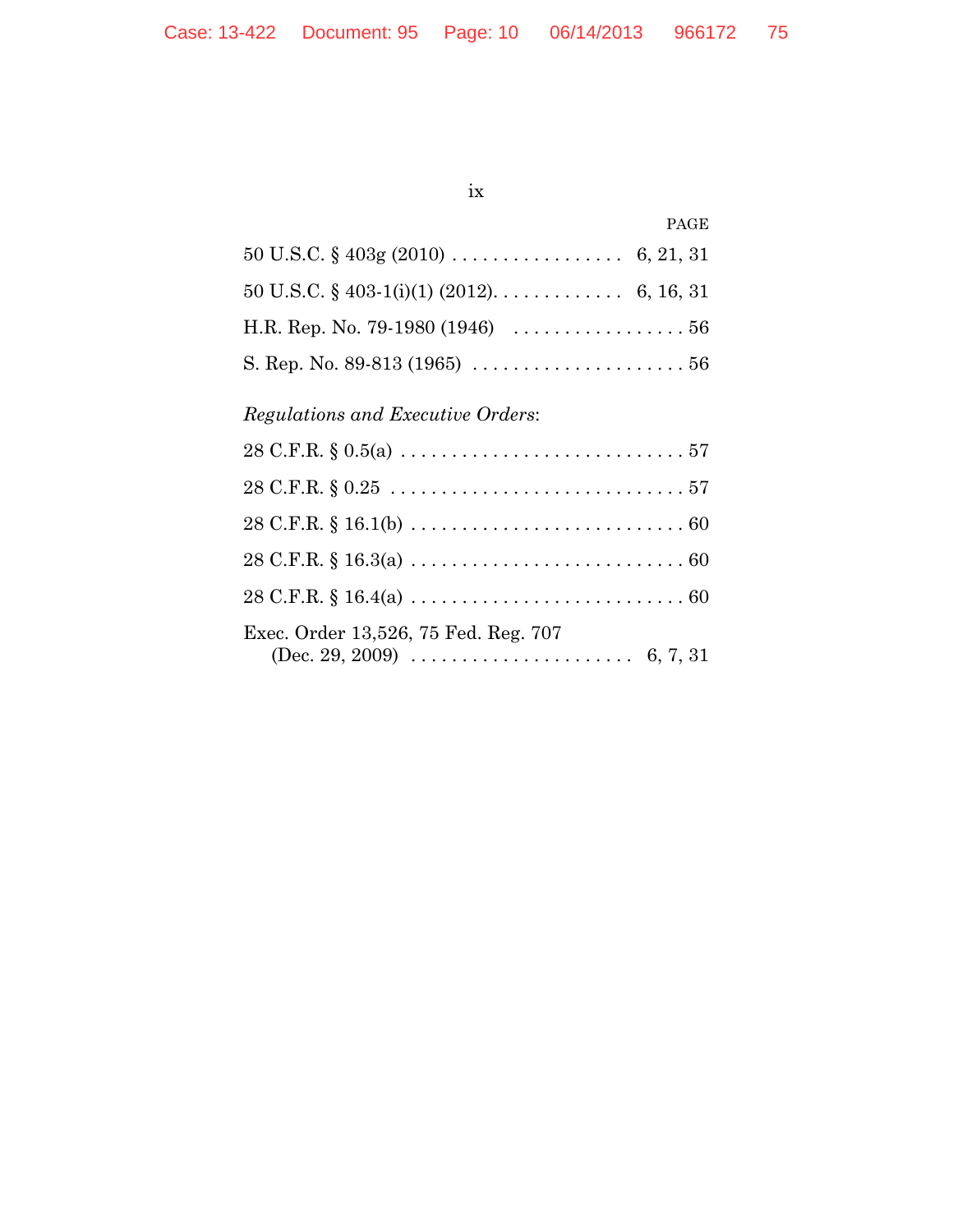# United States Court of Appeals **FOR THE SECOND CIRCUIT Docket Nos. 13-422(L), 13-445(Con)**

THE NEW YORK TIMES, CHARLIE SAVAGE, SCOTT SHANE, AMERICAN CIVIL LIBERTIES UNION, AMERICAN CIVIL LIBERTIES UNION FOUNDATION,

*Plaintiffs-Appellants,*

 $-v =$ 

UNITED STATES DEPARTMENT OF JUSTICE, UNITED STATES DEPARTMENT OF DEFENSE, CENTRAL INTELLIGENCE AGENCY,

*Defendants-Appellees.*

#### **BRIEF FOR DEFENDANTS-APPELLEES**

#### **PRELIMINARY STATEMENT**

The government has worked to provide Congress and the American people as much information as possible about sensitive counterterrorism operations, including the use of targeted lethal force against terrorists, consistent with our national security and the proper functioning of the Executive Branch. The government has disclosed certain key elements of the principles and procedures involved in a determina-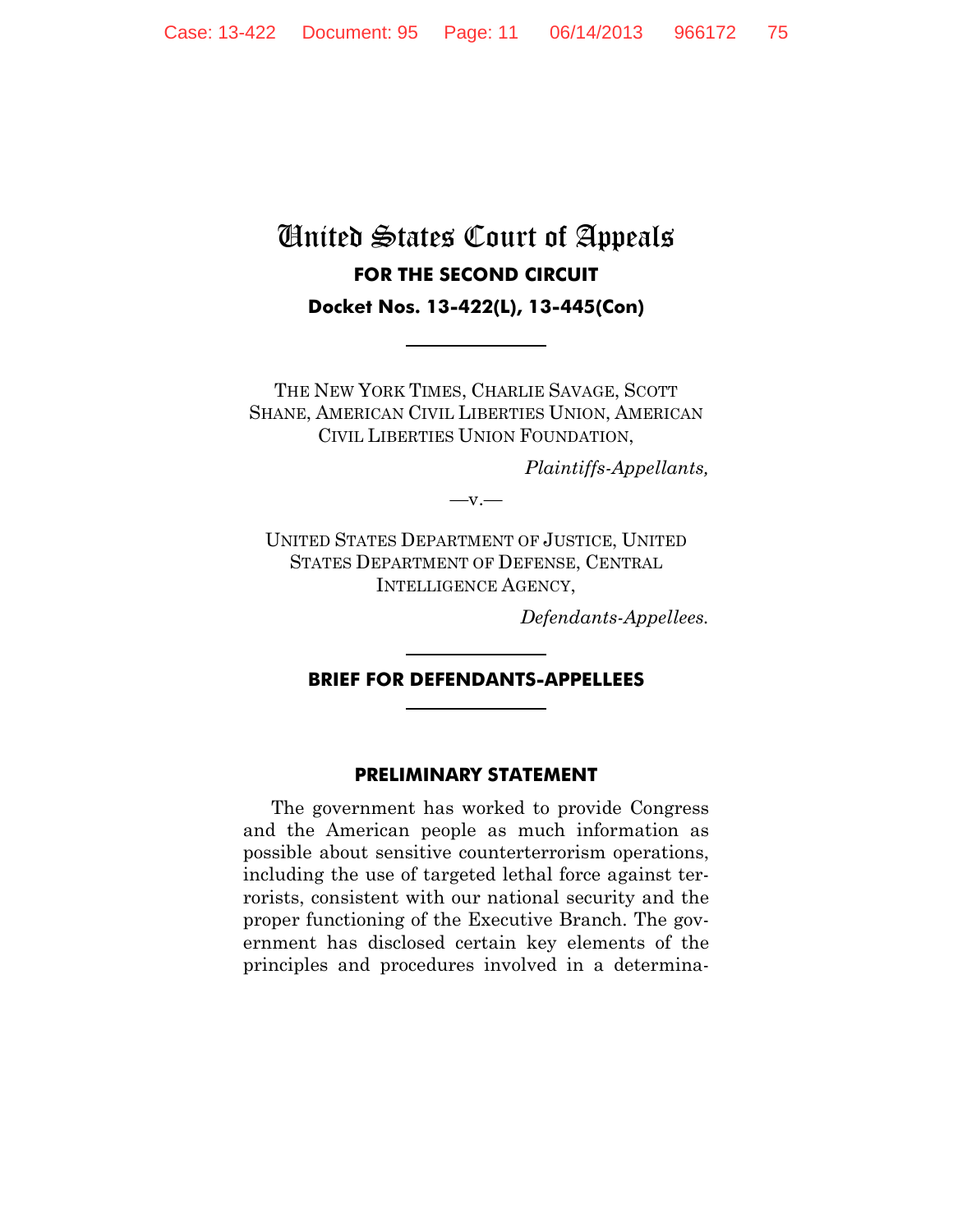tion whether to use targeted lethal force, and also has disclosed certain limited information about specific operations and individuals. At the same time, however, the Executive Branch has protected the national security by safeguarding classified information, the disclosure of which could damage the government's counterterrorism efforts. Consistent with this careful balancing, the government agencies that are defendants in these actions disclosed certain documents and information to plaintiffs in response to their Freedom of Information Act (FOIA) requests, but withheld other documents and information that are protected from disclosure by FOIA Exemptions 1 and 3, because disclosure could reasonably be expected to harm national security and would violate non-disclosure statutes. The defendants also withheld predecisional and deliberative documents prepared to assist agency policymakers, and confidential legal advice memoranda, because those privileged documents are protected under FOIA Exemption 5.

The district court properly held that the government's withholdings were justified under FOIA, reasoning in relevant part that the government had established the applicability of Exemptions 1, 3, and 5 to the withheld documents and information, and that the government had not already officially disclosed the information withheld under Exemptions 1 and 3, nor "adopted" privileged documents withheld under Exemption 5. Those rulings were clearly correct, and this Court should affirm the judgment below.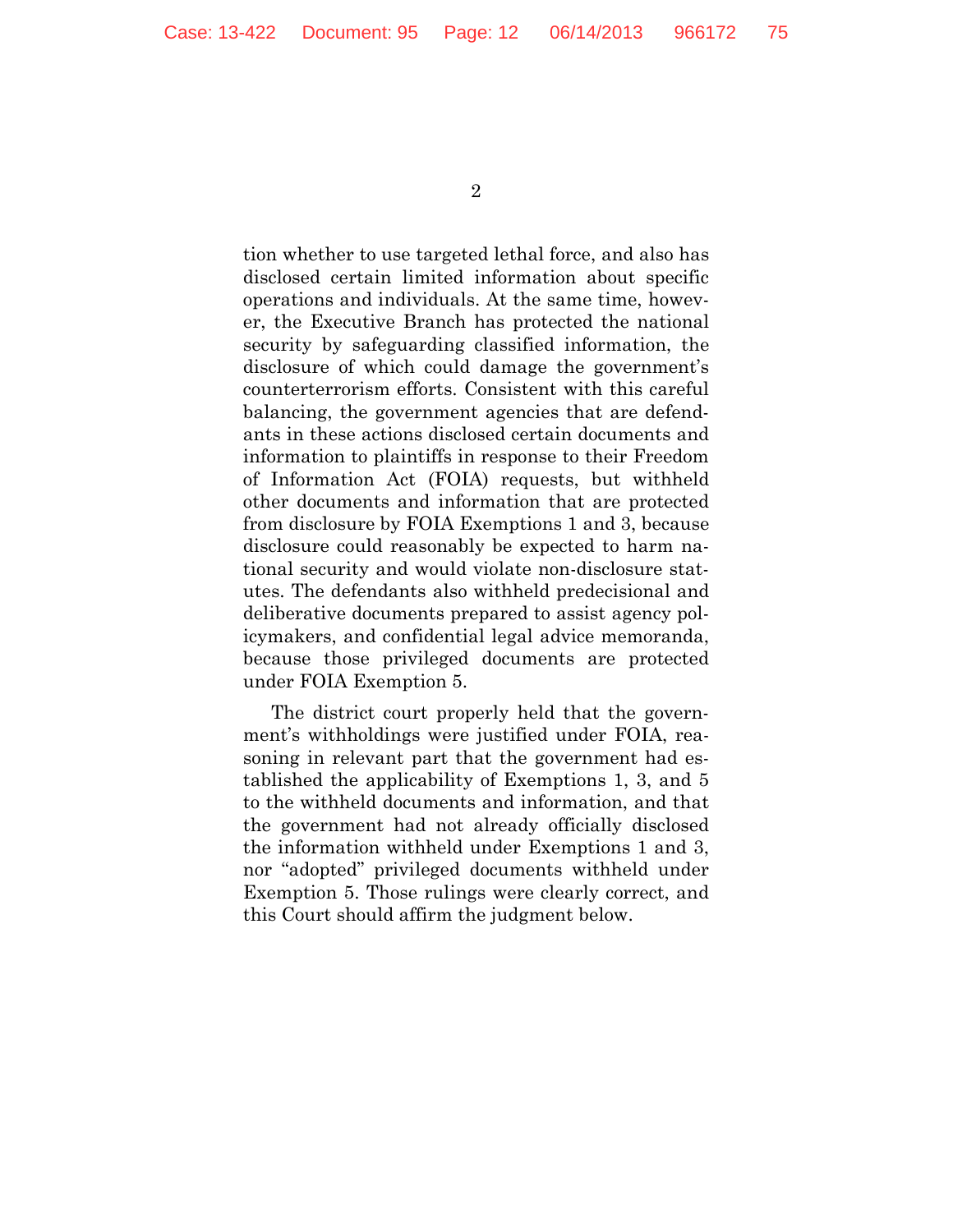#### **JURISDICTIONAL STATEMENT**

The district court had jurisdiction over these actions under 5 U.S.C.  $\S 552(a)(4)(B)$  and 28 U.S.C. § 1331. The district court entered judgment for the defendants on January 24, 2013. Plaintiffs filed timely notices of appeal on February 1, 2013. This Court has jurisdiction under 28 U.S.C. § 1291.

#### **ISSUES PRESENTED FOR REVIEW**

1. Whether the government properly withheld information about records possessed by each agency that were responsive to plaintiffs' FOIA requests but exempt from disclosure under FOIA Exemptions 1 and 3, where the agencies' declarations established that the withheld information would tend to disclose highly classified information about the United States Government's use of targeted lethal force.

2. Whether public statements about the United States Government's use of targeted lethal force against terrorists constituted official disclosure of the specific information requested by plaintiffs such that the agencies erred in withholding certain records and information under FOIA Exemptions 1 and 3.

3. Whether legal advice about the use of targeted lethal force against terrorists is protected against disclosure under Exemption 5 because it is protected by the attorney-client and/or deliberative process privileges and, if so, whether public statements by government officials defending the lawfulness of the use of targeted lethal force against terrorists "adopt" the content of privileged legal analysis so as to strip it of Exemption 5 protection.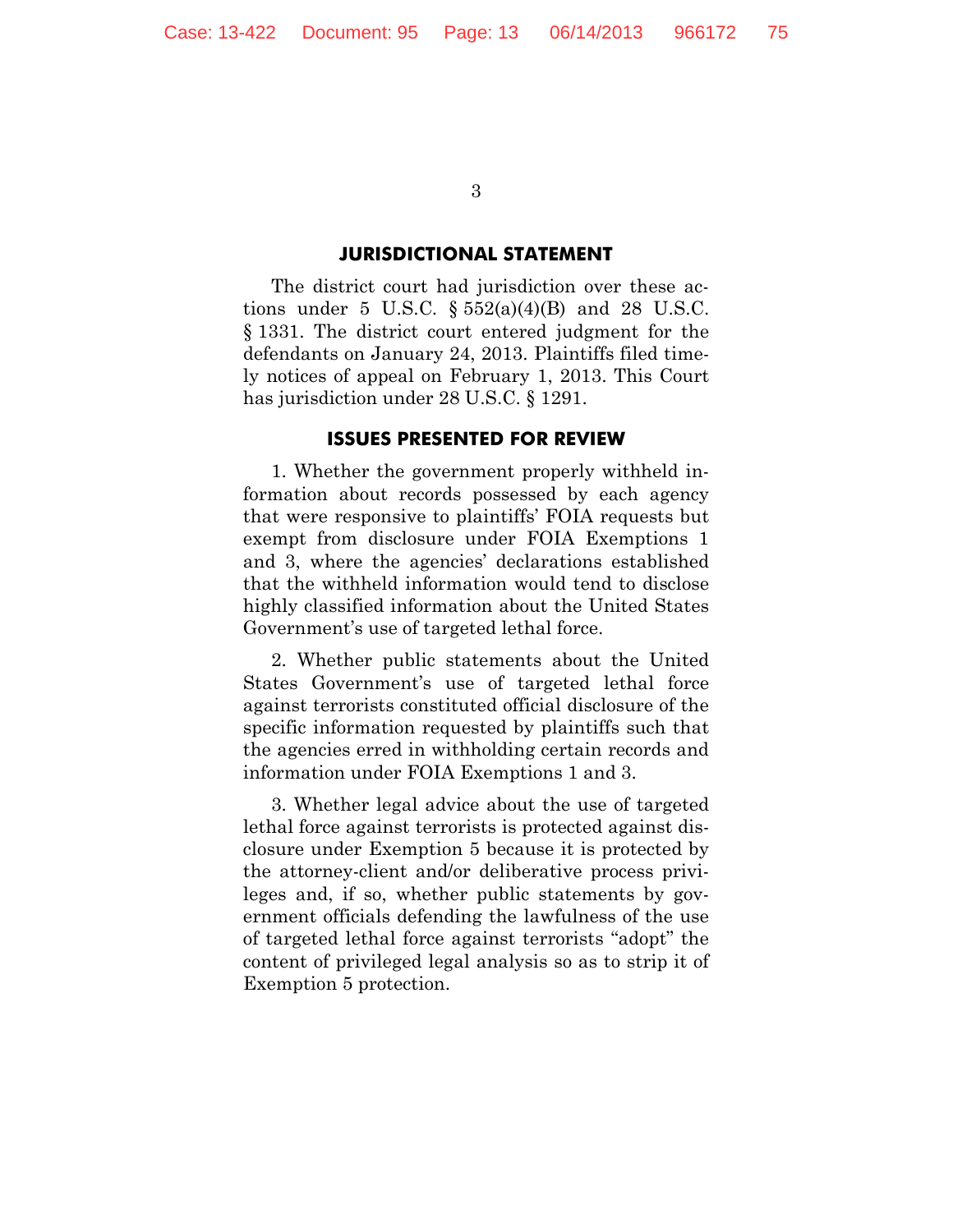4. Whether the Department of Justice's Office of Information Policy (OIP) conducted an adequate search for responsive documents.

#### **STATEMENT OF THE CASE**

These consolidated appeals arise out of FOIA requests filed by two sets of requesters. The New York Times Company and two reporters (collectively, the New York Times) filed requests with the Department of Justice's Office of Legal Counsel (OLC) for production of any legal memoranda regarding "targeted killing" by the United States Government of suspected terrorists, including U.S. citizens. The American Civil Liberties Union and the American Civil Liberties Union Foundation (collectively, the ACLU) filed a request with multiple government agencies for production of records regarding targeted killing of U.S. citizens, including three specific individuals.

The government produced some documents, but withheld additional responsive documents because they were exempt from production under FOIA Exemptions 1, 3, and/or 5, 5 U.S.C. § 552(b)(1), (3), and/ or (5). The government also declined to provide information about the number or nature of responsive classified documents, on the ground that that information was itself exempt from disclosure.

Plaintiffs' lawsuits challenging the government's responses were consolidated by the district court. The defendants moved for summary judgment, and plaintiffs cross-moved for partial summary judgment. After considering the motions and supporting documents, including classified materials submitted by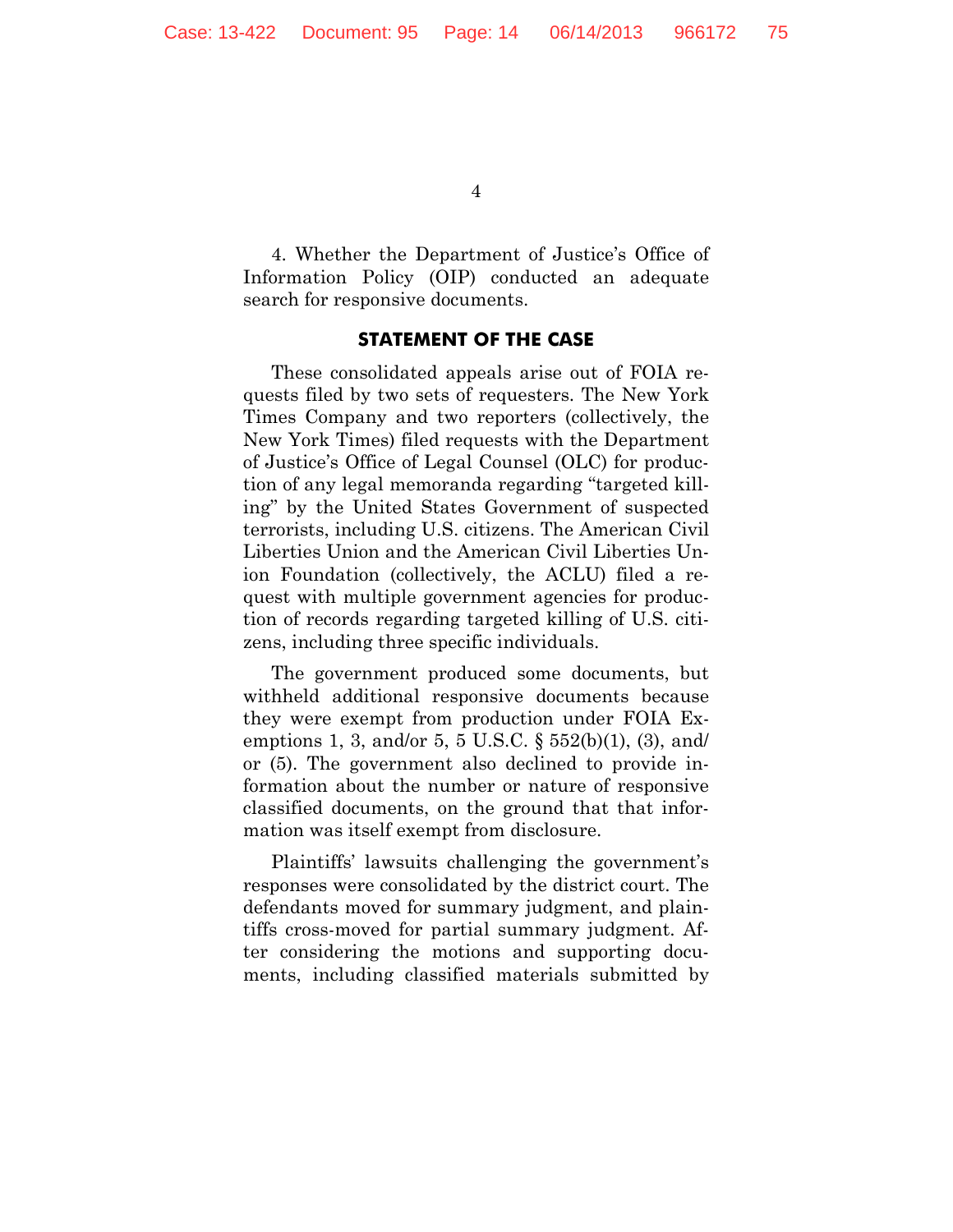the government *in camera* and *ex parte,* the district court entered judgment in favor of the government in two unclassified decisions, one of which had a classified appendix.

#### **STATEMENT**

#### **A. Statutory Background.**

The Freedom of Information Act, 5 U.S.C. § 552(a)(3), generally requires an agency to search for and make records promptly available in response to a request that reasonably describes the records sought. At the same time, however, Congress explicitly recognized "that public disclosure is not always in the public interest and thus provided that agency records may be withheld from disclosure under any of the nine exemptions defined in 5 U.S.C. § 552(b)." *CIA v. Sims,* 471 U.S. 159, 166-167 (1985).

FOIA Exemption 1 exempts from disclosure records that are "specifically authorized under criteria established by an Executive order to be kept secret in the interest of national defense or foreign policy" and "are in fact properly classified pursuant to such Executive order." 5 U.S.C.  $\S 552(b)(1)$ . Pursuant to Executive Order 13,526, an agency may withhold information that has been determined to be classified because its "unauthorized disclosure could reasonably be expected to cause identifiable or describable damage to the national security" and it "pertains to" one of the categories of information specified in the Executive Order, including "intelligence activities (including covert action)," "intelligence sources or methods," and "foreign relations or foreign activities of the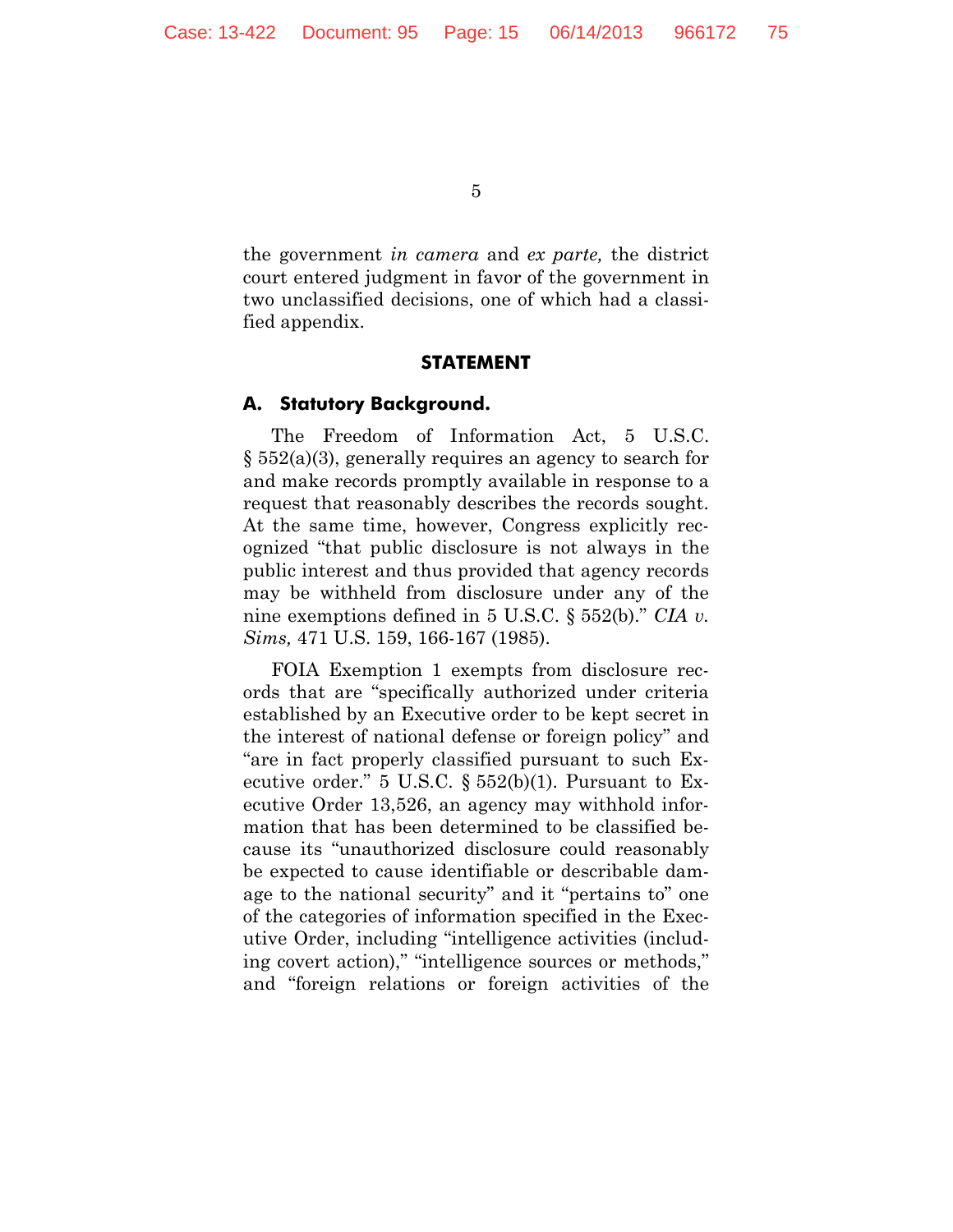United States." Exec. Order 13,526, § 1.4(c), (d), 75 Fed. Reg. 707, 709 (Dec. 29, 2009).

FOIA Exemption 3 exempts from disclosure records that are "specifically exempted from disclosure by [another] statute" if the relevant statute "requires that the matters be withheld from the public in such a manner as to leave no discretion on the issue" or "establishes particular criteria for withholding or refers to particular types of matters to be withheld." 5 U.S.C. § 552(b)(3). The Central Intelligence Agency Act of 1949, as amended, exempts the CIA from any law requiring the disclosure of certain information about the CIA, including the CIA's "functions." 50 U.S.C. § 403g (2010) ("Protection of nature of Agency's functions"). And the National Security Act of 1947, as amended, directs the Director of National Intelligence to "protect intelligence sources and methods from unauthorized disclosure." 50 U.S.C. § 403-1(i)(1) (2012).

FOIA Exemption 5 exempts from disclosure records that are "inter-agency or intra-agency memorandums or letters which would not be available by law to a party other than an agency in litigation with the agency." 5 U.S.C.  $\S 552(b)(5)$ . Exemption 5 encompasses traditional common-law privileges, including the attorney-client and deliberative process privileges. *See Brennan Center for Justice v. U.S. Dep't of Justice,* 697 F.3d 184, 189 (2d Cir. 2012).

Where an agency claims that responsive documents are exempt from disclosure under FOIA, it generally describes the individual documents and sets forth the applicable exemptions pursuant to the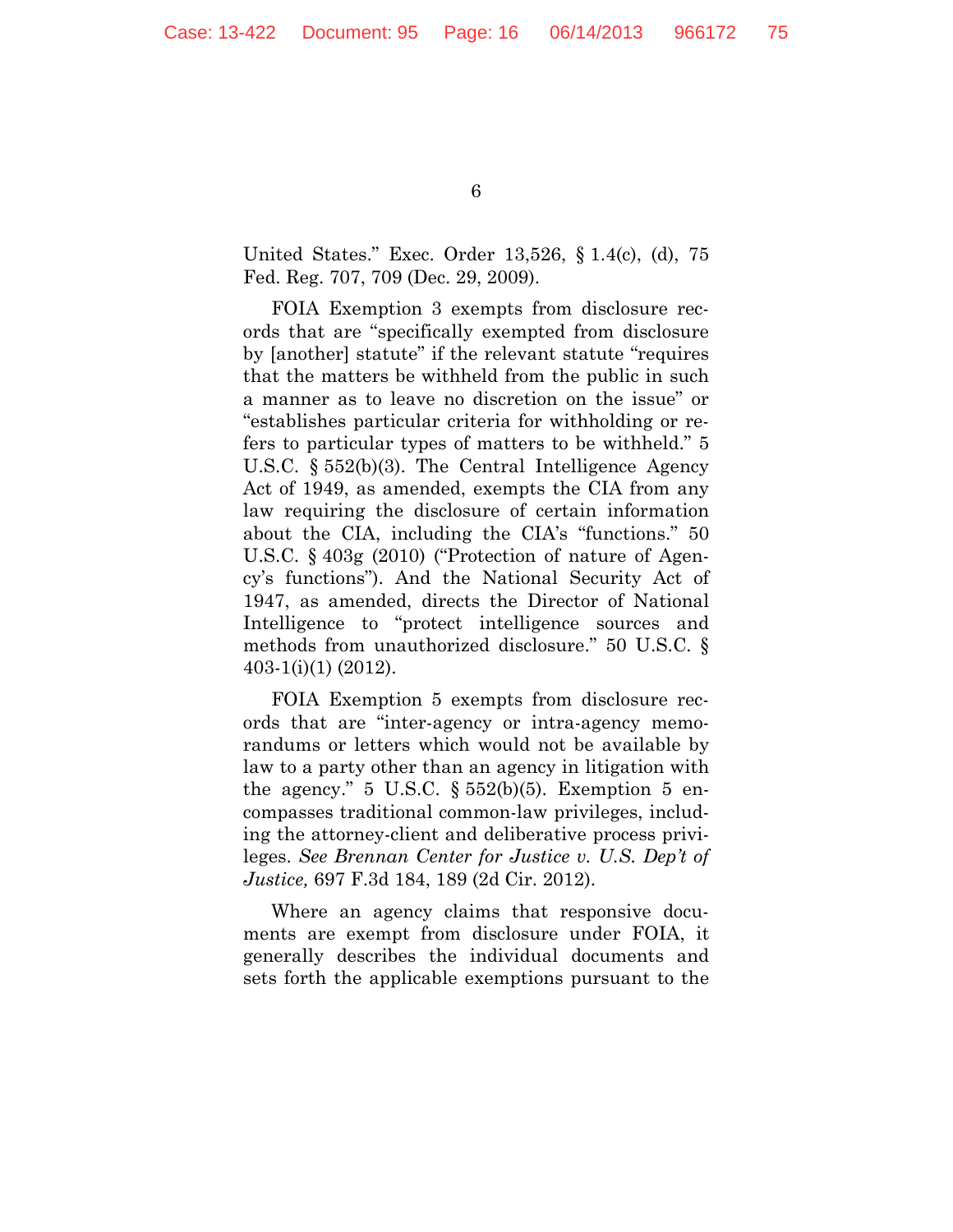judge-made standards set out in *Vaughn v. Rosen,* 484 F.2d 820 (D.C. Cir. 1973). This Court has made clear, however, that "rigid adherence to any particular indexing format" is not required. *Halpern v. FBI,*  181 F.3d 279, 291 (2d Cir. 1999); *see also ACLU v. CIA,* 710 F.3d 422, 432 (D.C. Cir. 2013) (noting that "there is no fixed rule establishing what a *Vaughn*  index must look like").

In some circumstances, an agency cannot acknowledge whether or not documents exist that are responsive but exempt, without also disclosing information that is itself protected from disclosure by an exemption. In such circumstances, the agency may make a so-called "Glomar" response that neither confirms nor denies the existence of responsive documents. *See Wilner v. NSA,* 592 F.3d 60, 68 (2d Cir. 2009).[1](#page-16-0) Executive Order 13,526 explicitly authorizes an agency, in response to a FOIA request, to "refuse to confirm or deny the existence or nonexistence of requested records whenever the fact of their existence or nonexistence is itself classified." Exec. Order 13,526, § 3.6(a), 75 Fed. Reg. at 718-719.

Even where an agency can disclose the existence of responsive records, the agency may be unable to

—————

<span id="page-16-0"></span><sup>&</sup>lt;sup>1</sup> The Glomar response was first recognized in *Phillippi v. CIA,* 546 F.2d 1009 (D.C. Cir. 1976), in which the CIA refused to confirm or deny whether it had documents relating to a ship, the Glomar Explorer, that had reportedly been used in an attempt to recover a sunken Soviet submarine.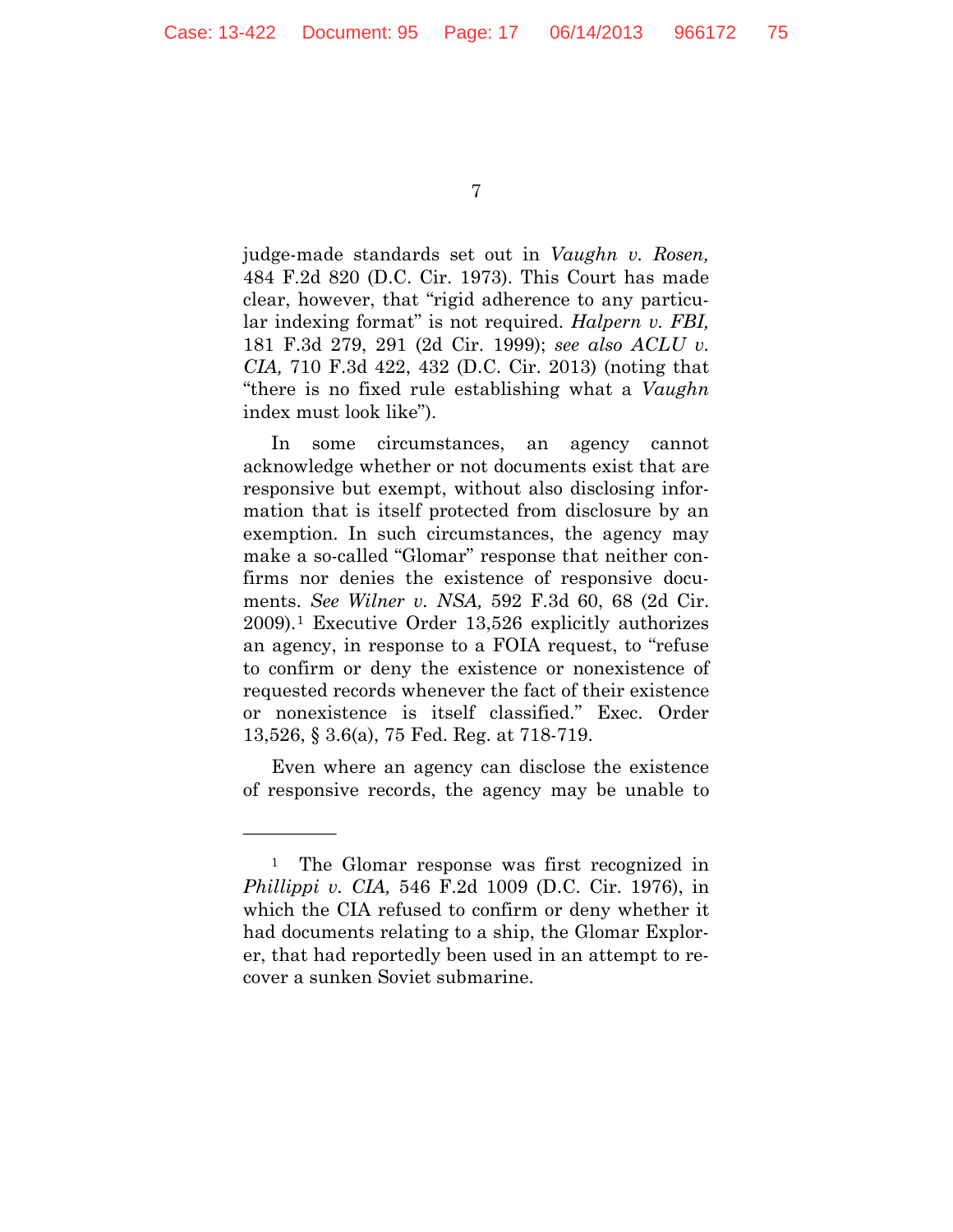reveal the number of responsive records, or provide the types of details about those documents that are normally set forth in a *Vaughn* index, without disclosing information that is protected from disclosure by a FOIA exemption. *See Hayden v. NSA,* 608 F.2d 1381, 1384 (D.C. Cir. 1979) (recognizing that an agency need not provide the number of responsive records or an index describing them if that information is itself exempt from disclosure). In such circumstances, the agency may make a "no number, no list" response, which acknowledges the existence of responsive but exempt documents, but provides no additional detail about those documents to the requester. *See Bassiouni v. CIA,* 392 F.3d 244, 246-247 (7th Cir. 2004) (upholding such a response); *Jarvik v. CIA,* 741 F. Supp. 2d 106, 111-113 (D.D.C. 2010); *see also* ACLU Br. 35 (acknowledging that "there may be circumstances in which an agency could justify a 'no number no list' response").

## **B. Factual And Procedural Background.**

#### **1. FOIA Requests And Agency Responses.**

As indicated above, these appeals arise out of two consolidated lawsuits challenging the adequacy of the government's responses to FOIA requests.

The first action was brought by the New York Times and two of its reporters (collectively, the "New York Times") challenging the response by the Department of Justice to two FOIA requests. One request was submitted to the Department of Justice's Office of Legal Counsel (OLC), and sought "[OLC] opinions or memoranda since 2001 that address the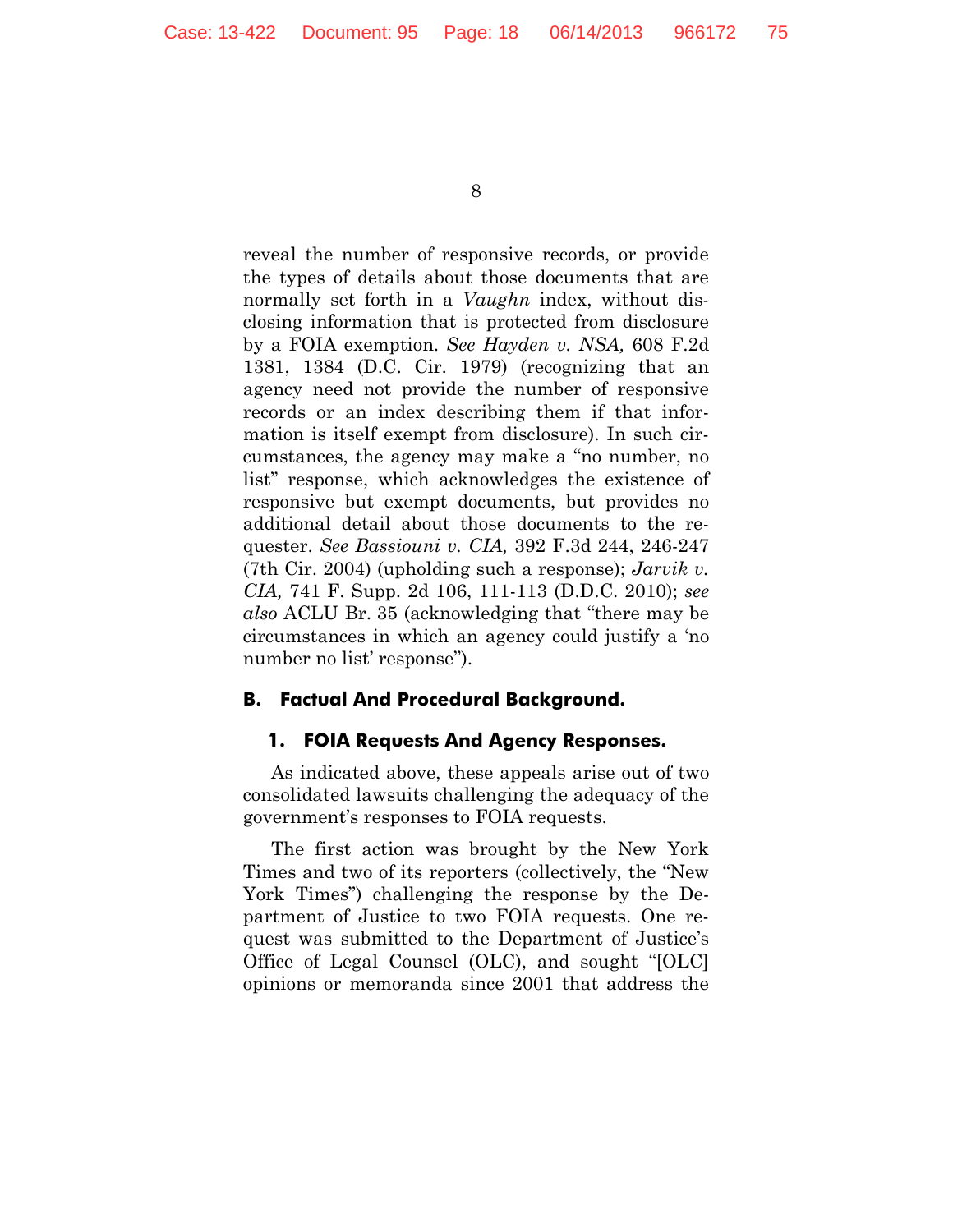—————

9

legal status of targeted killing, assassination, or killing of people suspected of ties to Al Qaeda or other terrorist groups by employees or contractors of the United States government." JA 297. The request specifically encompassed "legal advice \* \* \* to the military [or] the Central Intelligence Agency." JA 297. The second New York Times request, also submitted to OLC, sought OLC memoranda "analyzing the circumstances under which it would be lawful for United States armed forces or intelligence community assets to target for killing a United States citizen who is deemed to be a terrorist." JA 301.

In response to the first New York Times request, OLC responded that, insofar as the request pertained to the Department of Defense (DOD), OLC had searched its files and processed responsive documents but was withholding the documents pursuant to FOIA Exemptions 1, 3, and/or 5.[2](#page-18-0) Insofar as the request pertained to the CIA or any other federal gov-

<span id="page-18-0"></span><sup>2</sup> Although OLC's response letter to this request does not specify the number of responsive records identified, JA 299, OLC subsequently clarified that it had identified one record that was responsive to the request as it pertained to DOD, JA 289-290. Moreover, as discussed below, following public speeches by senior administration officials regarding the legal basis for potential use of lethal force against senior operational members of Al Qaida and associated forces, even if they are U.S. citizens, OLC acknowledged that this one document pertaining to DOD was also responsive to the second New York Times request.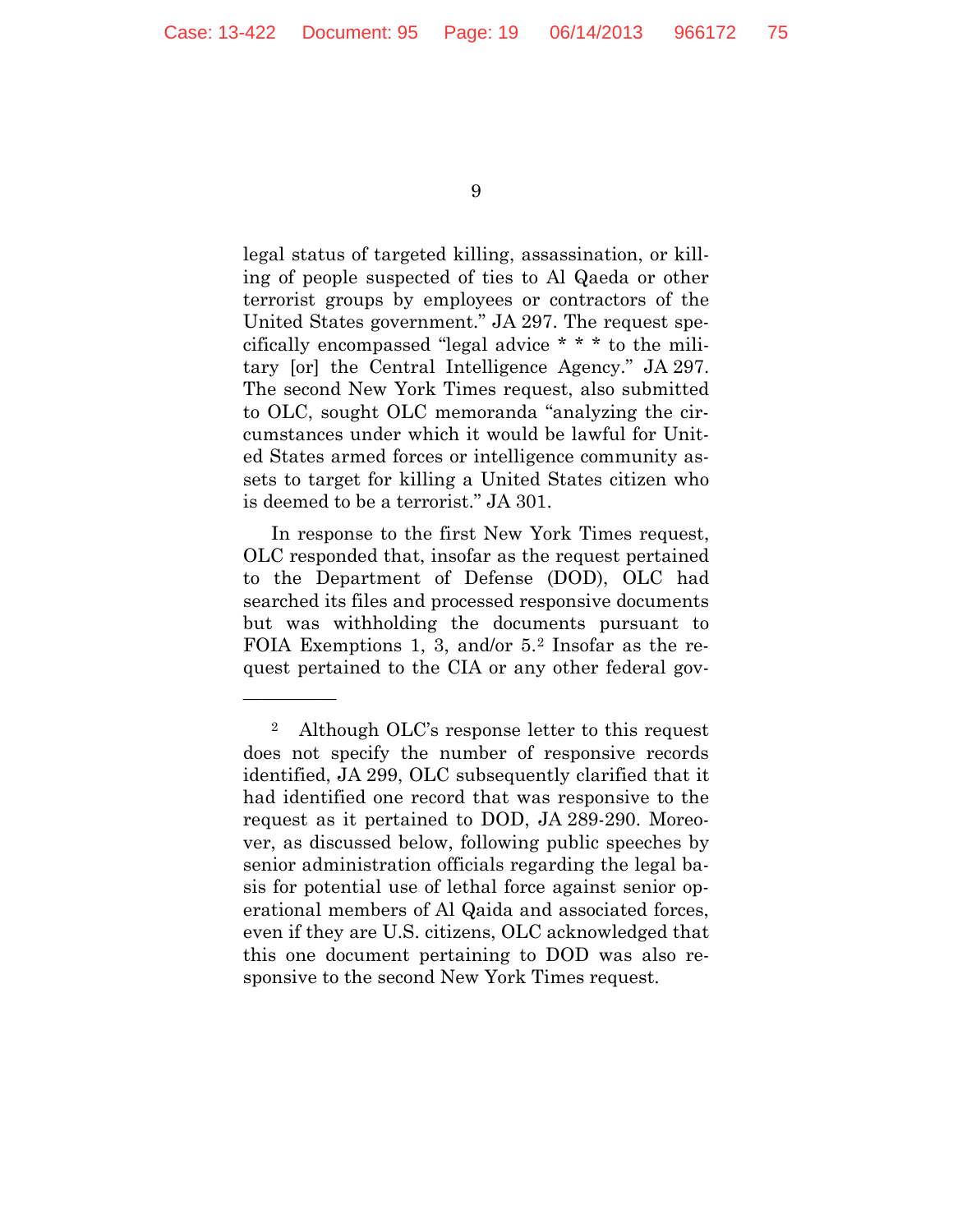ernment agencies, OLC provided a Glomar response, stating that it would neither confirm nor deny whether it possessed responsive documents because that information was itself exempt from disclosure under Exemptions 1, 3, and/or 5. JA 299. OLC also provided a Glomar response to the second New York Times request, declining to confirm or deny whether it possessed responsive records, on the basis that that information was itself exempt from disclosure under Exemptions 1, 3, and 5. JA 303.

The second action was brought by the ACLU, arising out of a FOIA request submitted to the CIA and to certain offices within DOD and DOJ. JA 38, 305- 306. The ACLU request referenced news reports that claimed that Anwar al-Awlaki, a U.S. citizen, had been killed in Yemen by an unmanned aerial vehicle (or "drone") operated by the CIA or the DOD's Joint Special Operations Command. JA 306. The ACLU request also described news reports that another U.S. citizen, Samir Khan, had been killed in the same attack, and that a third U.S. citizen, Abdulrahman al-Awlaki, was killed by a subsequent drone strike in southern Yemen. JA 306-307. The ACLU requested multiple categories of documents, including:

- all records pertaining to the legal basis upon which U.S. citizens can be subjected to targeted killings;
- all records pertaining to the process by which U.S. citizens can be designated for targeted killing, including who is authorized to make a determination and what evidence is necessary;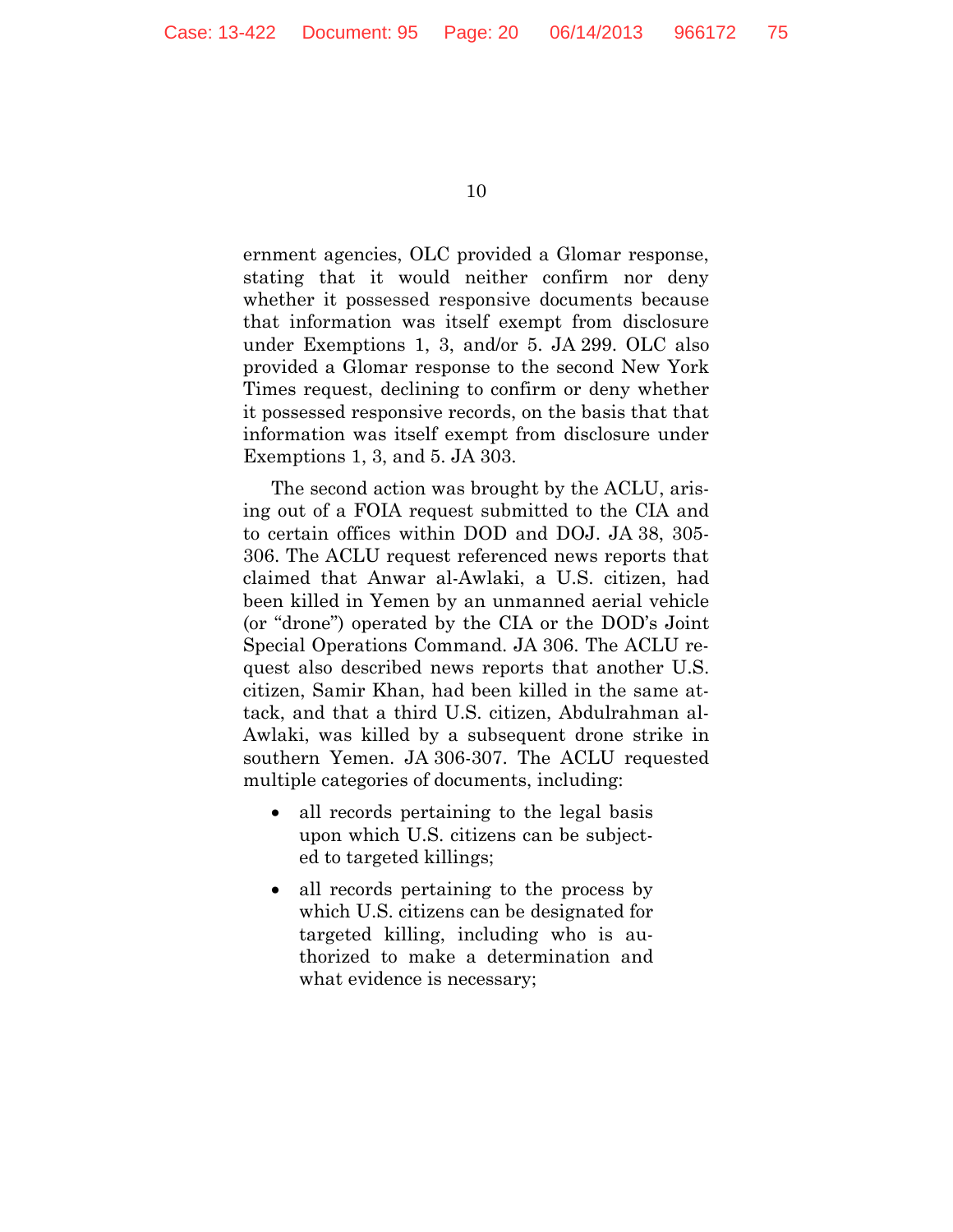- all records produced by OLC pertaining to the legal basis for the targeted killing of Anwar al-Awlaki;
- all records pertaining to the factual basis for the targeted killing of Anwar al-Awlaki;
- all records pertaining to the factual basis for the killing of Samir Khan; and
- all records pertaining to the factual basis for the killing of Abdulrahman al-Awlaki.

JA 309-310. OLC initially provided a Glomar response, neither confirming nor denying whether it possessed responsive records, invoking Exemptions 1, 3, and 5 to withhold this information. JA 318. The CIA similarly issued an initial Glomar response, declining to confirm or deny whether it possessed responsive records, invoking Exemptions 1 and 3. JA 45. DOD and the other DOJ component were still processing the request when the ACLU filed suit to compel disclosure.

## **2. District Court Lawsuits And Further Disclosures Following Senior Government Official Statements.**

Dissatisfied with the responses to their FOIA requests, the New York Times brought suit against DOJ and the ACLU filed a separate action against DOJ, DOD, and the CIA.

After the cases were filed, senior government officials publicly addressed significant legal and policy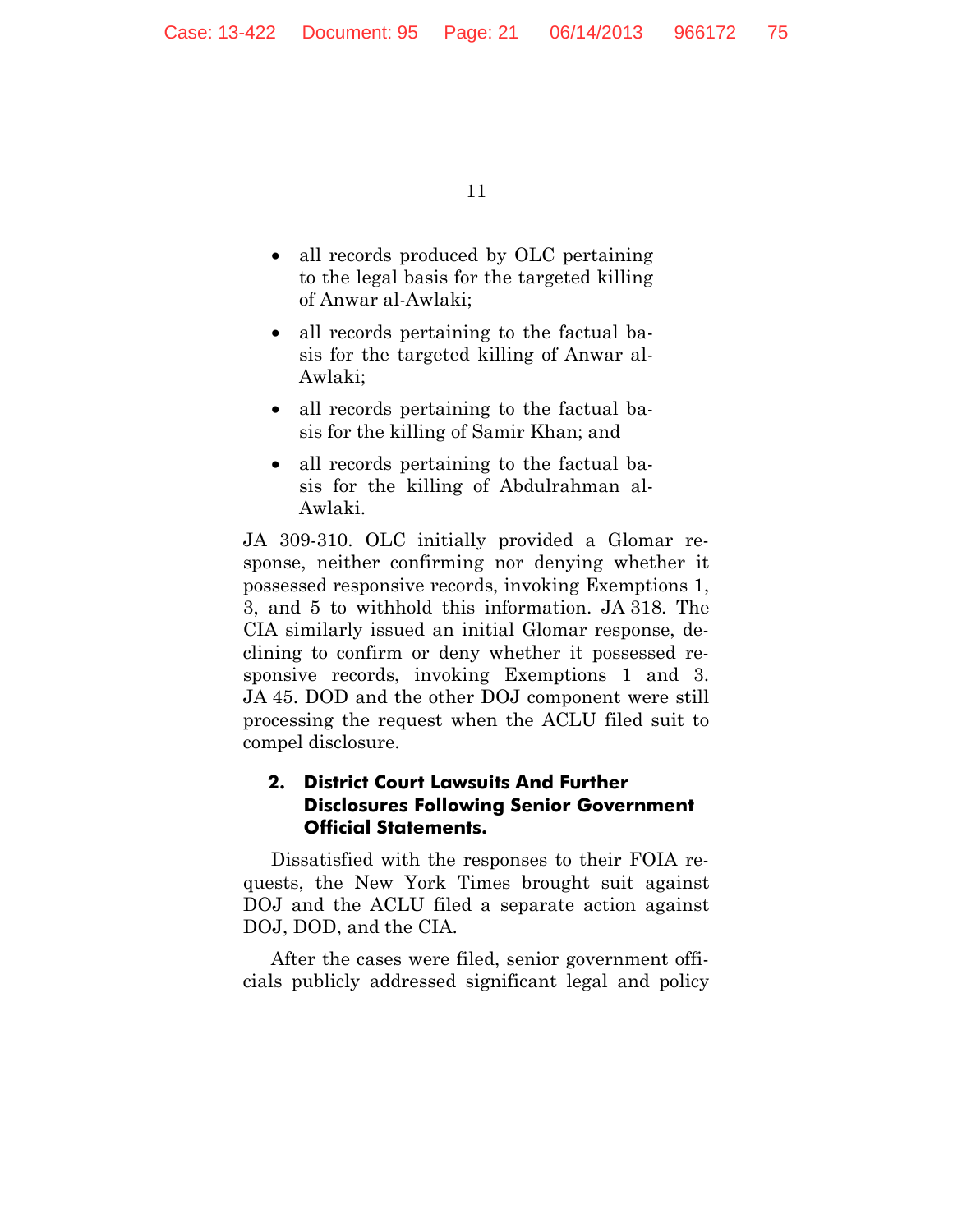issues pertaining to United States counterterrorism operations and the potential use of lethal force. The Attorney General, Eric Holder, gave a speech on March 5, 2012, in which he stated that it is lawful for the United States Government to use lethal force against a senior operational leader of Al Qaida and associated forces, even if the individual is a U.S. citizen, and outlined relevant factors bearing on the lawfulness of such an operation. JA 85-86. On April 30, 2012, John Brennan, who was then Assistant to the President for Homeland Security and Counterterrorism, explained in a speech that, "in full accordance with the law, and in order to prevent terrorist attacks on the United States and to save American lives, the United States Government conducts targeted strikes against specific al-Qaida terrorists, sometimes using remotely piloted aircraft," or drones. JA 95. Brennan described "in broad terms" the "standards and process of review" employed in "authorizing strikes against a specific member of al-Qaida outside the hot battlefield of Afghanistan," JA 98, including additional review for the use of lethal force against a U.S. citizen. JA 102-103.

In light of those speeches, DOJ determined that it was no longer limited to providing a Glomar response to the ACLU's request and could publicly confirm "generally the existence of records relating to the broad topics addressed in the ACLU's request, including records related to the Attorney General's speech which addressed legal issues pertaining to the poten-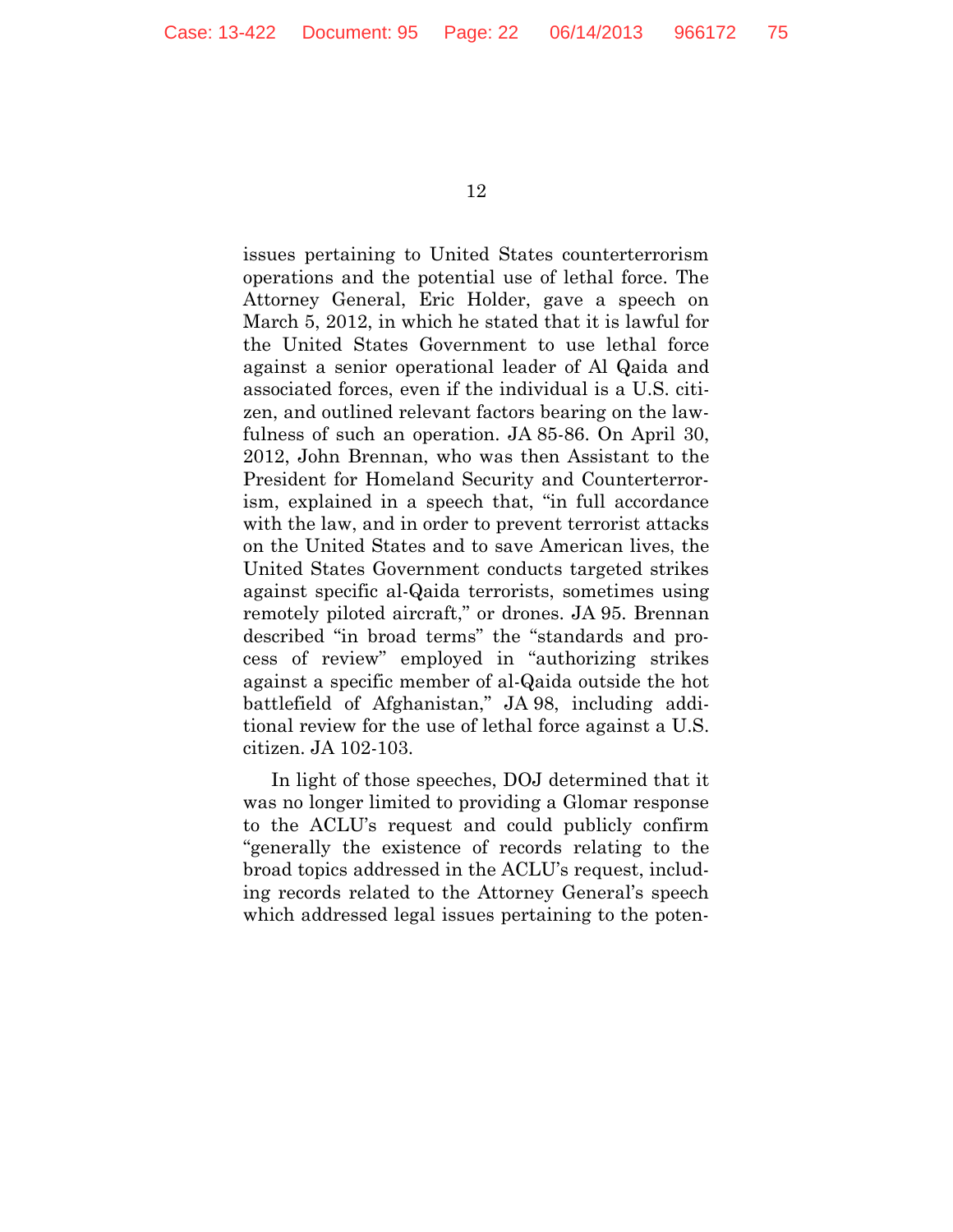—————

13

tial use of lethal force against U.S. citizens." JA 192.[3](#page-22-0) DOJ identified 64 responsive, unclassified documents relating to this general topic in two *Vaughn* indexes, JA 324-333, 453-454, which the ACLU has confirmed that it does not seek. *See* SPA 52. In addition, DOJ acknowledged that it had identified classified documents that were responsive but exempt. However, DOJ determined that it could provide only a no number, no list response and could not provide details about responsive but exempt classified records, including the volume, dates, or nature of those records, without causing undue harm to national security. JA 191-192. The CIA also determined, in light of the speeches, that it was no longer limited to providing a Glomar response to the ACLU generally and could acknowledge the existence of responsive documents. JA 209. However, with one minor exception (*see* p. 15 n.5, *infra*), the CIA determined that it could provide only a no number, no list response and could not pro-

<span id="page-22-0"></span><sup>3</sup> The DOJ's OLC generally continued to maintain its responses to the New York Times requests. As described above (at pp. 9-10 & n.2, *supra),* OLC had acknowledged that, insofar as the first New York Times request pertained to DOD, OLC had identified one responsive but exempt document, which it subsequently determined was also responsive to the second New York Times request. JA 289-290. Insofar as the New York Times requests pertained to the CIA or other government agencies, OLC neither confirmed nor denied the existence of responsive documents. *See*  JA 286-287.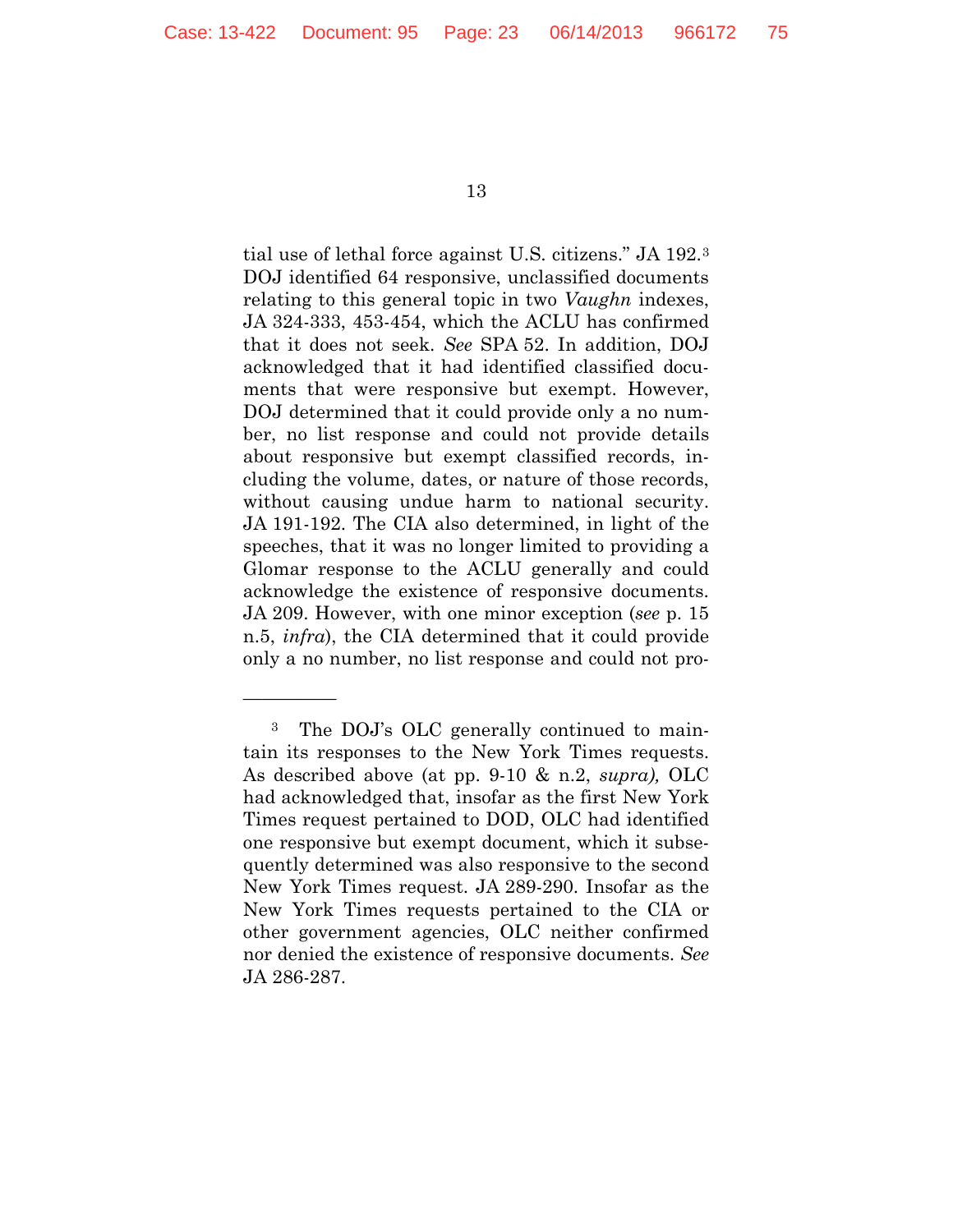vide information about the number or nature of any responsive but exempt records. JA 209. DOJ and the CIA also declined to confirm whether or not they possessed records that are responsive to any of the specified subcategories of the records sought by the ACLU. JA 209, 289, 291-292.

## **3. Summary Judgment Motion And Government Declarations In Support Of No Number, No List Responses.**

The government moved for summary judgment and submitted numerous public and classified declarations providing information about responsive but exempt documents and the basis for the government's Glomar and no number, no list responses.

#### **a. Public Declarations.**

—————

As noted above, in response to the New York Times requests, DOJ confirmed that it had one responsive document addressing the legal status of targeted killing of suspected terrorists insofar as the first request related to DOD, and that this document was also responsive to the second New York Times request. JA 289. Deputy Assistant Attorney General of OLC John Bies explained in a public declaration that there was one responsive classified memorandum relating to DOD, which was protected under FOIA Exemptions 1, 3, and 5. JA 286-287.[4](#page-23-0) DOJ

<span id="page-23-0"></span><sup>4</sup> In addition to the Bies declaration supporting the withholding of OLC documents, DOJ submitted a declaration from Douglas Hibbard, Deputy Chief of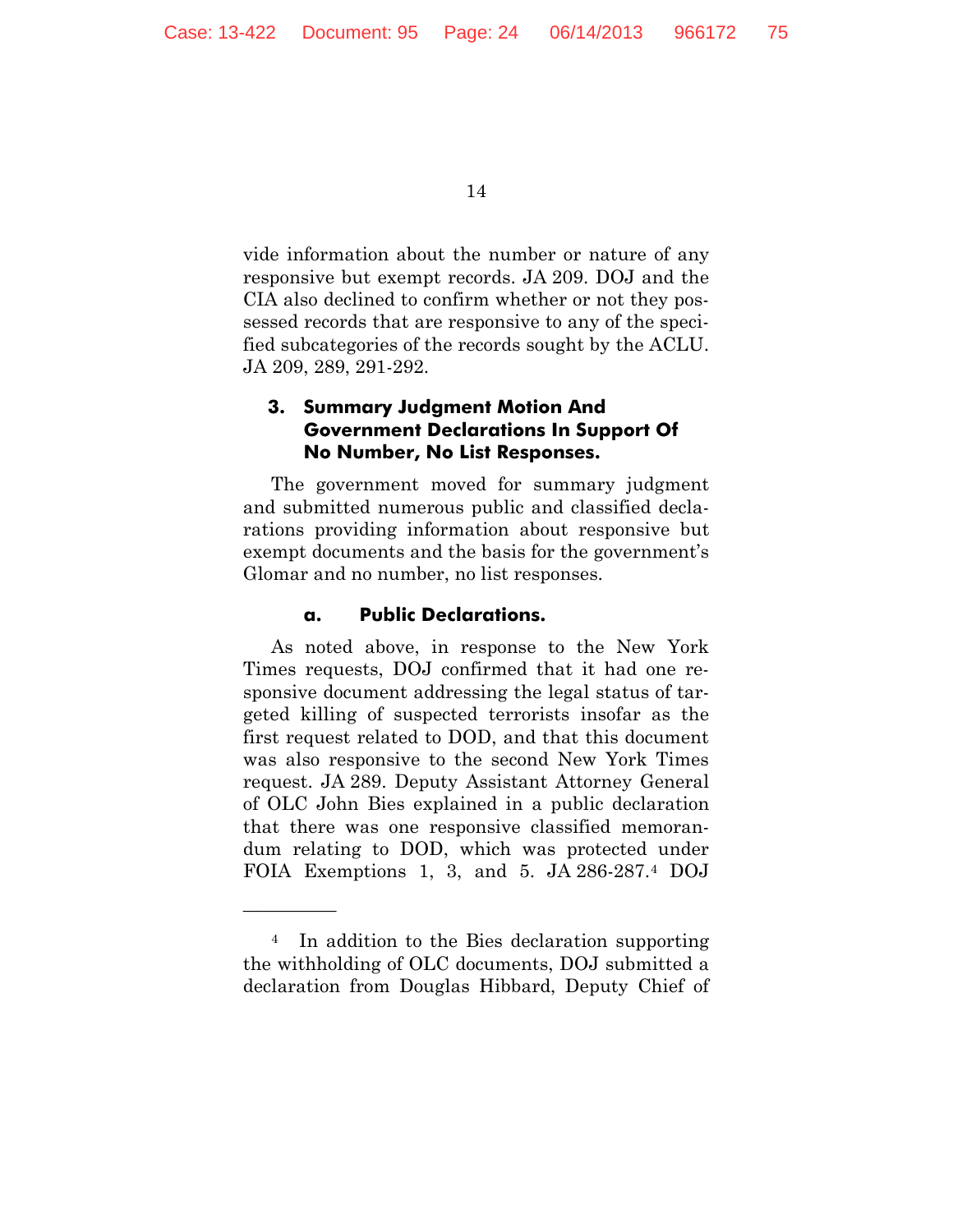—————

15

maintained a Glomar response and declined to confirm whether it had documents insofar as the New York Times requests related to the CIA or any other agency. JA 299, 303.

To support DOJ's response, the government also submitted a public declaration from John Bennett, Director of the National Clandestine Service of the CIA, who explained that the CIA had asked DOJ to issue a Glomar response to the first New York Times request to the extent it pertained to the CIA.[5](#page-24-0)

As also noted above, in response to the ACLU's somewhat different request, DOJ issued a no number, no list response for responsive but exempt classified documents. JA 291-292. John Hackett, an official with the Office of the Director of National Intelligence, submitted a public declaration explaining why further details about such responsive but exempt documents could not be disclosed without also reveal-

the Initial Request Staff of OIP, describing the search of other offices and components of DOJ and the withholding of exempt records. JA 410-424.

<span id="page-24-0"></span><sup>5</sup> The CIA made a limited exception to this response. As Bennett explained, the United States had officially acknowledged that it conducted the operation resulting in the death of Usama Bin Laden, and that the CIA participated in that operation. JA 241. Whether or not there were OLC opinions addressing the CIA's involvement in that operation was not classified, Bennett explained, although he further noted that no such opinions existed. JA 241.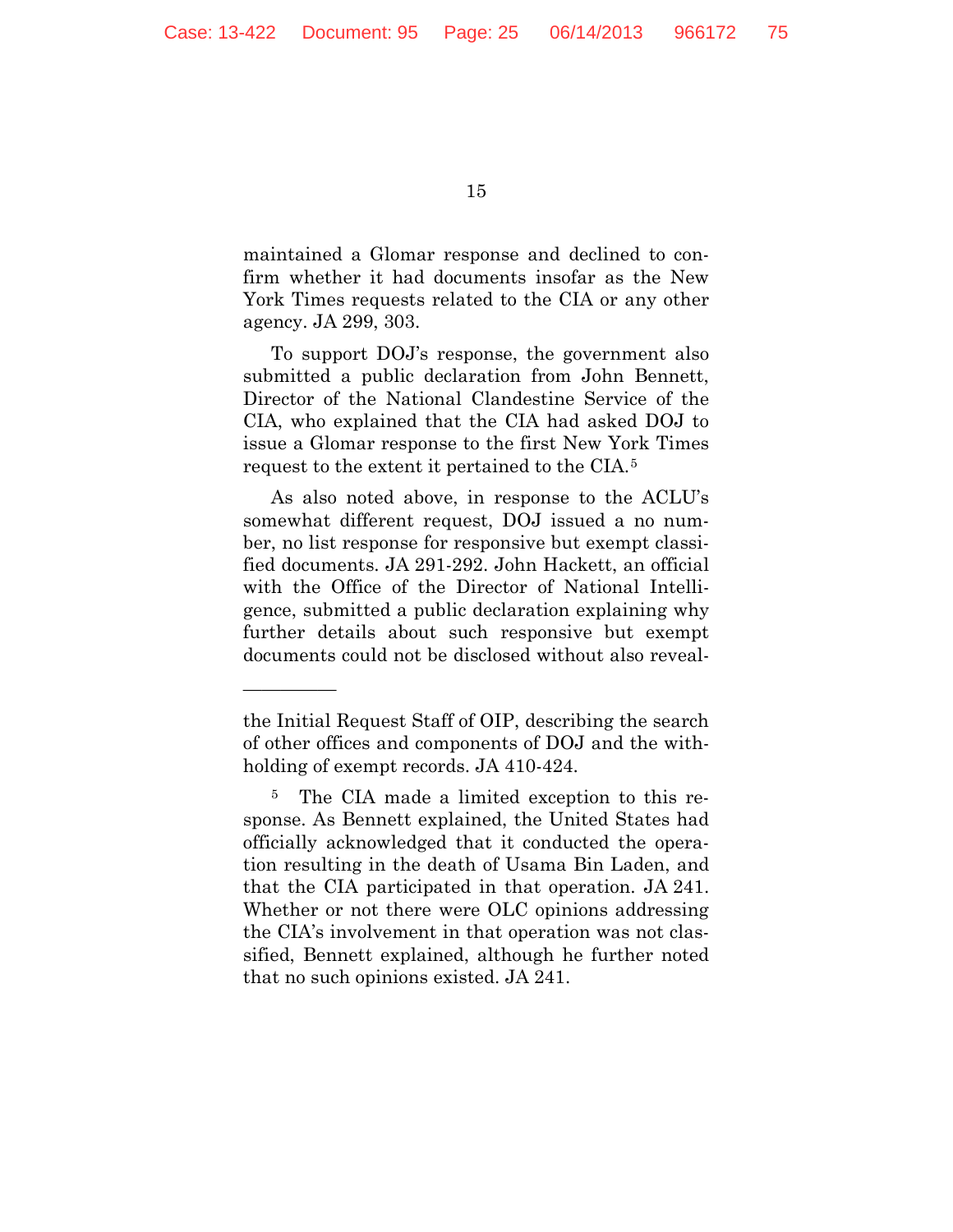ing classified information protected by Exemption 1 and information about intelligence sources and methods protected by Exemption 3. JA 192-193. For example, if DOJ were to acknowledge possession of a large volume of responsive records, that would tend to reveal the depth and breadth of the United States Government's lethal targeting activities and its efforts to target senior operational leaders of Al Qaida. JA 193- 194. On the other hand, acknowledgment of "a small amount of material would indicate that no authority had been granted, or possibly that the issue had not been raised with DOJ and therefore was not being considered." JA 194. Revealing this information could benefit terrorists and other adversaries in responding to United States counterterrorism activities and in their recruitment efforts. JA 195. Disclosing such information could also reveal whether the United States was operating or planning clandestine operations abroad. JA 196-197.

Hackett explained that he had reviewed responsive records identified by DOJ, including the one OLC memorandum related to DOD that had been publicly acknowledged, and had determined that they contained classified information at the Secret and Top Secret levels and also contained information about intelligence sources and methods that was protected from disclosure by Section 102A(i)(1) of the National Security Act, as amended, 50 U.S.C.  $\S$  403-1(i)(1). JA 198.

With regard to the CIA's no number, no list response to the ACLU request, which acknowledged responsive but exempt documents and explained that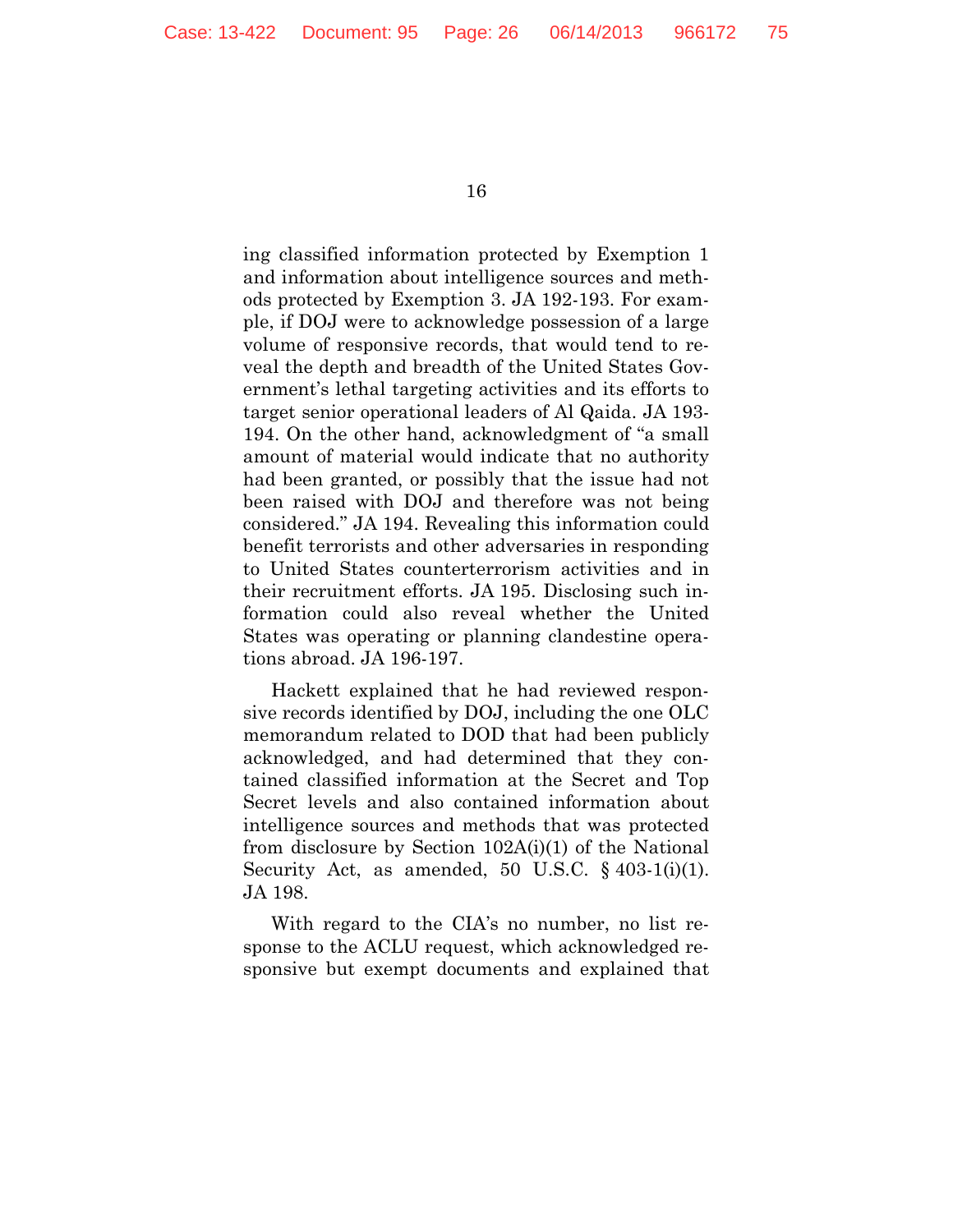further details could not be provided, John Bennett explained in his public declaration that providing any information about the number or nature of responsive records, or whether they relate to any specific subcategory of the ACLU's request, would reveal classified information concerning intelligence sources and methods and core CIA functions. JA 203-204, 217- 224. For example, disclosing the number of responsive but exempt records would tend to reveal whether or not CIA had authority to participate directly in the use of targeted lethal force. JA 217-222. Disclosing whether the CIA had intelligence about the imminence of the threat posed by Anwar al-Awlaki could reveal information about the existence and identity of intelligence sources and methods. JA 229-230, 233. Disclosing whether the CIA was involved in operations leading to the deaths of al-Awlaki, Samir Khan, or Abdulrahman al-Awlaki would tend to reveal whether the CIA was using unmanned aerial vehicles and was engaged in clandestine intelligence activities. JA 234-236. Information suggesting that the CIA was involved in intelligence activities abroad also could reasonably be expected to harm U.S. relationships with the affected nation or nations. JA 236-237.

Finally, DOD, which had not yet responded to the ACLU's request at the time suit was brought, submitted a public declaration from the Director of Operations for the Joint Staff at the Pentagon, Lieutenant General Robert Neller, explaining that DOD had identified documents that were responsive to the ACLU's request but was withholding certain documents under Exemption 5 because they were privileged and was issuing a "no number, no list" response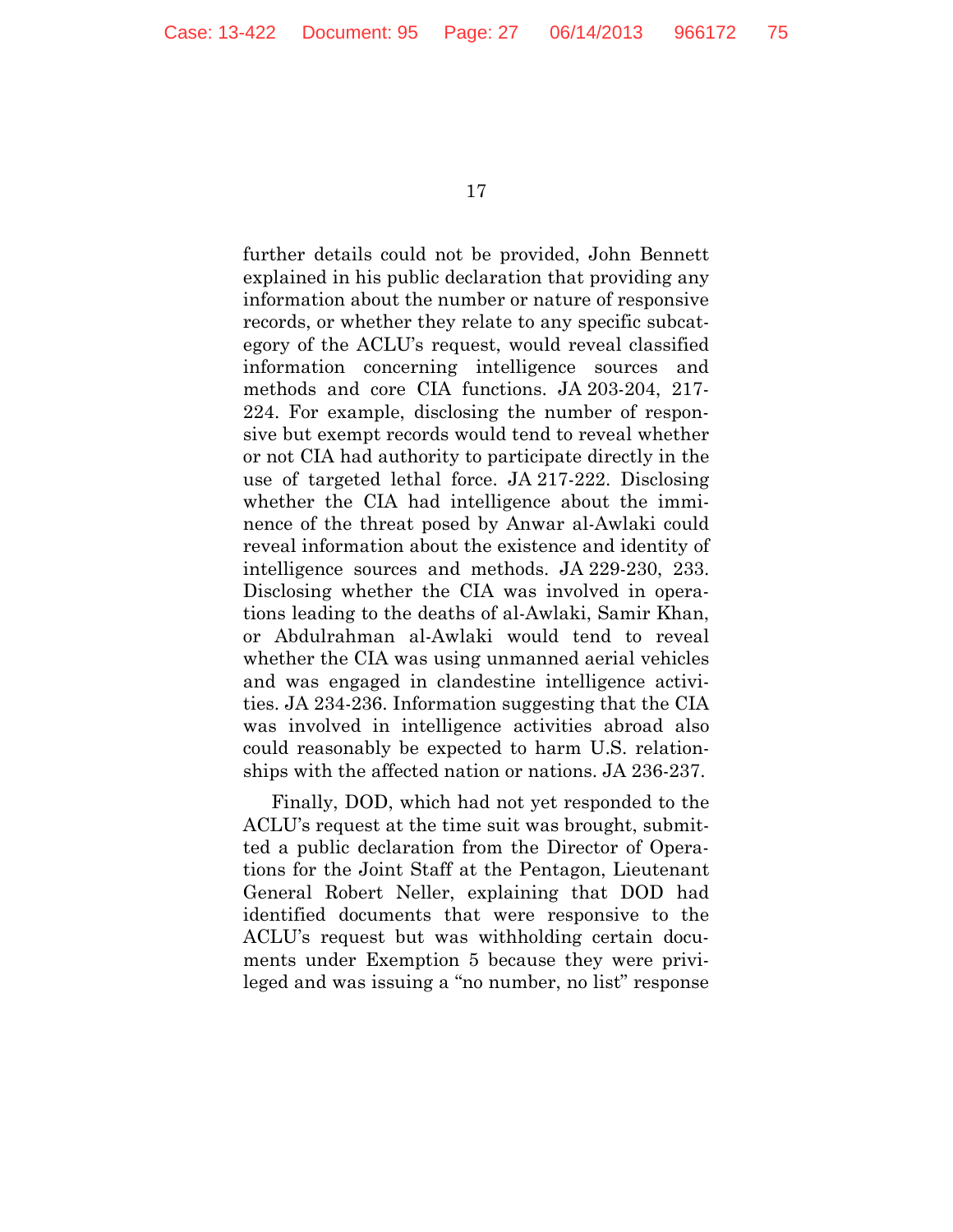with respect to most of the classified documents, which were covered by Exemption 1. JA 336. Two unclassified documents, which ACLU seeks on appeal, ACLU Br. 8-9, are memoranda sent to the White House's National Security Council Legal Advisor by the Legal Counsel to the Chairman of the Joint Chiefs of Staff, addressing the legal basis for conducting military operations against U.S. citizens. DOD withheld those two documents under Exemption 5 on the basis of the deliberative process privilege. JA 338- 339, 408-409. DOD also acknowledged the existence of the OLC-DOD memorandum identified in OLC's response, but withheld it under Exemptions 1 and 5 on the grounds that the document contained classified information and was also predecisional and deliberative. JA 339-341.

#### **b. Classified Declarations.**

The classified declarations that the government filed *in camera* and *ex parte* provided additional information about responsive documents and the basis for withholding documents and information.

## **[Classified Insert A][6](#page-27-0)**

—————

<span id="page-27-0"></span><sup>6</sup> Simultaneous with the filing of this brief, the government is moving to file with the Court *in camera* and *ex parte* Classified Inserts to the Brief for Defendants-Appellees. The Classified Inserts address classified information considered by the district court and the classified appendix to its first public decision. Each "Classified Insert" referenced in this brief refers to a section of the classified document. The proposed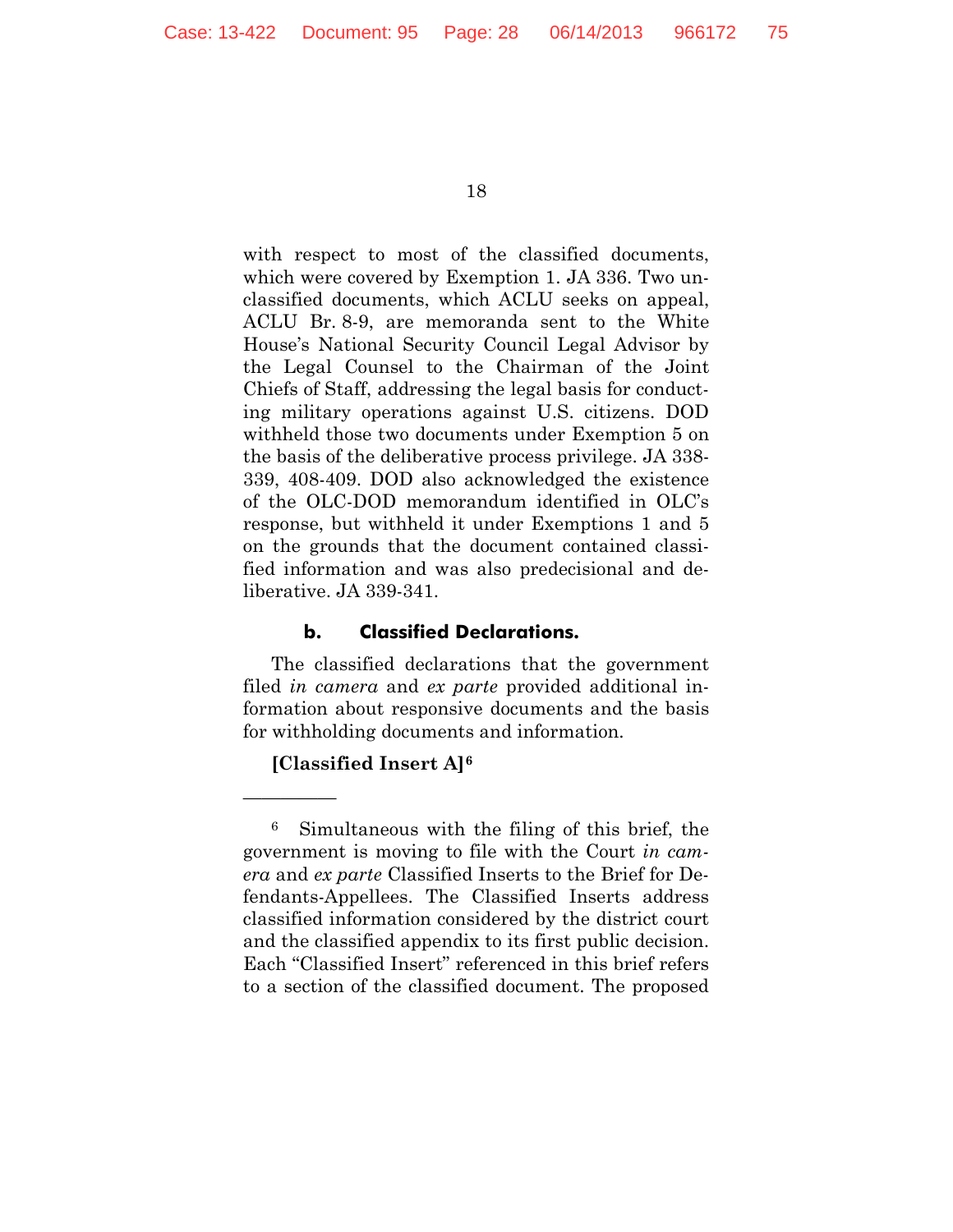#### **4. District Court Decision.**

The district court issued two public opinions, as well as a classified appendix to the first opinion, which granted the government's motion for summary judgment.

In its first public opinion, the district court upheld the adequacy of the government's searches in response to the New York Times and ACLU requests. SPA 32-33. The court also held that the government's responses to those requests were adequate and lawful. The court noted that nearly all of the responsive documents at issue were classified, and that appropriate authorities from each of the agencies filed declarations establishing that the documents were classified in accordance with proper procedures. SPA 36; *see also* SPA 36-37 (rejecting argument that legal analysis cannot be classified).

The district court rejected plaintiffs' argument that the government waived Exemption 1 protection for classified documents, holding that the public statements on which plaintiffs relied did not meet the "strict" test for official disclosure, which requires authorized public disclosure of the specific information the requester seeks. SPA 38-41.

The district court emphasized that the government had not officially disclosed operational details of any use of targeted lethal force, with the exception of the operation resulting in Usama Bin Laden's death.

—————

filing has been lodged with the Court Security Officer.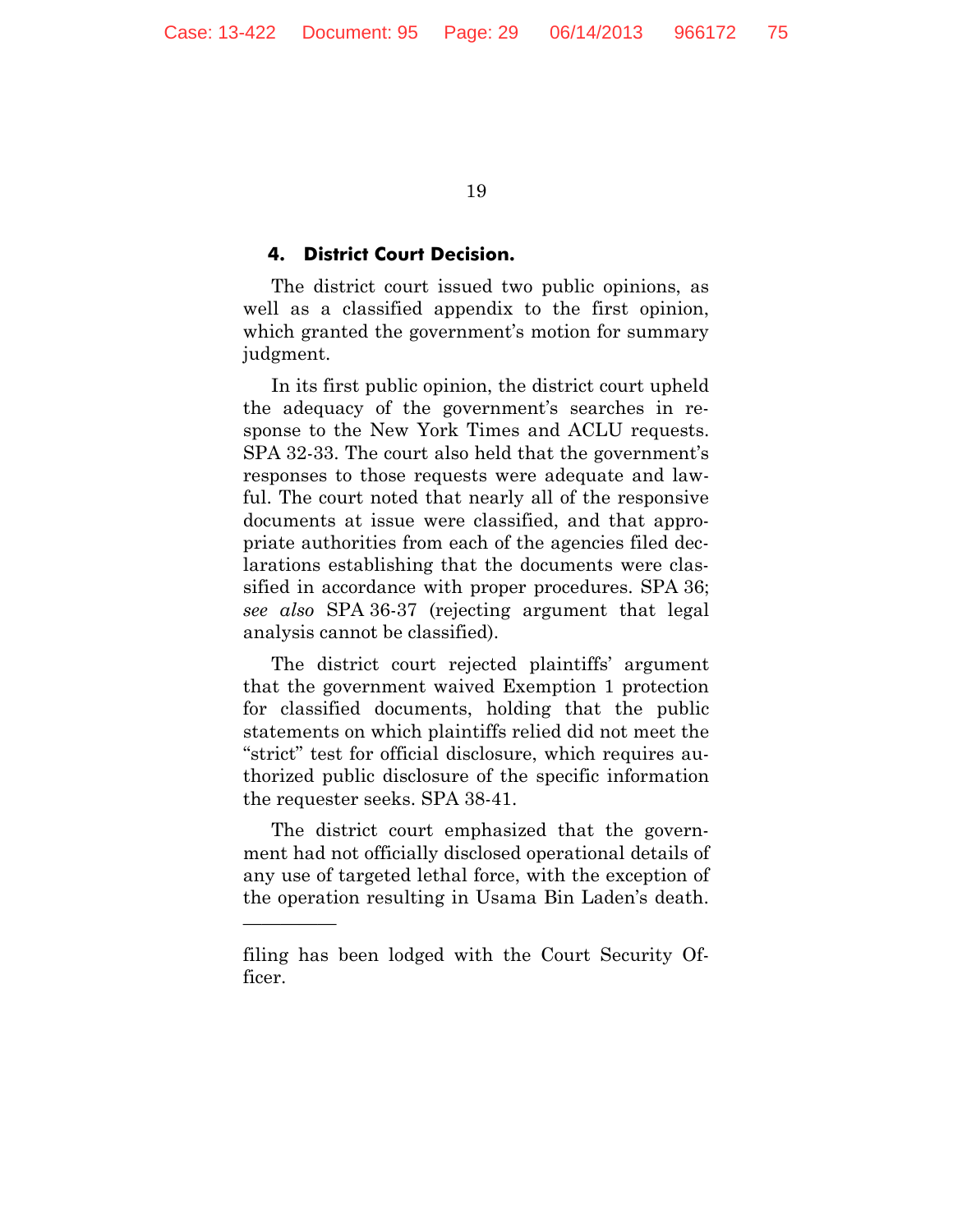SPA 39. After reviewing public statements about the drone strike that killed Anwar al-Awlaki, the court concluded that the United States Government had, at most, acknowledged that it played some role in the operation. The court reasoned that that did not constitute official disclosure of the factual basis for the targeted killing of Anwar al-Awlaki. SPA 39. The court also reasoned that there had been no official disclosure of the factual basis for the killings of Samir Khan or Abdulrahman Al-Awlaki, about whom plaintiffs had not "identified a single statement by a current, named executive branch official." SPA 39.

The court then held that there had been no official disclosure of records or information responsive to plaintiffs' requests for "the analysis used to justify the legality of targeted killings." SPA 39. The court noted that Attorney General Holder's March 2012 speech generally discussed legal considerations that the Executive Branch takes into account before targeting a terrorist, but concluded that the speech did not contain the government's "actual reasoning." SPA 39-40. Similarly, the district court noted that other officials had repeated publicly the conclusions voiced in the Attorney General's speech but that "none of those public pronouncements reveals the necessarily detailed legal analysis that supports the Administration's conclusion that targeted killing, whether [of] citizens or otherwise, is lawful." SPA 41.

The district court noted that the government had acknowledged in response to the New York Times requests that OLC possessed one classified document containing legal advice about the use of targeted le-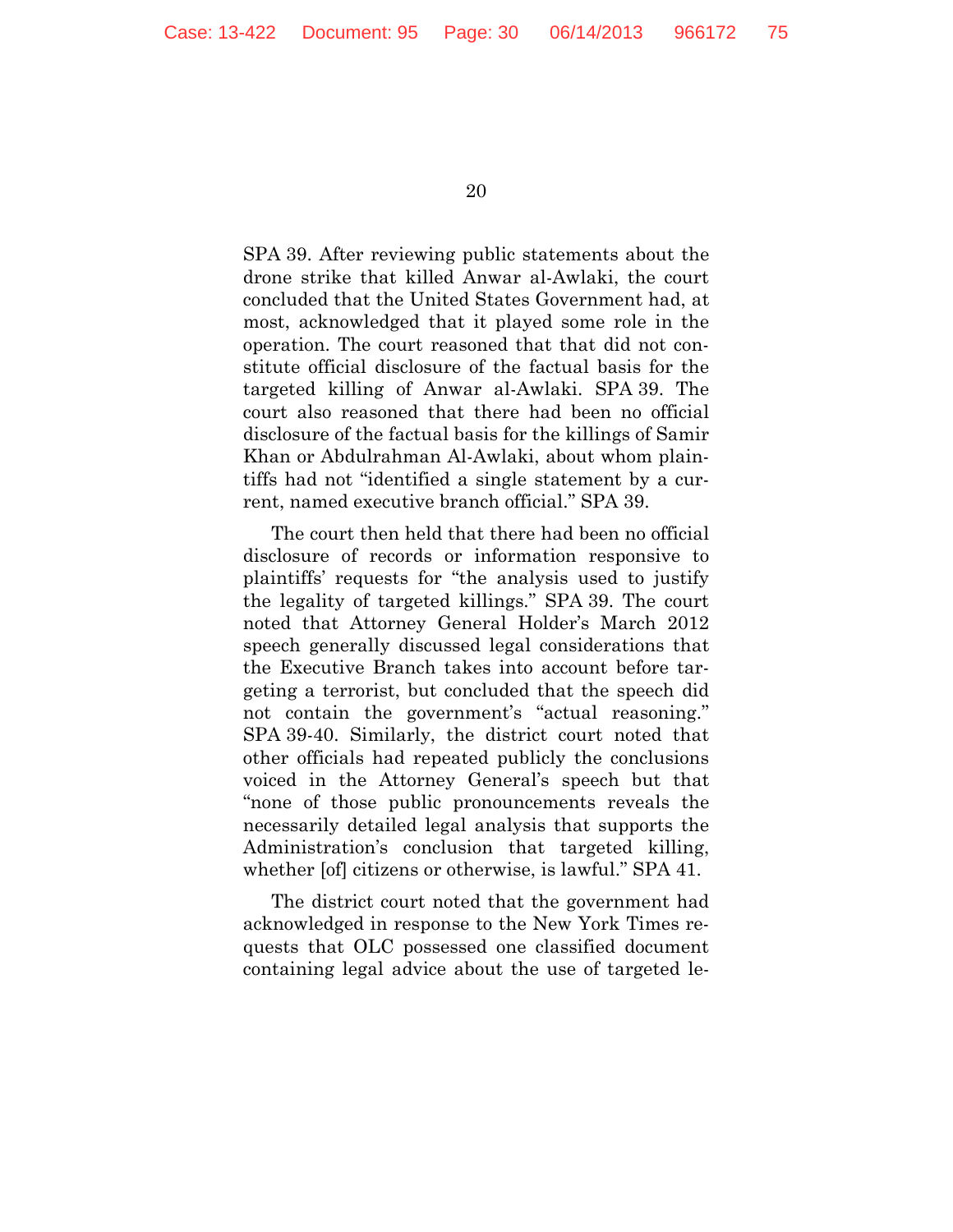thal force − the OLC-DOD memorandum − but reasoned that the analysis in that memorandum must have been "far more detailed and robust" than the statements in the Attorney General's March 2012 speech. SPA 41-42. The district court also noted that Exemption 5 would shield that document as privileged even if Exemption 1 did not shield it as a classified matter. SPA 42.

As to documents withheld under Exemption 3's provision regarding records specifically exempted from disclosure by some other statute, the district court agreed that Section 102A(i)(1) of the National Security Act, as amended, which protects against the unauthorized disclosure of "intelligence sources and methods," is an exempting statute, and rejected the ACLU's argument that a government drone strike program could not implicate an intelligence source or method. SPA 45-46. The court also held that any information sought by the ACLU regarding the CIA's participation in a targeted killing program would be protected from disclosure under the CIA Act, 50 U.S.C. § 403g. SPA 46-47. The court reasoned that confirming the existence or nonexistence of such responsive records could reveal information about the CIA's capabilities, potential interests in, or any involvement in a drone program − *i.e.,* the "functions" of the CIA and its personnel. SPA 47. The district court agreed with the ACLU that legal analysis would not be an intelligence source or method nor implicate CIA "functions," but held that legal analysis could be withheld if it were inextricably intertwined with exempt information or independently protected under Exemption 1 or 5. SPA 46-47. The court found it un-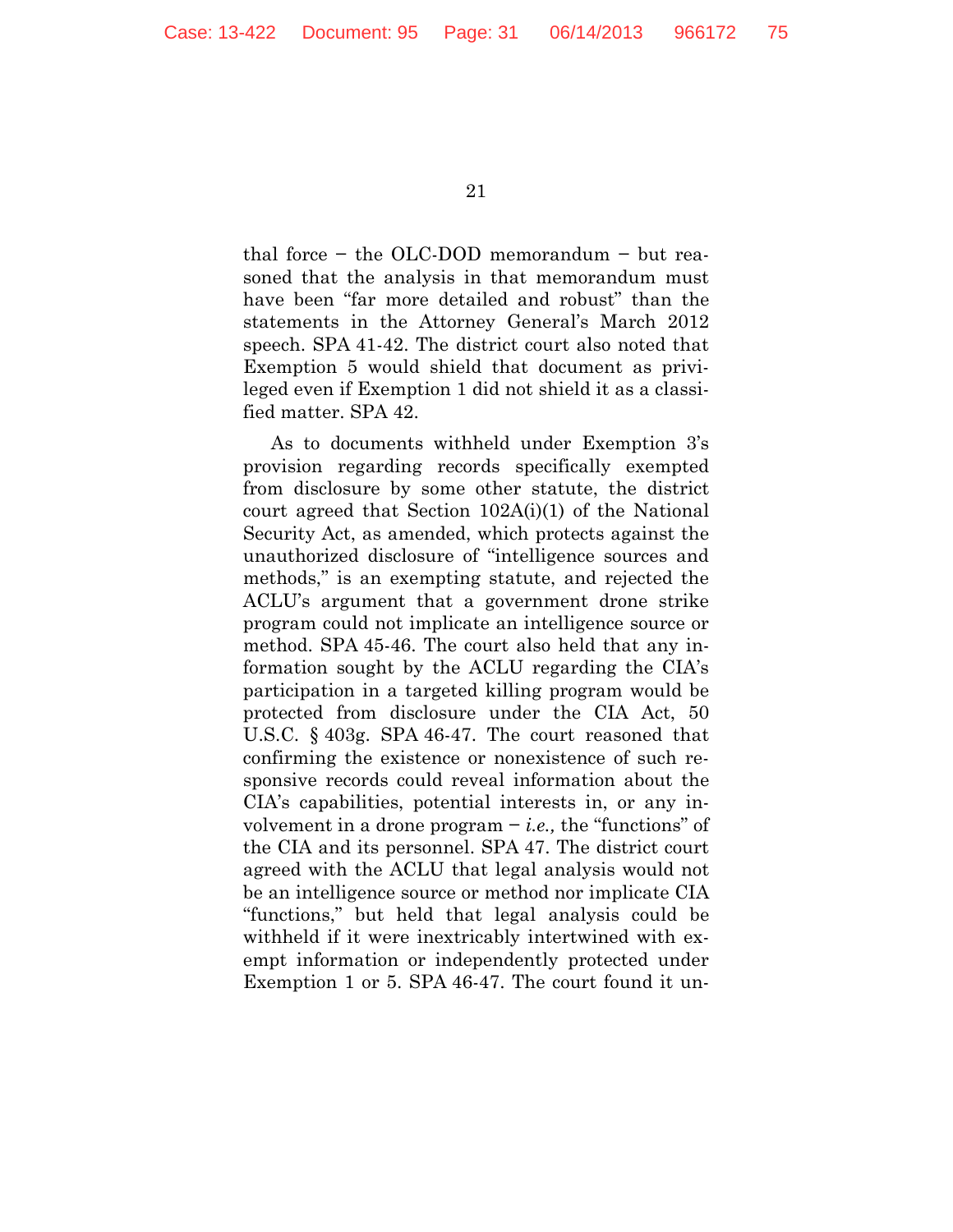necessary to decide whether any legal analysis could be segregated, noting that Exemption 5's coverage of privileged records would shield the document in any event. SPA 46.[7](#page-31-0)

The district court also upheld the government's withholding of privileged documents under Exemption 5. The court held that the OLC-DOD memorandum was protected by the attorney-client and deliberative process privileges. SPA 52. The district court rejected the argument that the memorandum had been "adopted" or constituted "working law" subject to compelled disclosure, concluding that government officials had never publicly referenced the document or its legal analysis. SPA 58-60. The district court also noted that the ACLU sought two unclassified DOD memoranda containing legal analysis regarding the effect of U.S. citizenship on targeting enemy belligerents. SPA 54. The district court permitted DOD to submit a supplemental declaration regarding these documents, SPA 54-55, and subsequently concluded in its second public decision that the documents "fall squarely within the deliberative process privilege." SPA 70.

—————

<span id="page-31-0"></span><sup>7</sup> The New York Times erroneously claims that the district court held that the government's withholding of documents under Exemption 3 "could not be justified under either the NSA Act or the CIA Act." NYT Br. 9. In fact, the court found that it would be "pointless" to reach the issue given that "Exemption 5 plainly applies." SPA 46.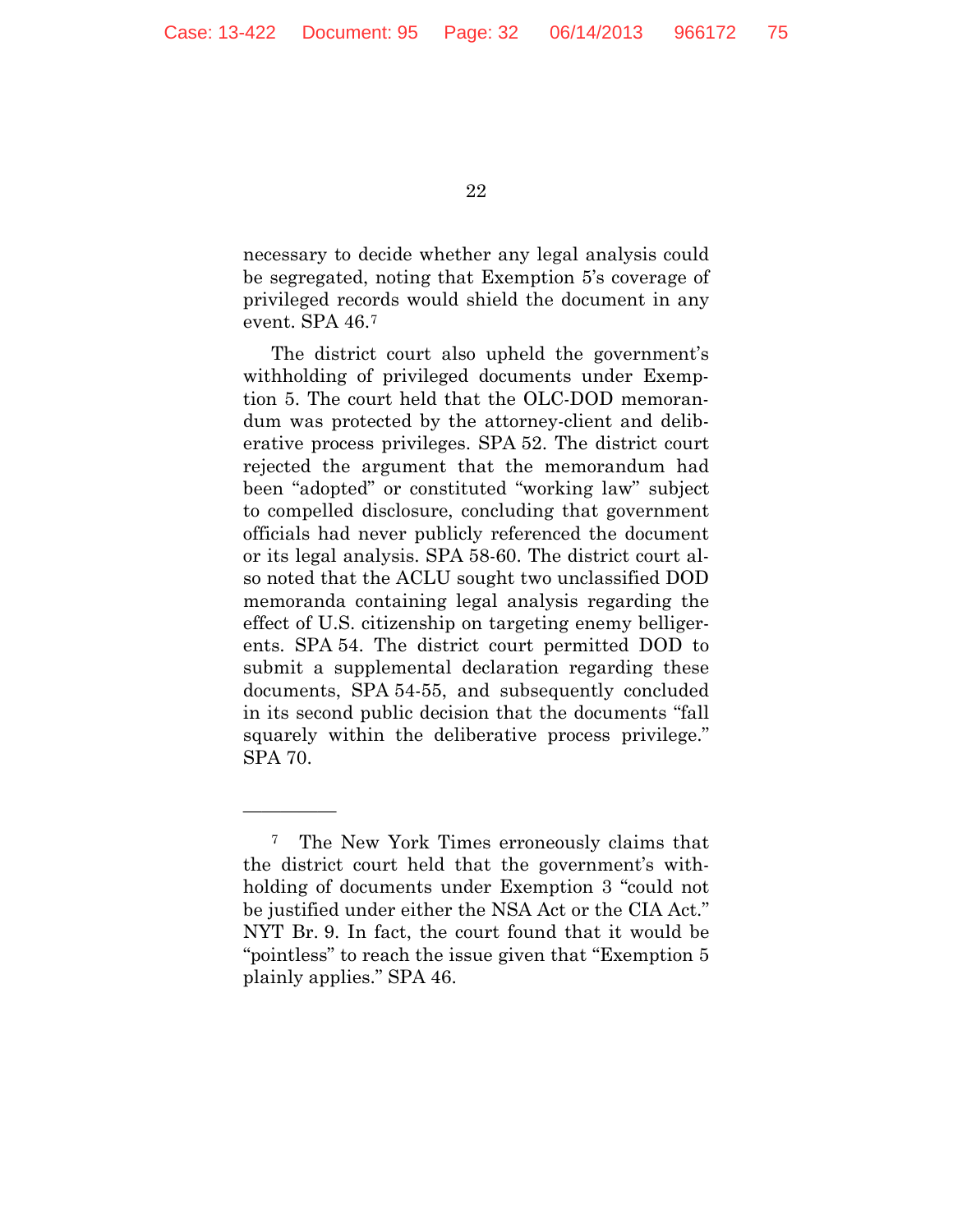Finally, the district court upheld the DOJ's Glomar response to the New York Times requests insofar as they pertained to the CIA or other agencies, and the "no number, no list" responses filed by the agencies in response to the ACLU's request. The district court acknowledged that the statements made by government officials would indicate that the CIA is likely to have an interest in the legal basis upon which U.S. citizens can be subjected to targeted lethal force and the process for designating a U.S. citizen. SPA 65. The court emphasized, however, that "it is a far cry from the extremely general statements made by President Obama and Secretary (and former CIA Director) Panetta about the involvement of the 'intelligence community' in such operations to a conclusion that the Agency had waived its right to assert a Glomar response if disclosing the existence of such documents in its files would expose classified material containing intelligence sources and methods." SPA 66. Nor were there any public statements acknowledging the existence of any particular records pertaining to targeted killing operations. SPA 66. The court similarly concluded that no public statements by Executive Branch officials had disclosed the existence of particular records in the other agencies' possession responsive to the ACLU's request, "let alone the *number* or *nature* of those records." SPA 67.

#### **[Classified Insert B]**

#### **5. Additional Subsequent Disclosures.**

Following the district court's decisions, the government made a number of additional public disclo-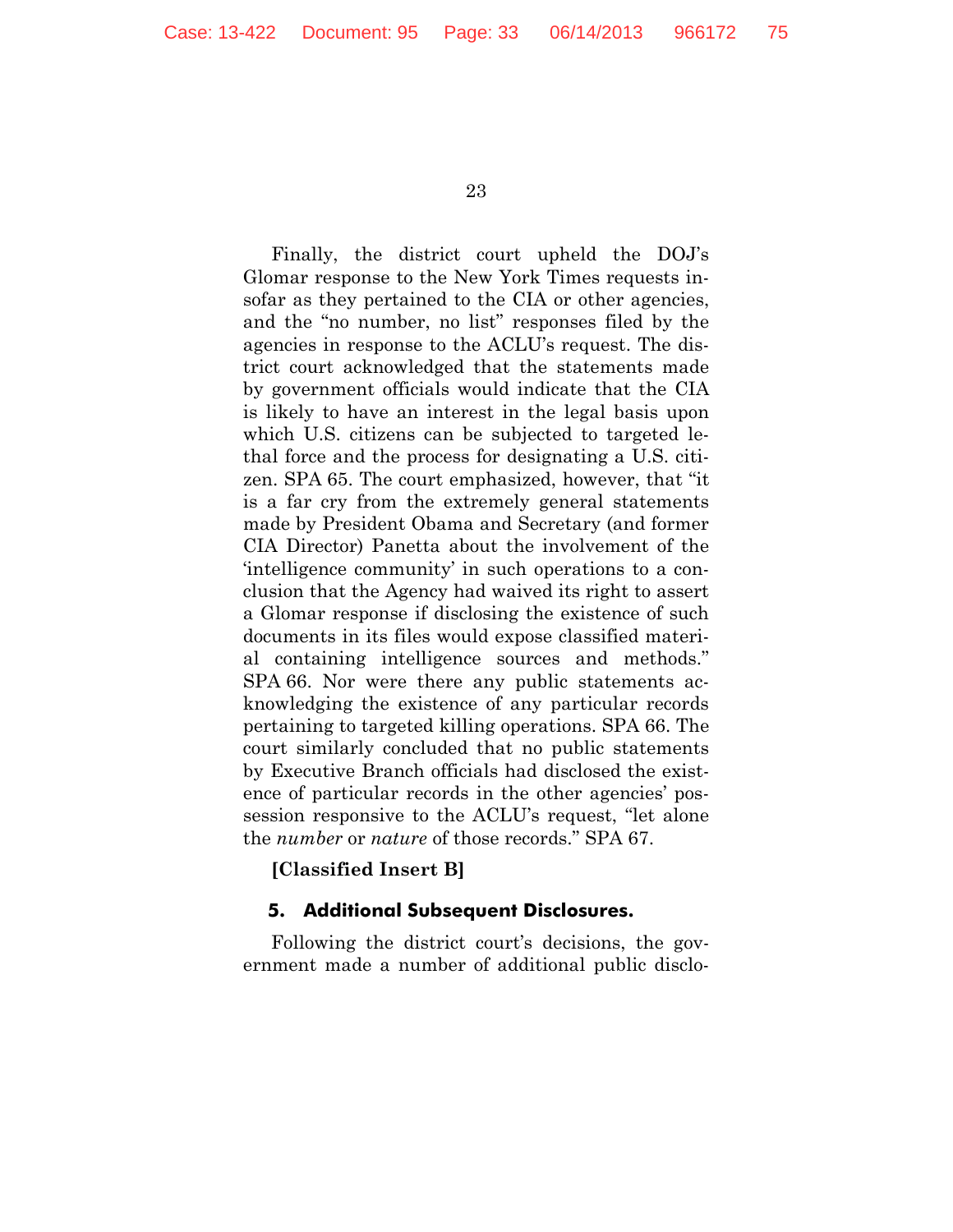sures that relate to the topics of the plaintiffs' FOIA requests.

On May 22, 2013, at the direction of the President, the Attorney General sent a public letter to Senator Leahy, Chairman of the Senate Judiciary Committee, and copied to other congressional leaders, "disclos[ing] certain information that until [then had] been properly classified." Leahy Ltr., at 1 (available at *www.justice.gov*). "Since 2009, the United States, in the conduct of U.S. counterterrorism operations against al-Qa'ida and its associated forces outside of areas of active hostilities, has specifically targeted and killed one U.S. citizen, Anwar al-Aulaqi." *Id.* at 1-2. The Attorney General explained that the "United States is further aware of three other U.S. citizens who have been killed in such U.S. counterterrorism operations over that same time period: Samir Khan, 'Abd al-Rahman Anwar al-Aulaqi, and Jude Kenan Mohammed," and that those three "individuals were not specifically targeted by the United States." *Id.* at 2. The Attorney General's letter states that Anwar al-Aulaqi "plainly satisfied" the legal standards for the use of targeted legal force because he had engaged in terrorist activity described in the letter, as determined by "Department of Justice lawyers" and "other departments and agencies within the U.S. government" "after a thorough and searching review." *Id.* at 3-4.

The following day, the President gave a speech in which he explained that he had authorized declassification of the information in the Attorney General's May 22, 2013 letter about the targeting of Anwar al-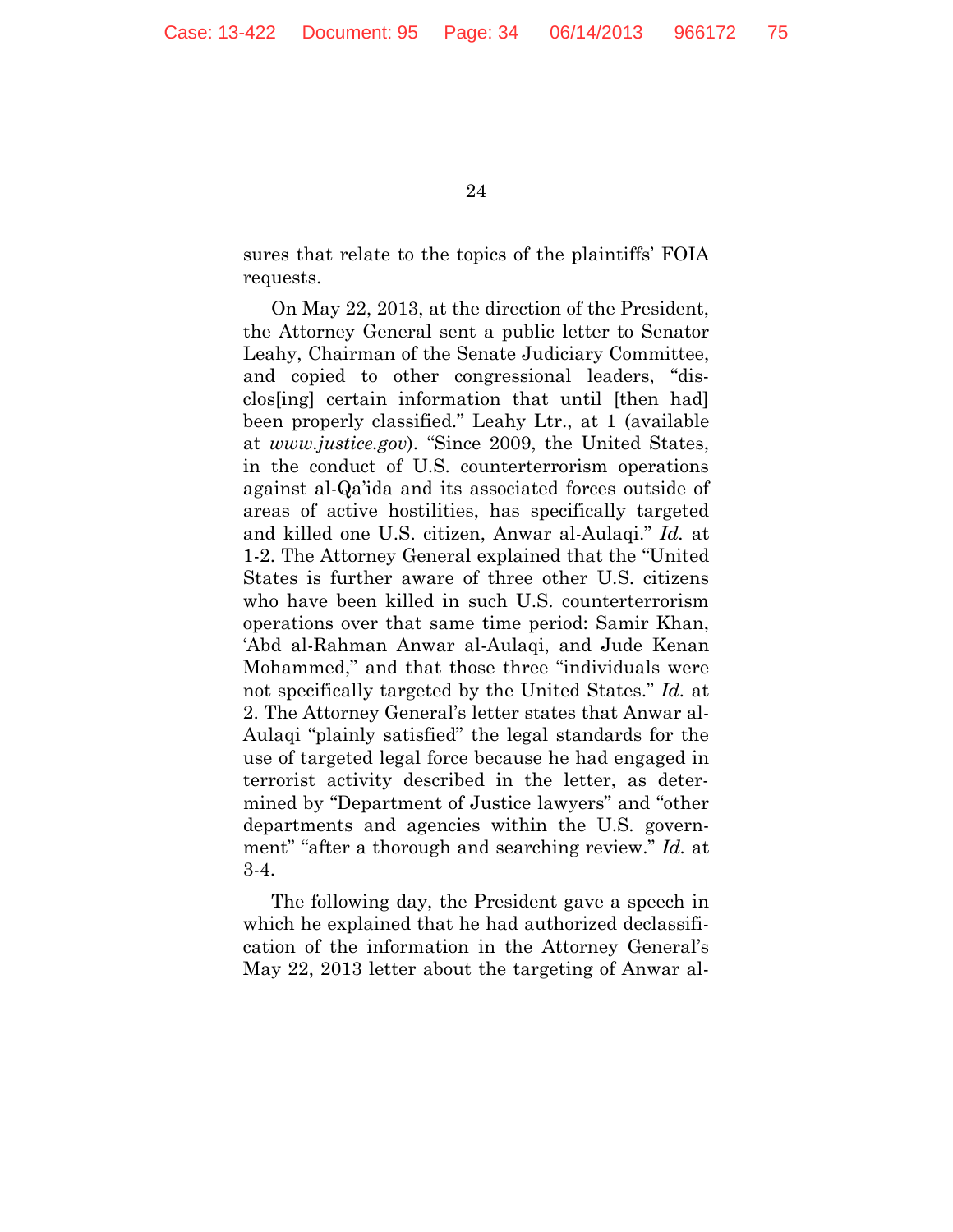—————

25

Awlaki and the death of three additional U.S. citizens, and briefly described Anwar al-Awlaki's involvement in terrorist activities targeting the United States. *See http://www.whitehouse.gov/the-pressoffice/2013/05/23/remarks-president-nationaldefense-university*.

In addition, after a copy of a document dated November 8, 2011 was leaked to the press, the Department of Justice officially released on February 4, 2013 a draft analysis of the lawfulness of the use of lethal force in a foreign country against a U.S. citizen who is a senior operational leader of Al Qaida or an associated force. *See* ACLU Br. 20-21.[8](#page-34-0)

Finally, government officials have publicly acknowledged that OLC has provided some form of advice pertaining to the use of targeted lethal force. In a February 7, 2013 hearing before the Senate Select Committee on Intelligence related to his nomination as Director of the CIA, John Brennan explained,

<span id="page-34-0"></span><sup>8</sup> The ACLU claims incorrectly that this document was not identified on a *Vaughn* index. Putting aside the fact that ACLU had narrowed its request to exclude draft legal analysis, *see* JA 418, 445, the document was part of document number 60 on the *Vaughn* index submitted by the Office of Legal Counsel as an attachment to a responsive e-mail, described as "draft legal analysis regarding the application of domestic and international law to the use of lethal force in a foreign country against U.S. citizens in certain circumstances." JA 333.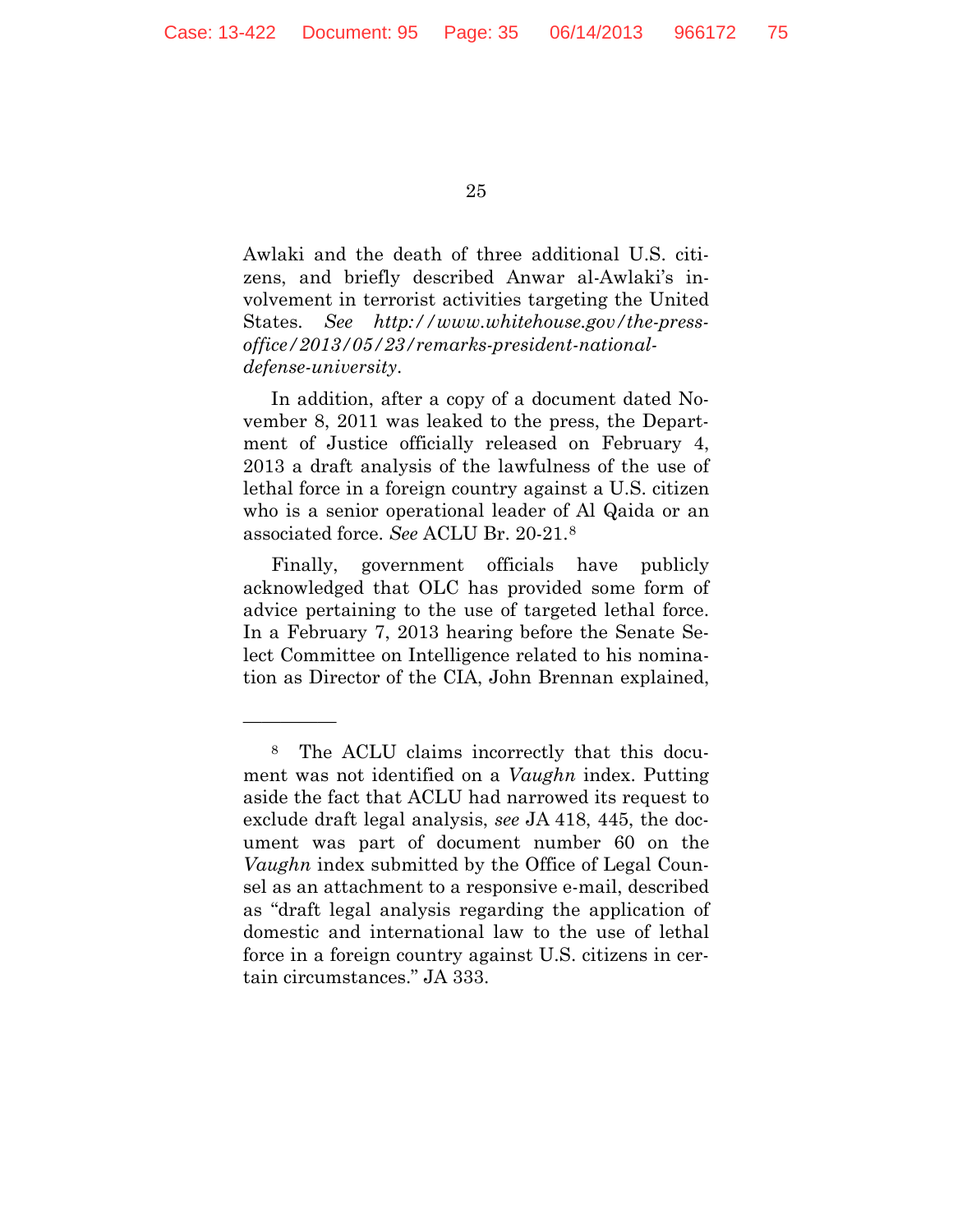in response to a question about the United States Government's use of lethal force against a U.S. citizen, that "[t]he Office of Legal Counsel advice establishes the legal boundaries within which we can operate." Brennan Hearing Tr. 57, cited in ACLU Br. 24. On March 6, 2013, the Attorney General testified before the Senate Judiciary Committee, and referred to "OLC advice" about the subject of the draft white paper. *See* ACLU Br. 25. As discussed below (at pp. 46-48, *infra*), although the government was not required to reprocess its earlier responses to the plaintiffs' FOIA requests in light of those subsequent developments, the government has evaluated whether it could provide additional information in light of these public disclosures.

#### **SUMMARY OF ARGUMENT**

I. The district court correctly upheld the government's withholding of records and information under Exemptions 1 and 3 because such material was classified or specifically exempted from disclosure by another statute. The government's declarations explained that disclosure of the records and information sought by plaintiffs would tend to reveal classified information about potential clandestine operations, whether the CIA or other agencies were authorized to engage in such operations, and information about surveillance methods and potential clandestine activities in foreign countries. The agencies' explanations about why the records and information sought are classified, which are entitled to substantial weight, are plausible and logical. Furthermore, because the documents and information sought by plaintiffs per-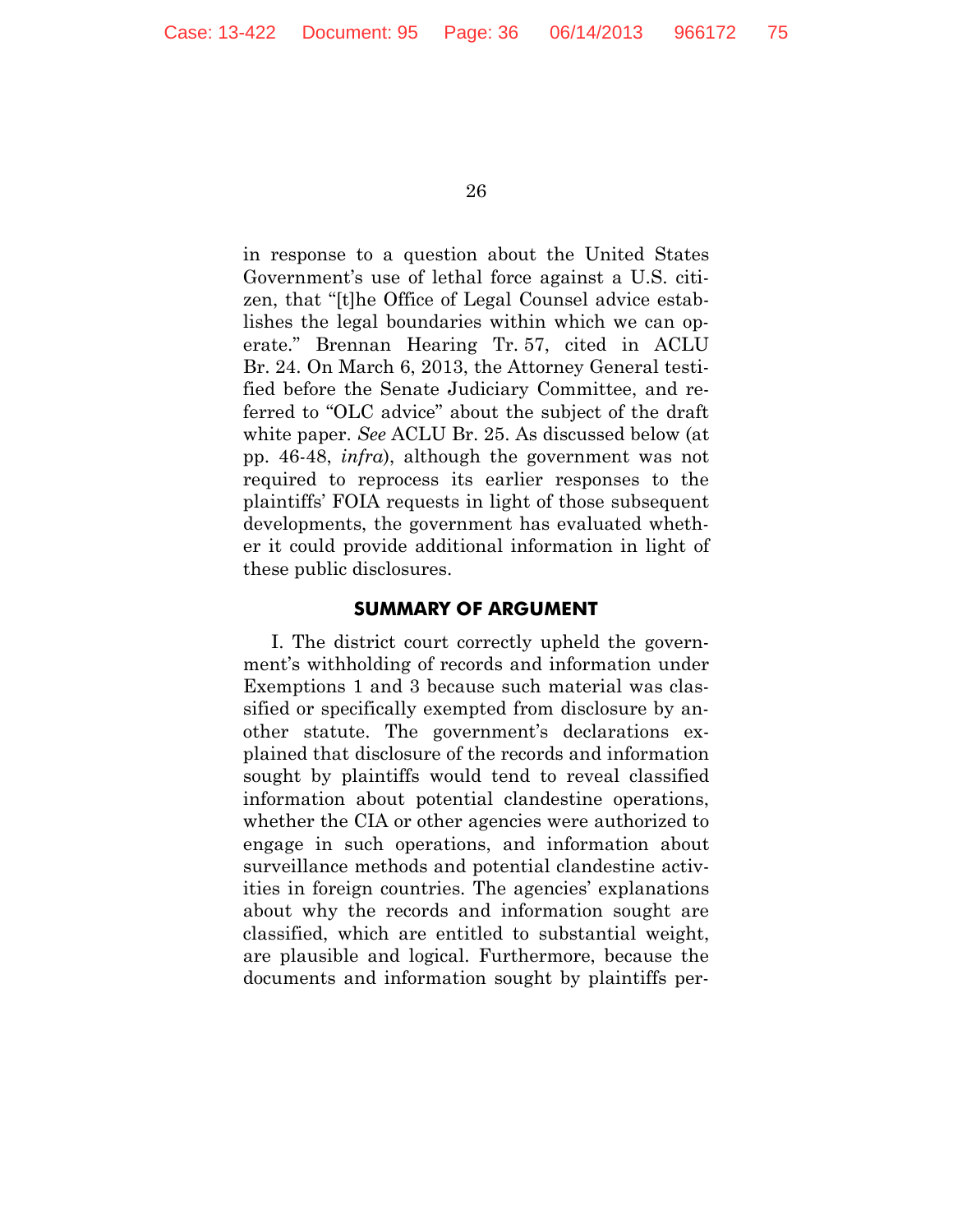taining to the CIA related to functions of the CIA and could reveal intelligence sources and methods, they were properly withheld under Exemption 3 and the applicable exempting statutes.

The district court did not err in holding that the government had not officially disclosed the requested documents or information elsewhere. Most of the sources on which plaintiffs rely for their alleged "official disclosure" are irrelevant as a matter of law. Statements by Members of Congress, former agency officials, or the press are not official government disclosure of protected Executive Branch records or information under FOIA. Authorized Executive Branch officials made limited disclosures about the government's use of targeted lethal force, but − as is clear from the classified and unclassified declarations − the information disclosed was not as specific as, and did not match, the documents or information requested. The district court properly concluded that the government had not confirmed operational details of the use of targeted lethal force, whether the CIA or other agencies had been authorized to use such force, or other highly classified information, which remains protected under FOIA Exemptions 1 and 3.

II. The Government also properly withheld privileged legal memoranda as exempt from mandatory disclosure under Exemption 5. The government's declarations clearly established that the withheld documents were protected by the attorney-client and deliberative process privileges. The government has not publicly referenced or taken any other action that could be construed as expressly adopting or incorpo-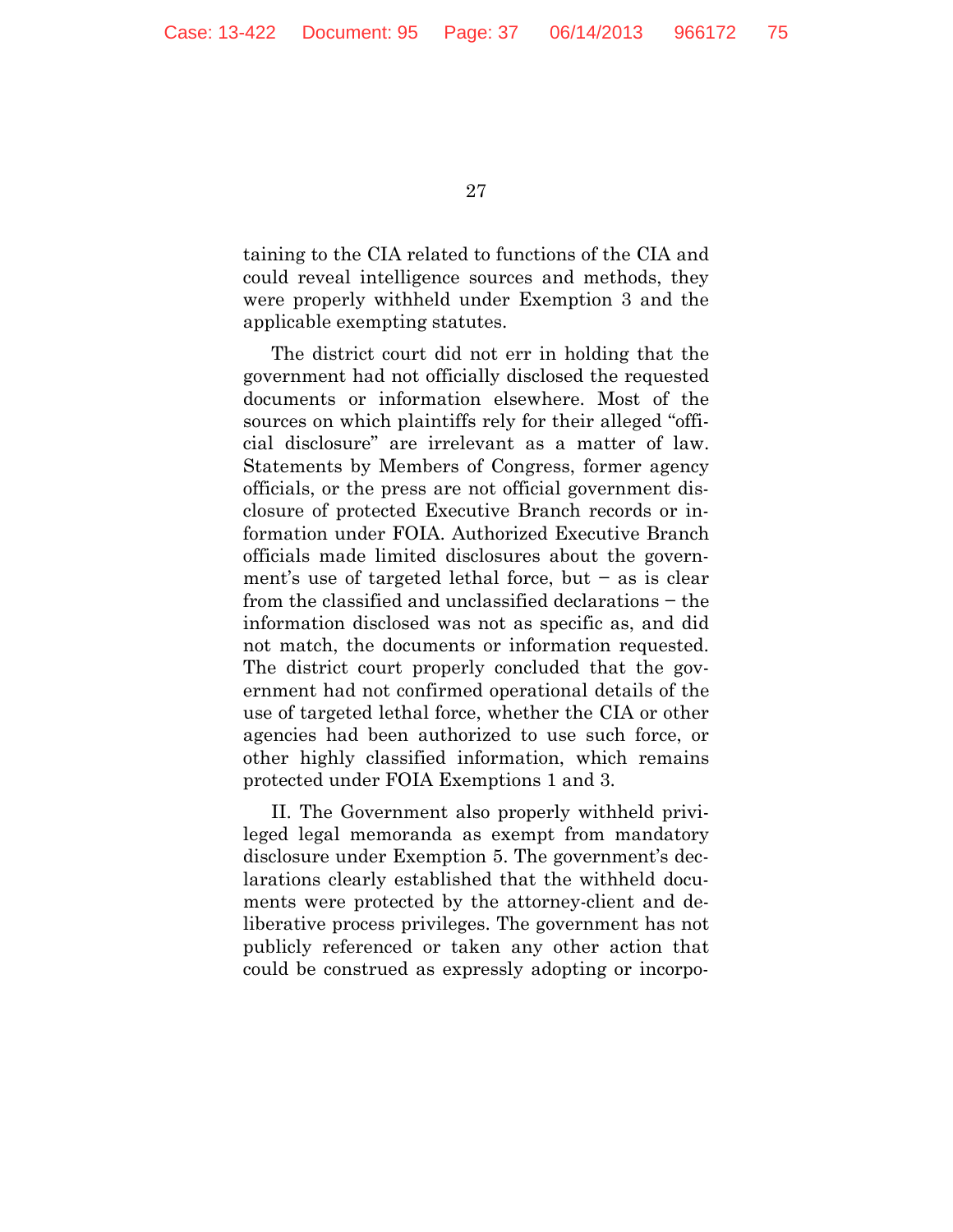rating them by reference. In addition, the withheld legal advice is not working law. The documents provided legal advice regarding the lawfulness of the use of lethal force that is predecisional to the ultimate policy decision whether to engage in a particular operation, which is not made by OLC or other legal analysts.

III. The ACLU's challenge to the adequacy of OIP's search for responsive documents is without merit. OIP reasonably selected the date the search commenced as the cut-off date, and the fact that another component might have found additional responsive documents does not undermine the reasonableness of the search.

#### **STANDARD OF REVIEW**

The Court reviews *de novo* a district court's grant of summary judgment in FOIA litigation. *See Wilner,*  592 F.3d at 69. Although an agency withholding documents that are exempt from a FOIA request has the burden to establish the applicability of the exemptions claimed, "[a]ffidavits or declarations giving reasonably detailed explanations why any withheld documents fall within an exemption are sufficient to sustain the agency's burden." *ACLU v. DOJ,* 681 F.3d 61, 69 (2d Cir. 2012). Where the claimed exemptions implicate national security, the reviewing court "must accord *substantial weight* to an agency's affidavit concerning the details of the classified status of the disputed record." *Id.* (quoting *Wolf v. CIA,* 473 F.3d 370, 374 (D.C. Cir. 2007)). "Ultimately, an agency may invoke a FOIA exemption if its justification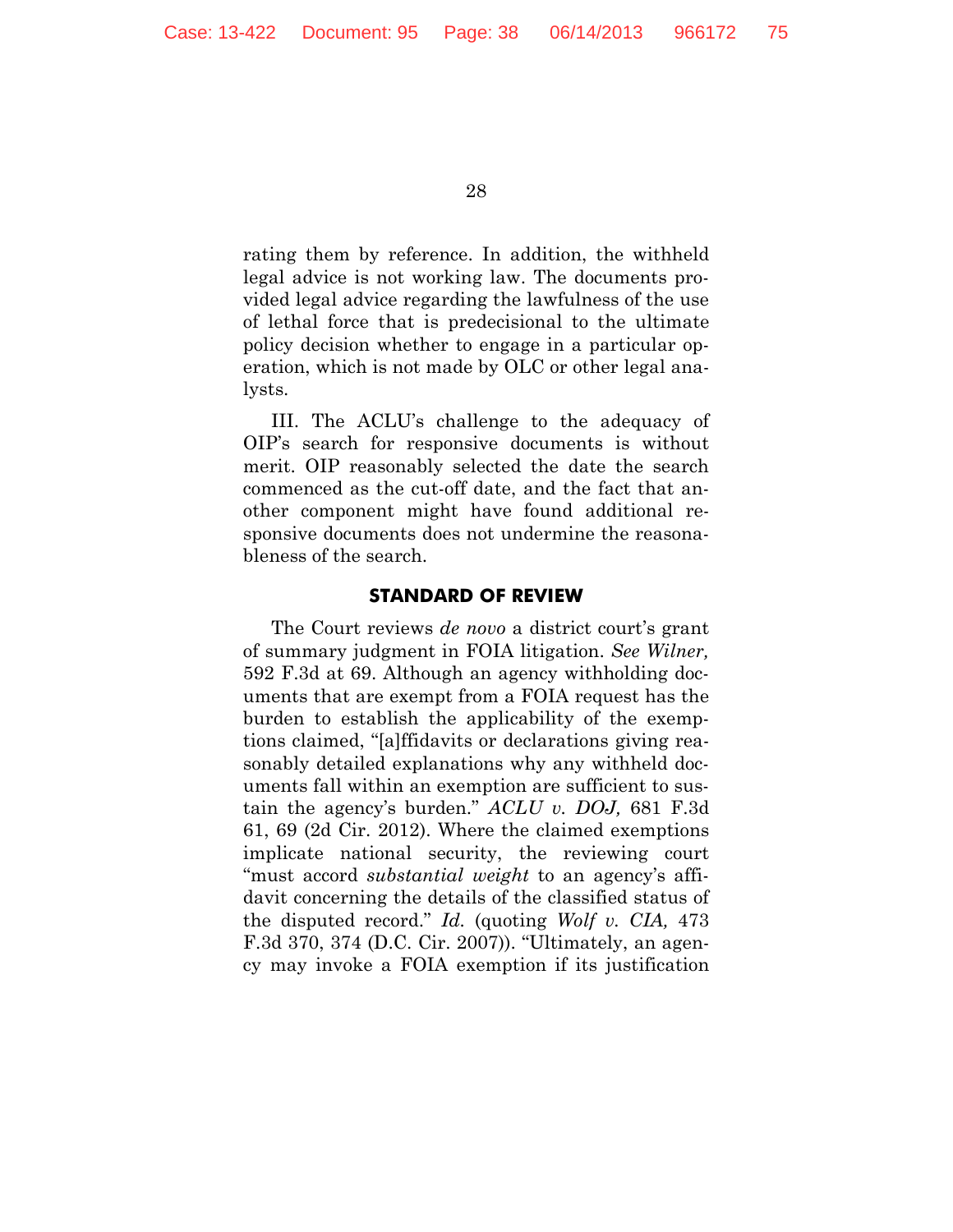'appears logical or plausible.'" *ACLU*, 681 F.3d at 69 (quoting *Wilner,* 592 F.3d at 73).

## **ARGUMENT**

### **POINT I**

## **THE GOVERNMENT PROPERLY WITHHELD DOCUMENTS AND INFORMATION UNDER EXEMPTIONS 1 AND 3 AS CLASSIFIED OR SPECIFICALLY EXEMPT UNDER ANOTHER STATUTE.**

# **A. The Government Established That Exemptions 1 And 3 Apply To The Classified Documents And Information Withheld.**

1. The district court correctly held that the information withheld under Exemption 1 was properly classified under Executive Order 13,526, and that the government's declarations established a logical and plausible basis for the classification decisions. SPA 34-36.

Plaintiffs do not dispute that the agencies followed proper classification procedures and that "appropriate affidavits have been filed by appropriate authorities from each of the responding agencies" explaining the basis for classification. SPA 36.

Furthermore, the government's declarations explained that providing detailed information about the volume and nature of the classified documents located in response to the FOIA requests "would reveal classified information about the nature and extent of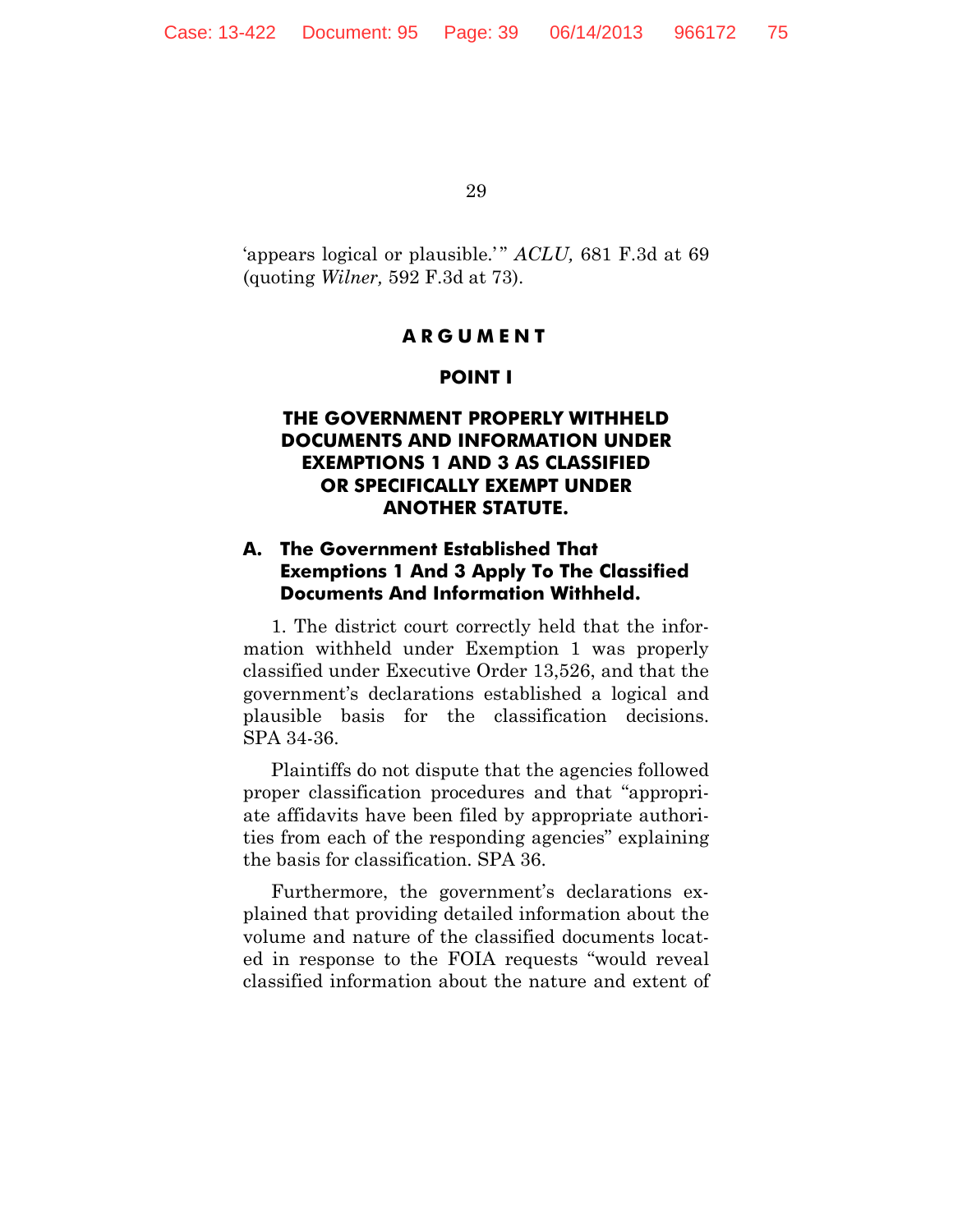the U.S. Government's classified counterterrorism activities," disclosure of which could harm the national security. JA 192. For instance, disclosing information about the number and nature of responsive but exempt documents in the CIA's possession would tend to reveal information about intelligence activities, intelligence methods, and CIA functions, which reasonably could be expected to harm our counterterrorism activities and damage foreign relations. JA 192-197, 217-224. Revealing the number or nature of DOD documents responsive to the ACLU's request would tend to disclose whether DOD had information about particular operations or individuals, thus potentially revealing the focus of military planning and DOD's knowledge about terrorist activities, disclosure of which could cause grave harm. JA 342. Given the nature of the information sought, and the deferential standard used to evaluate an agency's classification decisions, the district court correctly concluded that the government's explanations were plausible and logical. SPA 36[.9](#page-39-0)

The district court also correctly recognized that legal analysis can, where appropriate, be classified.

—————

<span id="page-39-0"></span><sup>9</sup> The New York Times incorrectly suggests that the district court only reviewed the procedural adequacy of the challenged classification decisions. NYT Br. 27. In fact, the district court amended its initial opinion to clarify that it reviewed the classification decision to determine if the classifying authority's explanation was plausible. Compare JA 6, Dkt. No. 32, at 36, with SPA 36.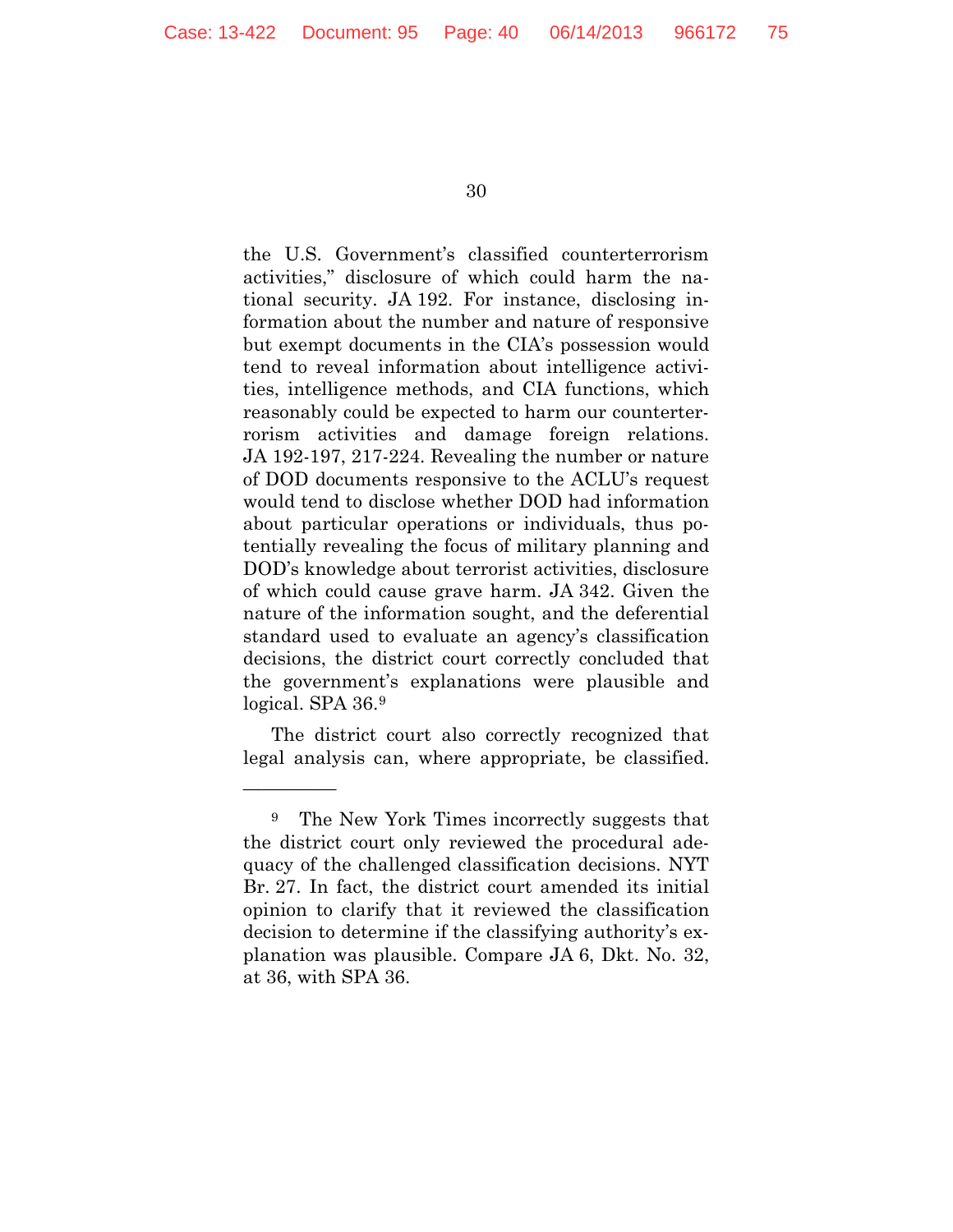Executive Order 13,526 authorizes an original classification authority to classify information where the unauthorized disclosure of the information "could reasonably be expected to cause identifiable or describable damage to the national security" and the information "pertains to" specified categories, including "intelligence activities (including covert action), intelligence sources or methods, or cryptology"; and "foreign activities of the United States." Exec. Order 13,526, § 1.4(c), (d), 75 Fed. Reg. at 709. Plaintiffs' request for legal analysis relating to the use of targeted lethal force against terrorists outside the United States seeks information that clearly would "pertain to" an intelligence activity, intelligence source or method, or foreign activity. The government's public and classified declarations established that disclosure of such legal analysis could reasonably be expected to cause serious and exceptionally grave damage to national security. JA 198.

2. The district court also correctly held that Exemption 3 applies to the withheld information about the nature of the responsive but exempt records − in particular, whether or not OLC had records containing legal advice to the CIA on the use of targeted lethal force; and whether or not the CIA had responsive records relating to specific subcategories of information sought by the ACLU. Information about the CIA's "functions" is protected against disclosure under 50 U.S.C. § 403g, and "intelligence sources and methods" are protected under 50 U.S.C. § 403-1(i)(1). Acknowledging whether or not there were responsive OLC records that pertained to the CIA would tend to reveal whether the CIA had sought advice about its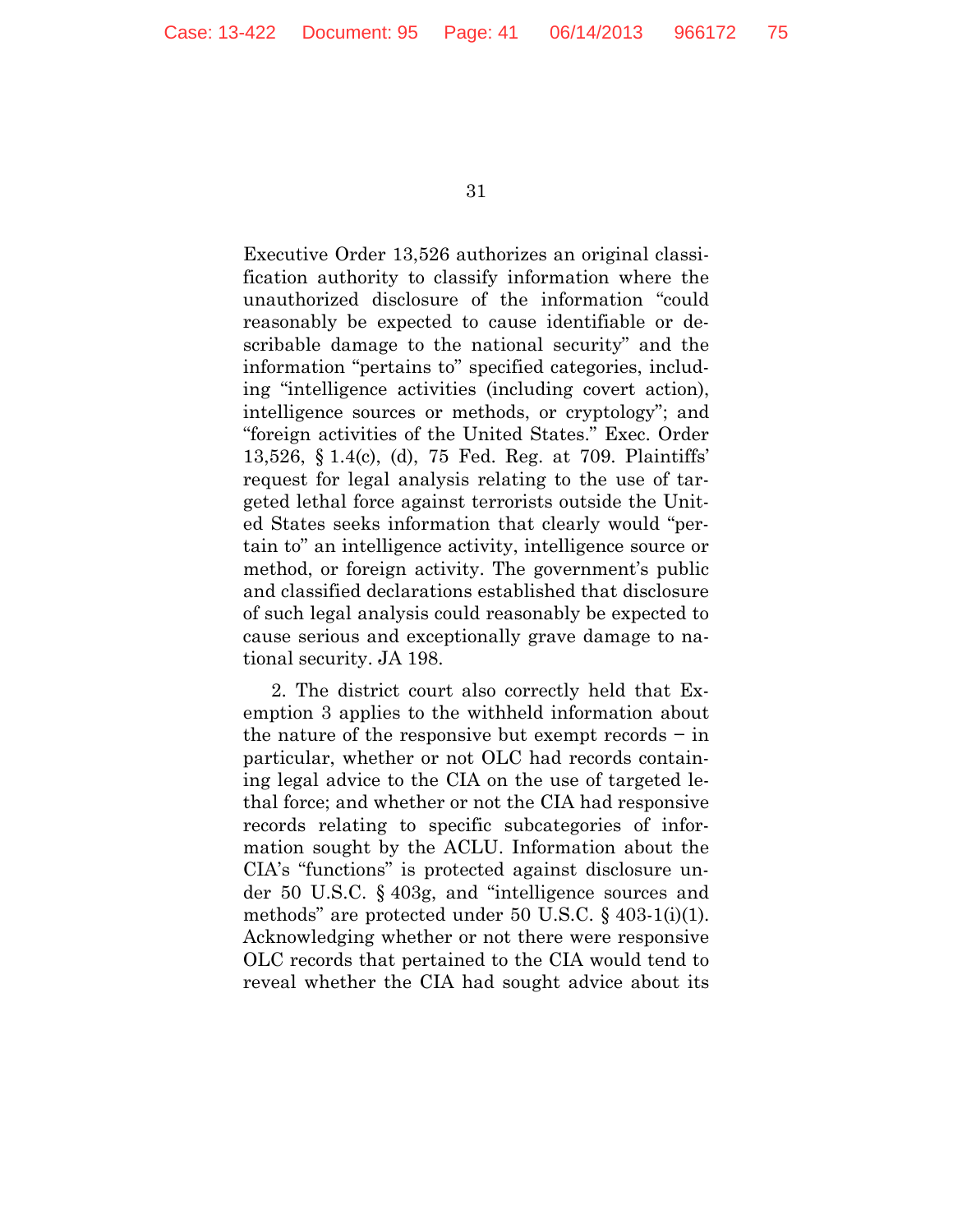possible authority to take part in targeted lethal operations against terrorists, including U.S. citizens. The CIA's involvement, if any, in operations involving targeted lethal force would disclose information about the CIA's "functions" and "intelligence sources and methods" that is exempted from disclosure under Exemption 3. Similarly, acknowledging whether or not the CIA had records pertaining to subcategories of the ACLU's request concerning specific individuals would tend to reveal intelligence sources and methods.

The New York Times argues that OLC legal advice cannot constitute an "intelligence source or method" protected under the relevant statues. But Exemption 3 does protect legal advice to the extent it incorporates information that would tend to reveal intelligence sources and methods. Furthermore, whether or not OLC provided legal advice to the CIA is itself exempt from disclosure under Exemption 3, because it tends to disclose whether or not the CIA engaged in clandestine activities using targeted lethal force against terrorists. Exemption 3 protects against the disclosure not only of intelligence sources and methods themselves, but also of information that would tend to disclose an intelligence source or method. *See, e.g., Berman v. CIA,* 501 F.3d 1136, 1141- 1142 (9th Cir. 2007); *Halperin v. CIA,* 629 F.2d 144, 147-150 (D.C. Cir. 1980).

#### **[Classified Insert C]**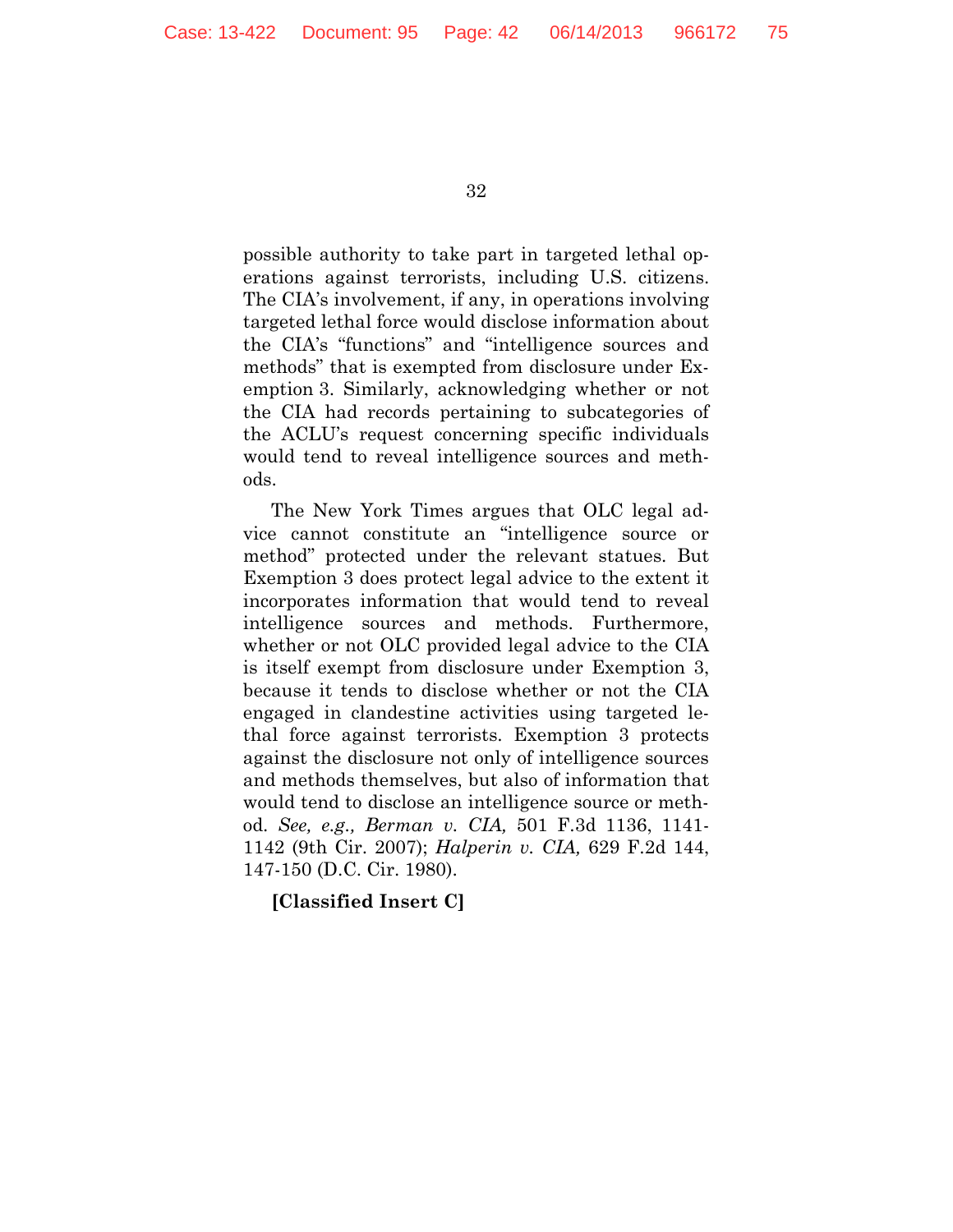# **B. The District Court Did Not Err In Concluding That The Government Had Not Officially Disclosed The Types Of Information Or Documents Requested, So As To Lose The Protections Of FOIA Exemptions 1 and 3.**

The New York Times and the ACLU argue that the agencies' Glomar and no number, no list responses under Exemptions 1 and 3 were inappropriate because the information sought had been officially disclosed. "A strict test applies to claims of official disclosure," and classified information will not be deemed to have been officially disclosed unless it "(1) is as specific as the information previously released, (2) matches the information previously disclosed, and (3) was made public through an official and documented disclosure." *Wilson v. CIA,* 586 F.3d 171, 186 (2d Cir. 2009) (quoting *Wolf,* 473 F.3d at 378)*.* The district court properly concluded, after exhaustively reviewing the proffered public statements, that none met the stringent criteria for official disclosure of the specific documents and information sought by plaintiffs.

# **1. Most Of The "Disclosures" On Which Plaintiffs Rely Are Irrelevant, Because Official Disclosures Can Only Be Made By Persons Authorized To Speak For The Agency.**

At the outset, it is vital to evaluate the disclosures on which plaintiffs rely in light of the applicable legal standard. This Court has recognized the "critical difference between official and unofficial disclosures" of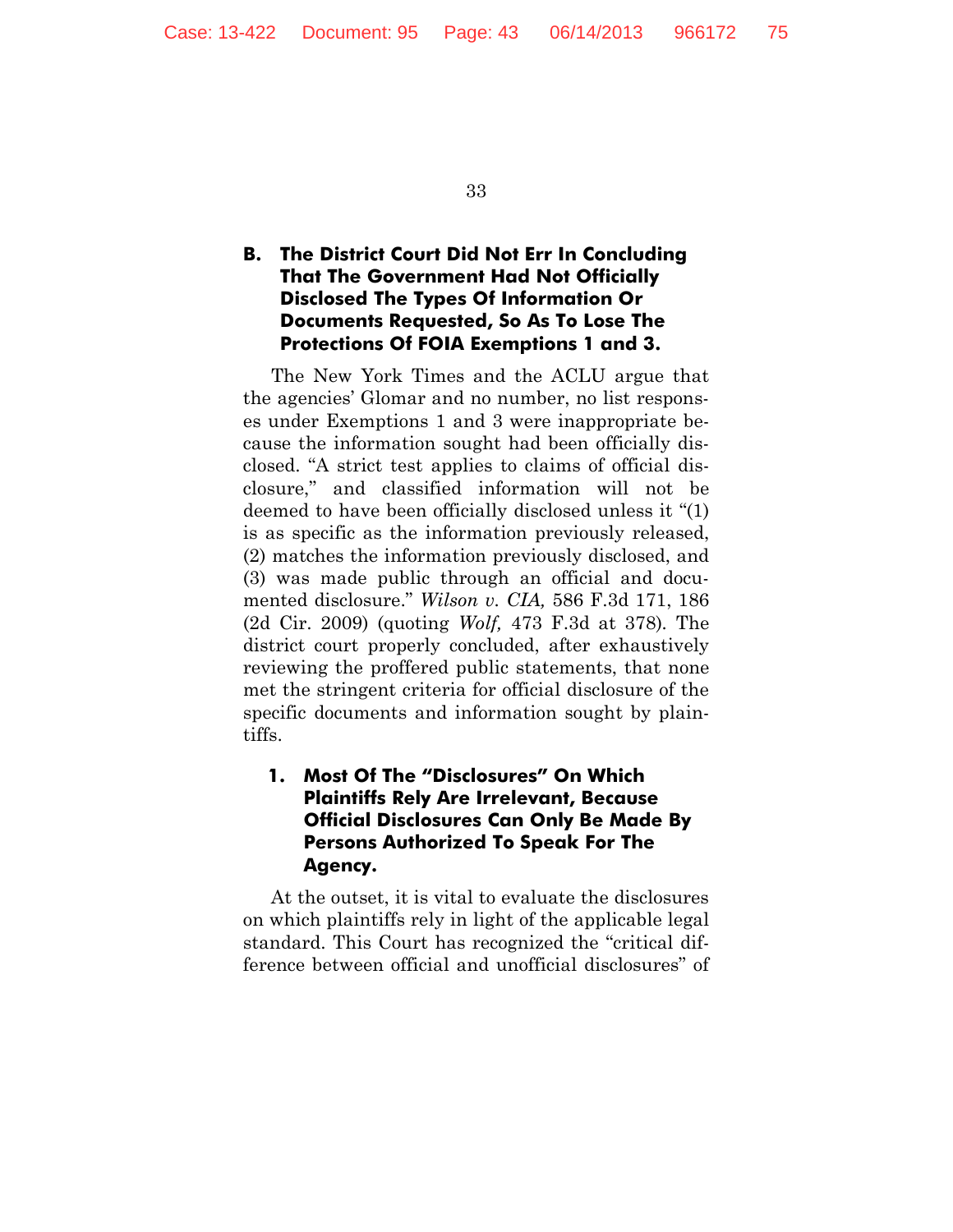classified information, in the context of determining whether there had been official disclosure of an individual's clandestine employment by the CIA. *Wilson,*  586 F.3d at 186. "[T]he law will not infer" official disclosure of classified information from "(1) widespread public discussion of a classified matter,  $* * * (2)$ statements made by a person not authorized to speak for the Agency,  $* * *$  or (3) release of information by another agency, or even by Congress." *Id.* (citations omitted). The great majority of "public disclosures" on which plaintiffs rely cannot, as a matter of law, support their argument that the government has officially disclosed information protected by FOIA Exemptions 1 and 3.

Plaintiffs rely heavily on statements made by Members of Congress to argue that classified information withheld by the CIA, DOD, and DOJ has been officially disclosed. *See* ACLU Br. 12-13, 15-19, 24 nn. 9-10 (discussing statements by Sen. Feinstein and Rep. Rogers). But as this and other courts have recognized, the release of information by Congress (and, presumably, an individual Member of Congress) does not constitute official disclosure of classified information by the relevant Executive Branch agency. *See Earth Pledge Foundation v. CIA,* 988 F. Supp. 623, 627-628 (S.D.N.Y. 1996), *aff 'd,* 128 F.3d 788 (2d Cir. 1997) (cited with approval in *Wilson,* 586 F.3d at 186- 187); *Military Audit Project v. Casey,* 656 F.2d 724, 742-745 (D.C. Cir. 1981); *see also Moore v. CIA*, 666 F.3d 1330, 1333 n.4 (D.C. Cir. 2011) ("[W]e do not deem 'official' a disclosure made by someone other than the agency from which the information is being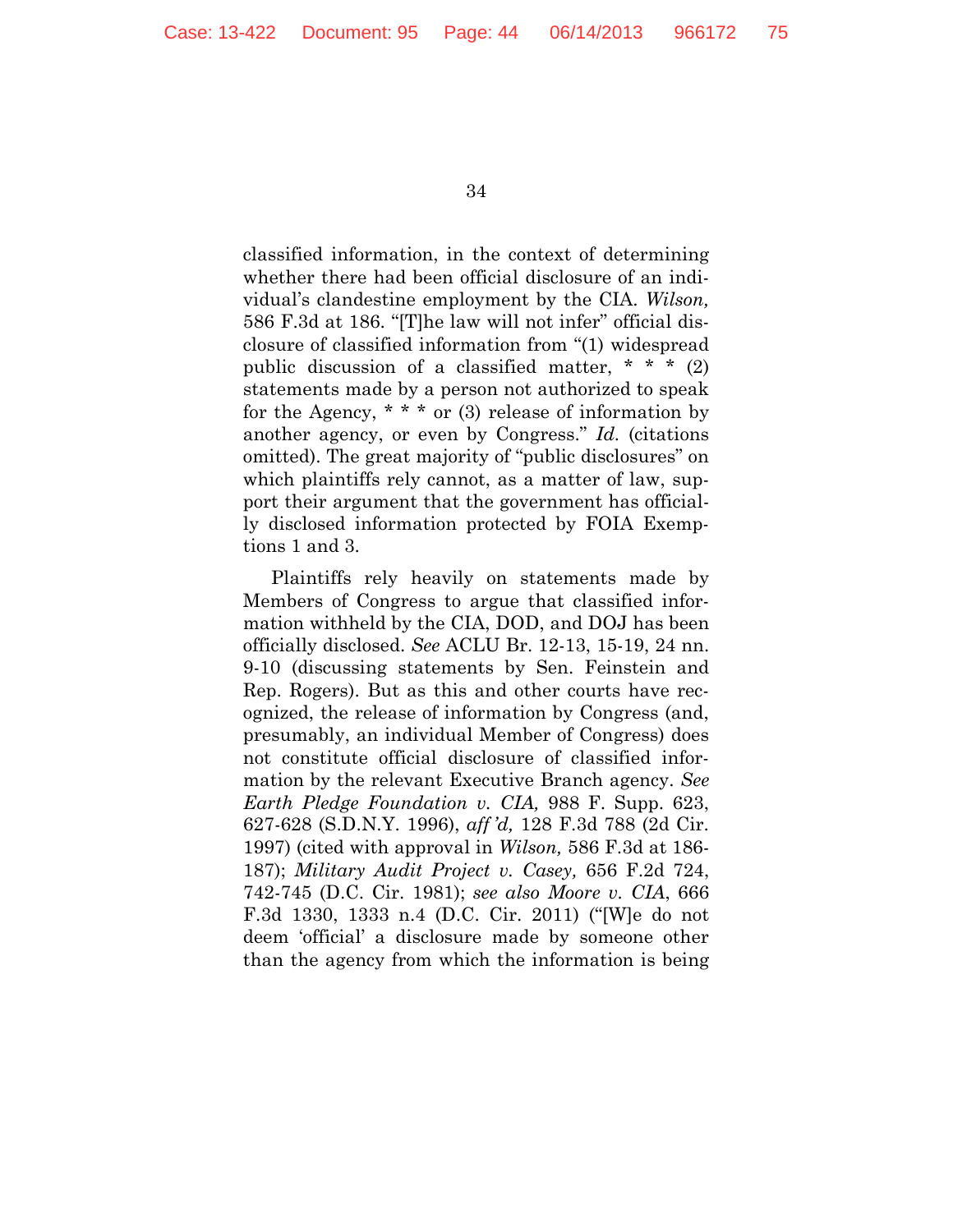sought." (quoting *Frugone v. CIA*, 169 F.3d 772, 774 (D.C. Cir. 1999)).

To hold otherwise would permit Members of Congress who might have been provided with classified information in the course of their official duties to override an Executive Branch classification decision without authorization to do so. *Cf. Murphy v. Dep't of Army,* 613 F.2d 1151, 1156 (D.C. Cir. 1979) (rejecting an interpretation of FOIA that would "effectively transform section [552(d)] into a congressional declassification scheme," which would pose "obvious problems, constitutional and otherwise," with regard to national security information protected under Exemption 1). Furthermore, and without commenting on the specific allegations in this case, a classifying agency's interests in withholding information can remain compelling notwithstanding congressional disclosure. Courts have recognized, for example, that the fact the CIA provides certain classified information to Congress in its oversight role does not undermine the CIA's "ongoing interest in assuring its sources of its continued adherence to its strict policy of not revealing sources" and in refusing to confirm the existence of CIA operations in other countries. *Earth Pledge Foundation,* 988 F. Supp. at 627-628; *see also Afshar v. Dep't of State,* 702 F.2d 1125, 1130- 1131 (D.C. Cir. 1983); JA 226 ("[I]ntelligence sources must be certain that the CIA can and will do everything in its power to prevent the public disclosure of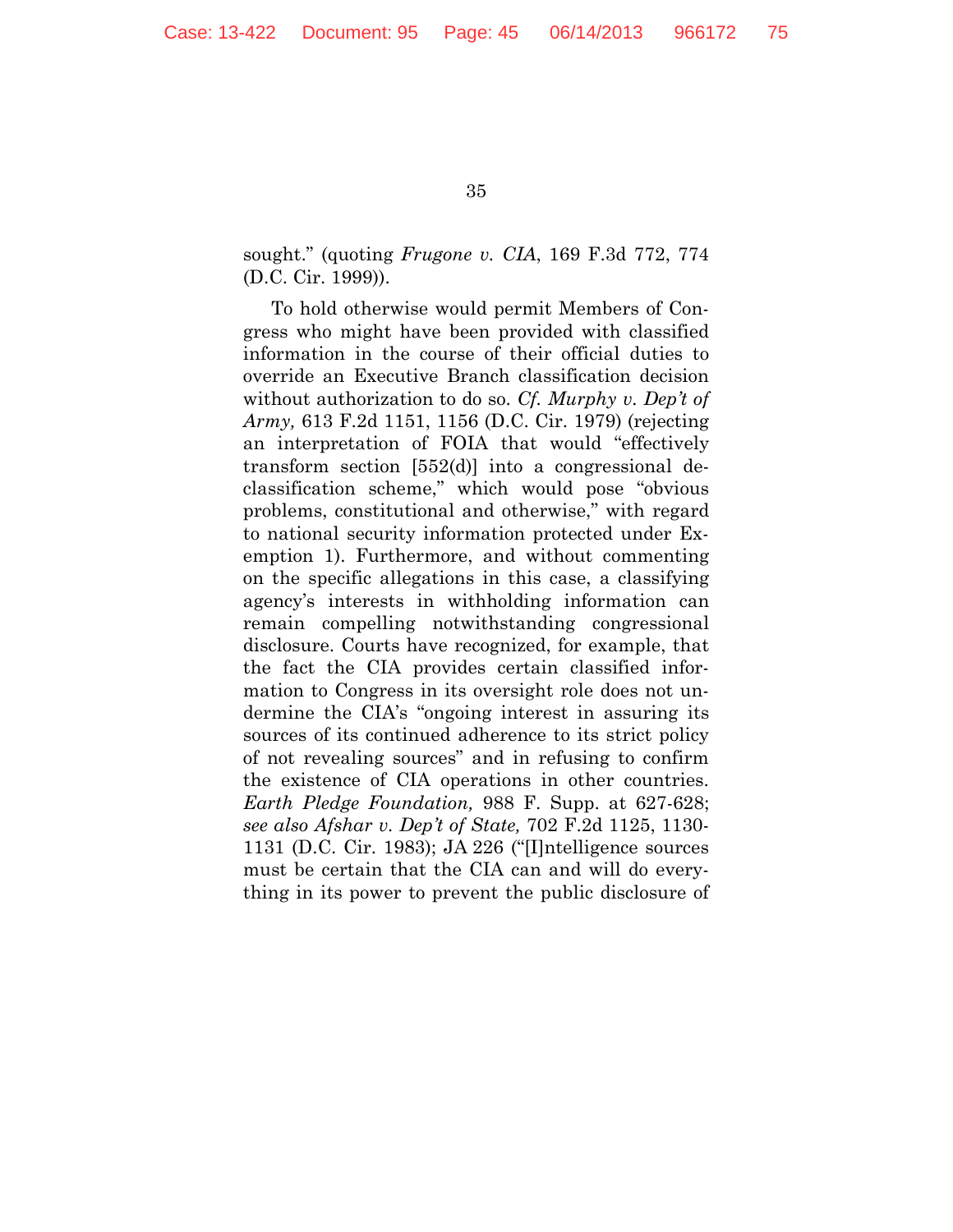—————

36

their association with the CIA.").[10](#page-45-0) The statements of Members of Congress should not be considered in determining whether there has been an official disclosure of information withheld under a FOIA exemption by the Executive Branch.

Plaintiffs also rely on statements made by former government officials in arguing that there has been official disclosure of information they have requested. *See* ACLU Br. 15 & nn. 4-5 (relying on statements by former CIA officials). Once again, however, the decisional law holds uniformly that a statement by a former official is insufficient to constitute official disclosure by the agency. *See, e.g., Wilson,* 586 F.3d at 186- 187*; Phillippi v. CIA,* 655 F.2d 1325, 1331 (D.C. Cir. 1981) (statements by former CIA director that had been pre-cleared by agency for public disclosure do not constitute agency disclosure); *Afshar,* 702 F.2d at 1133-1134 (statements made by former CIA officials

<span id="page-45-0"></span><sup>10</sup> The ACLU relies on an unpublished D.C. Circuit decision to argue that disclosures by Members of Congress can constitute official acknowledgment. ACLU Br. 38 n.19. That court specifically declined to reach the issue, *see Hoch v. CIA,* No. 88-5422, 1990 WL 102740, at \*1 (D.C. Cir. Jul. 20, 1990), and the D.C. Circuit later held that publication by Congress does not necessarily constitute official disclosure. *See Fitzgibbon v. CIA,* 911 F.2d 755, 765-766 (D.C. Cir. 1990) (reasoning "that executive branch confirmation or denial of information contained in congressional reports could under some circumstances pose a danger to intelligence sources and methods").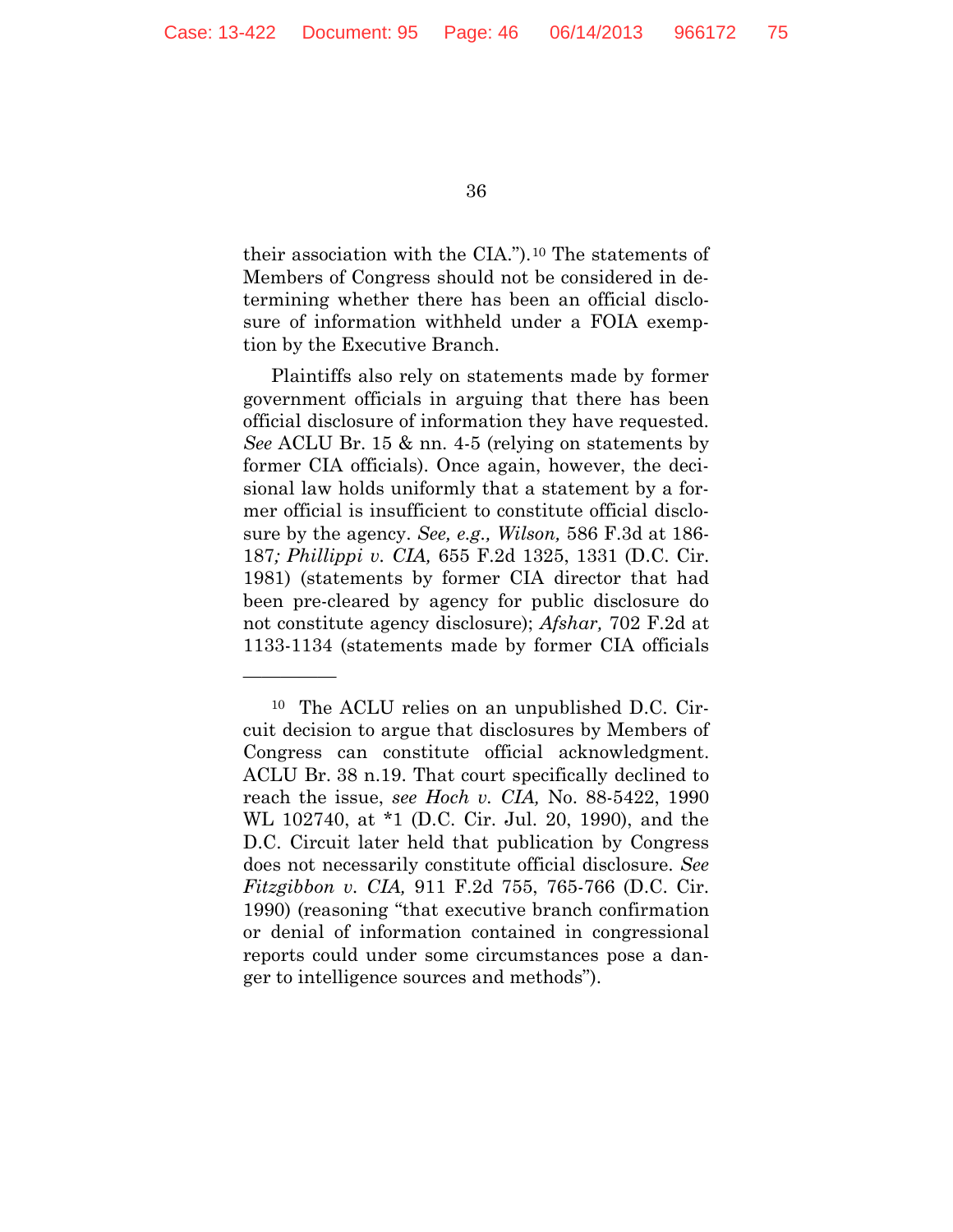and pre-cleared by the agency do not constitute agency disclosure).

Finally, plaintiffs rely on statements by unknown or unidentified officials in press accounts, as well as reporters' statements, to argue that there has been official disclosure of the information they have requested. *See* ACLU 5-6 & n.1, 15 & n.5, 17. But it is well-established that a reporter's speculation, or statements by unattributed or unknown government officials, cannot constitute official disclosure. *See, e.g., Wilson,* 586 F.3d at 186; *Alfred A. Knopf, Inc. v. Colby,* 509 F.2d 1362, 1370 (4th Cir. 1975).

**2. The District Court Correctly Held That The Limited Public Disclosures By Authorized Government Officials On The Topic Of The Requests Did Not Foreclose OLC's Glomar Response To The New York Times Requests And The Agencies' No Number, No List Responses To The ACLU's Request.**

The district court properly concluded that the limited public disclosures by authorized Executive Branch officials identified by the plaintiffs, and relating to the United States Government's use of targeted lethal force, did not disclose the specific information that was the subject of OLC's Glomar response to the New York Times requests and the agencies' no number, no list responses to the ACLU request. As agency officials explained in their declarations, the information sought would tend to disclose the identity of the agency or agencies that use targeted lethal force against certain terrorists who are U.S. citizens, how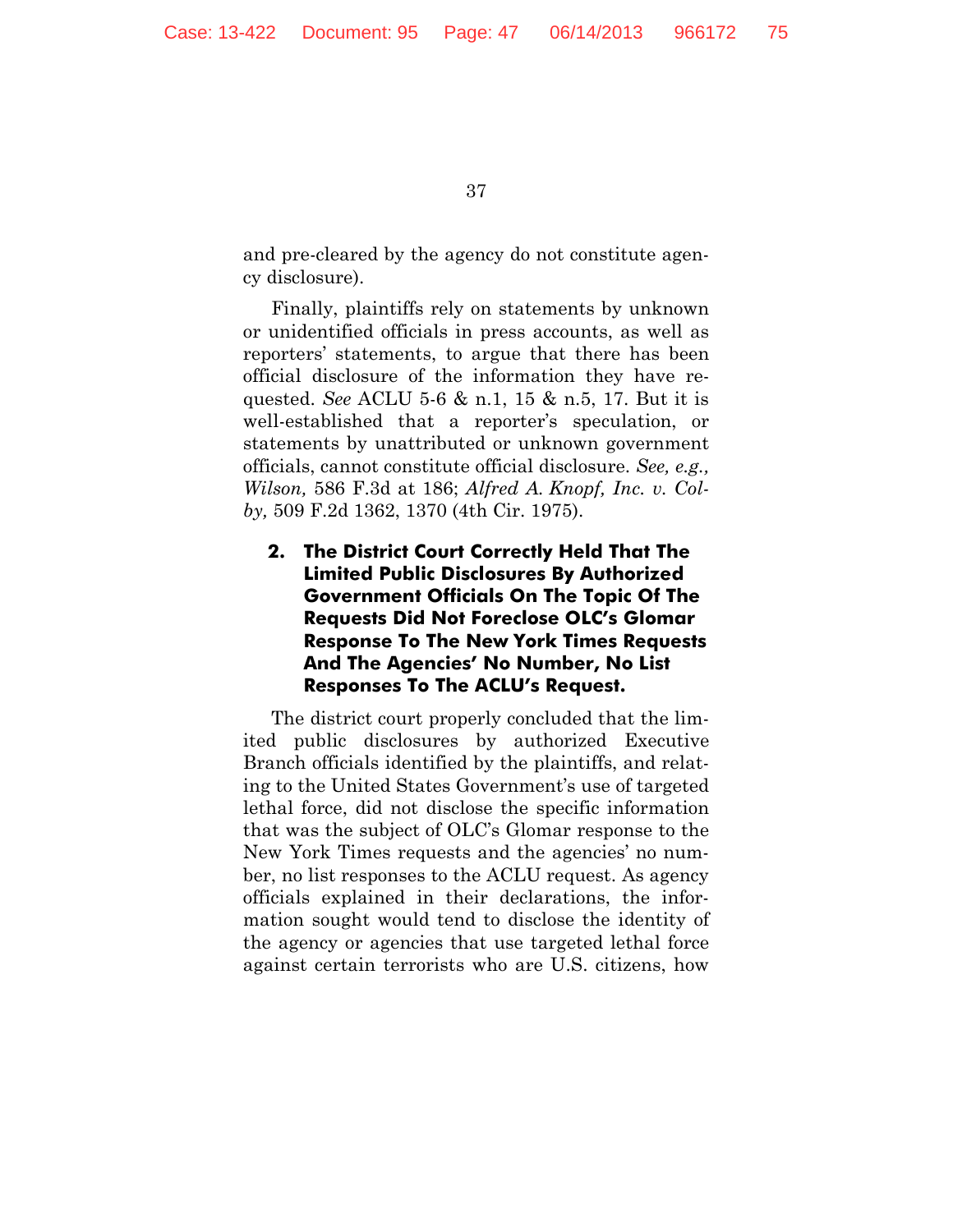many operations have been considered or attempted, the factual basis for the operations, operational details, and sources and methods of intelligence. The district court properly concluded, based on these public and classified declarations, that the compelled disclosure of this information could reasonably be expected to harm national security.

a. The New York Times argues that DOJ cannot issue a Glomar response refusing to confirm or deny the existence of any OLC legal advice memoranda pertaining to the CIA, because "[n]umerous public statements by executive branch officials, including the President and the former Director of the CIA, have made clear the CIA's authority, interest, or involvement in the targeted killing program." NYT Br. 17. Although the government has publicly disclosed that the CIA has an intelligence interest in targeted killing, however, the government has never disclosed (with the exception of the Bin Laden operation) whether the CIA has any operational role in the use of targeted lethal force or is authorized to use such force. The district court properly recognized this distinction in upholding OLC's Glomar response to the New York Times requests pertaining to the CIA. SPA 64-66.

The New York Times quotes from a January 29, 2012 CBS News interview with Leon Panetta after he became Secretary of Defense, in which Defense Secretary Panetta stated that the use of lethal force against U.S. citizens requires a "recommendation the CIA director makes \* \* \* but in the end when it comes to going after someone like that, the President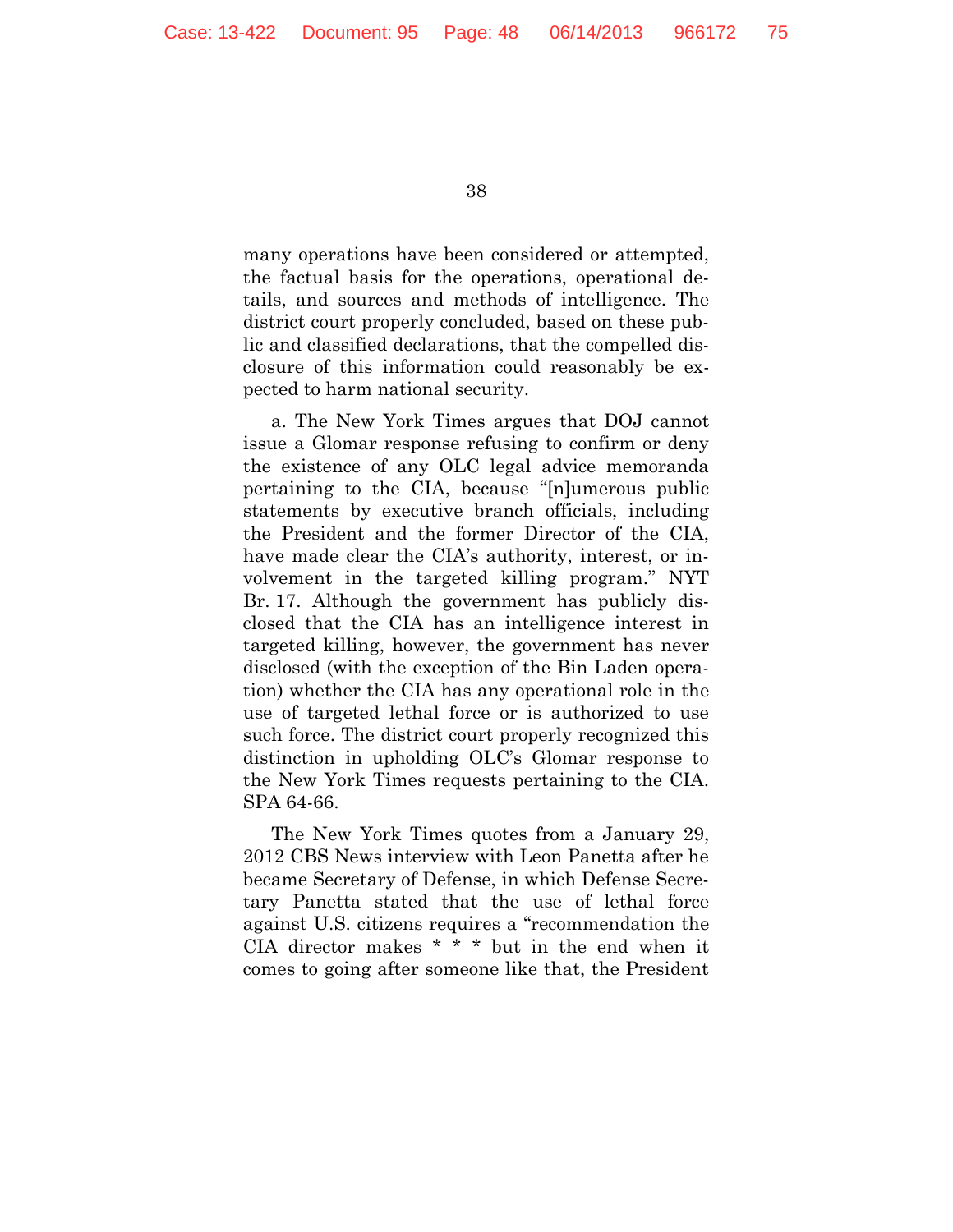of the United States has to sign off." NYT Br. 19. This statement does not disclose whether the CIA or any other specific component of the U.S. Government conducts drone strikes, nor does it disclose any information about such strikes. Panetta's passing references in 2011 to Predators also does not confirm that the CIA engages in the use of targeted lethal force. *Cf. www.af.mil/information/factsheets/ factsheet.asp?fsID=122* (describing the Predator as "an armed, multi-mission, medium-altitude, longendurance remotely piloted aircraft that is employed primarily as an intelligence-collection asset").

The New York Times argues that the D.C. Circuit rejected a similar Glomar response in *ACLU v. CIA,*  710 F.3d 422 (D.C. Cir. 2012), but that decision − which involves a FOIA request that is materially different from the New York Times requests − affirmatively *supports* the government's position here. In *ACLU v. CIA,* the plaintiff 's FOIA request sought records from the CIA "pertaining to the use of" drones, without limitation to drones operated by the CIA. 710 F.3d at 425, 428. The CIA initially issued a Glomar response, which it justified as necessary to protect information about whether the CIA was either "involved in, or interested in, such strikes." *Id.* at 428. While the appeal was pending in the D.C. Circuit, the government moved to remand, taking the position that, in light of the disclosures in this litigation about the existence of responsive documents, the CIA could modify its Glomar request to acknowledge a general interest in the broad topics addressed by the ACLU's FOIA request. *See id*. at 431-432. The court of appeals reasoned that the FOIA request was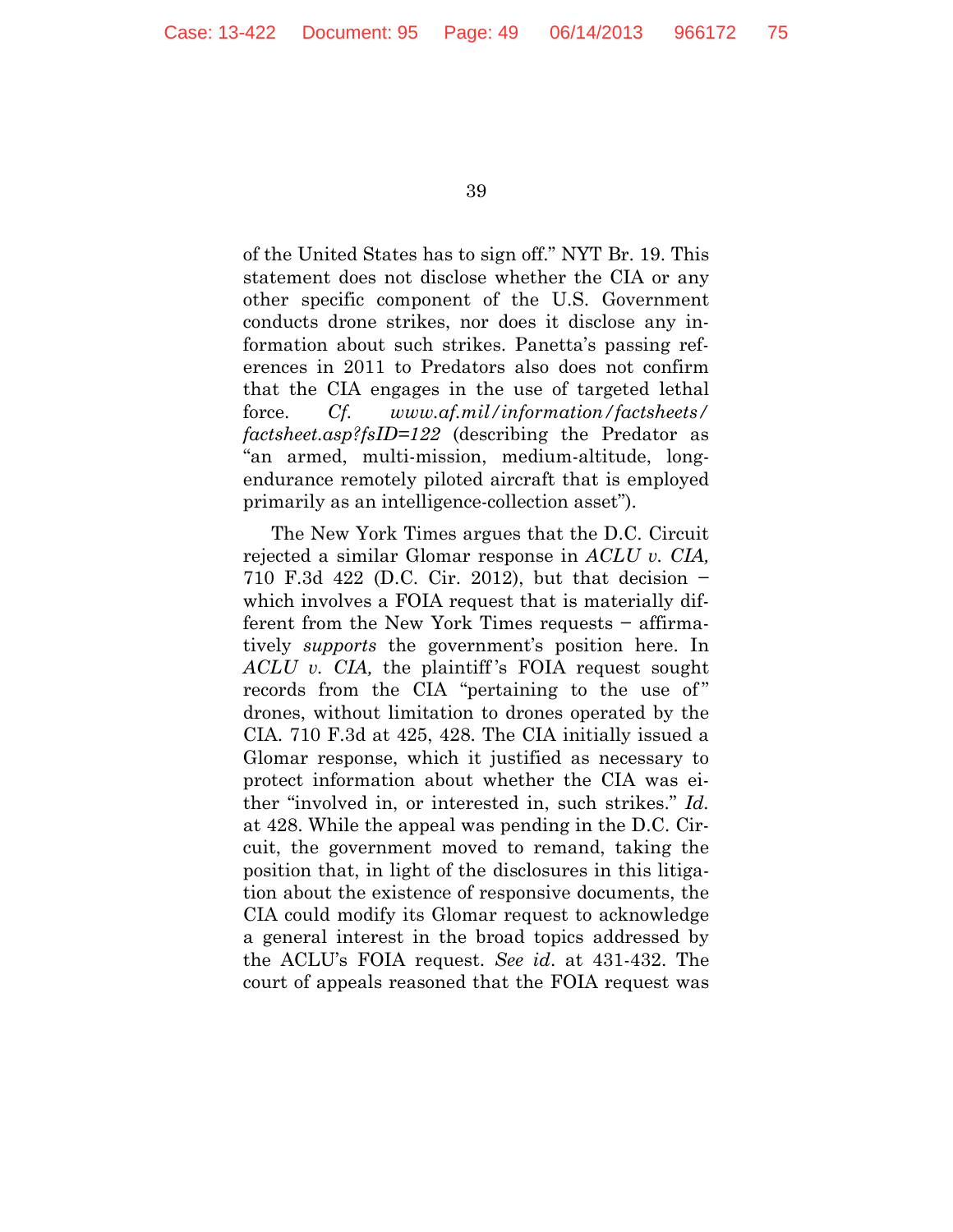not limited to documents "about drones operated by the [CIA]," *id.* at 428, and that acknowledging the existence of responsive documents would not disclose whether the CIA operates drones, and accordingly concluded that a Glomar response was not justified. *Id*. at 428-429. The Court recognized, however, that the CIA might be justified in withholding information from a *Vaughn* index or in submitting a no number, no list response to the pending request. *Id.* at 432- 433.

The New York Times requests, unlike the FOIA request in the D.C. Circuit case, seeks OLC opinions pertaining to the CIA, relating to the use of targeted lethal force. JA 297 (requesting OLC records that address the "legal status of targeted killing" of terrorists, "includ [ing] legal advice on these topics to  $* * *$ the Central Intelligence Agency"), 301. Disclosing whether OLC provided legal advice to the CIA on the lawfulness of targeted lethal force would not reveal whether the CIA has an intelligence interest in that subject, which CIA has acknowledged. Instead, it would reveal whether the CIA itself was operationally involved in lethal targeting operations or was authorized to conduct such operations, as well as CIA interest in specific operations against identified individuals. That information remains properly classified, *see* JA 204-205, 221, and the D.C. Circuit did not hold to the contrary.

As the declarations submitted in district court explained, disclosure of whether or not the CIA was involved in particular targeting operations could reveal whether or not the CIA is using unmanned aerial ve-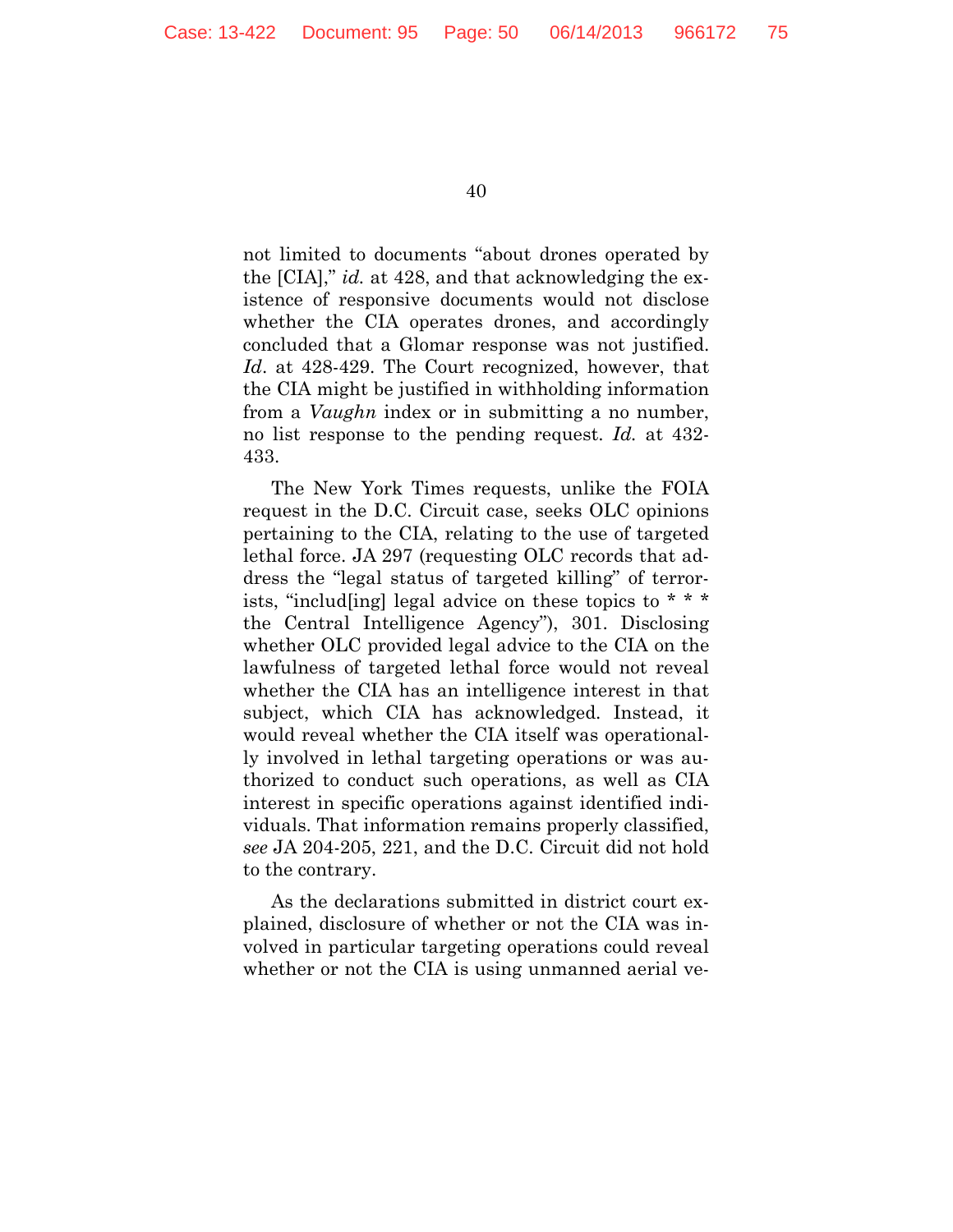hicles as a weapon or is engaged in clandestine intelligence activities. JA 219-221. Disclosing whether or not the CIA has intelligence about the imminence of threat posed by a particular individual, such as Anwar al-Awlaki, could reveal information about the existence and identity of particular intelligence sources and methods. JA 221-223. The district court properly concluded that that information remained classified and statutorily prohibited from disclosure. SPA 66-67.

### **[Classified Insert D]**

b. The ACLU also challenges the "no number, no list" responses by DOJ, DOD, and CIA, on the ground that the information they seek has been officially disclosed. Once again, however, the district court properly concluded that the information sought by the plaintiffs was not the specific information that had been officially disclosed by authorized Executive Branch officials. SPA 65-67.

The ACLU argues that senior government officials officially disclosed that the CIA conducts lethal targeting operations, ACLU Br. 38-39, but we have already explained why that assertion is erroneous. The ACLU quotes a June 2010 interview with then-CIA Director Leon Panetta, but Panetta's statement, in response to questions about whether the U.S. Government was winning the war in Afghanistan and weakening the Taliban, was: "We are making progress \* \* \* looking at about 100,000 troops being added by the end of August. \* \* \* \* [W]e are engaged in operations with the military that is going after Taliban leadership." JA 628. Panetta's subsequent state-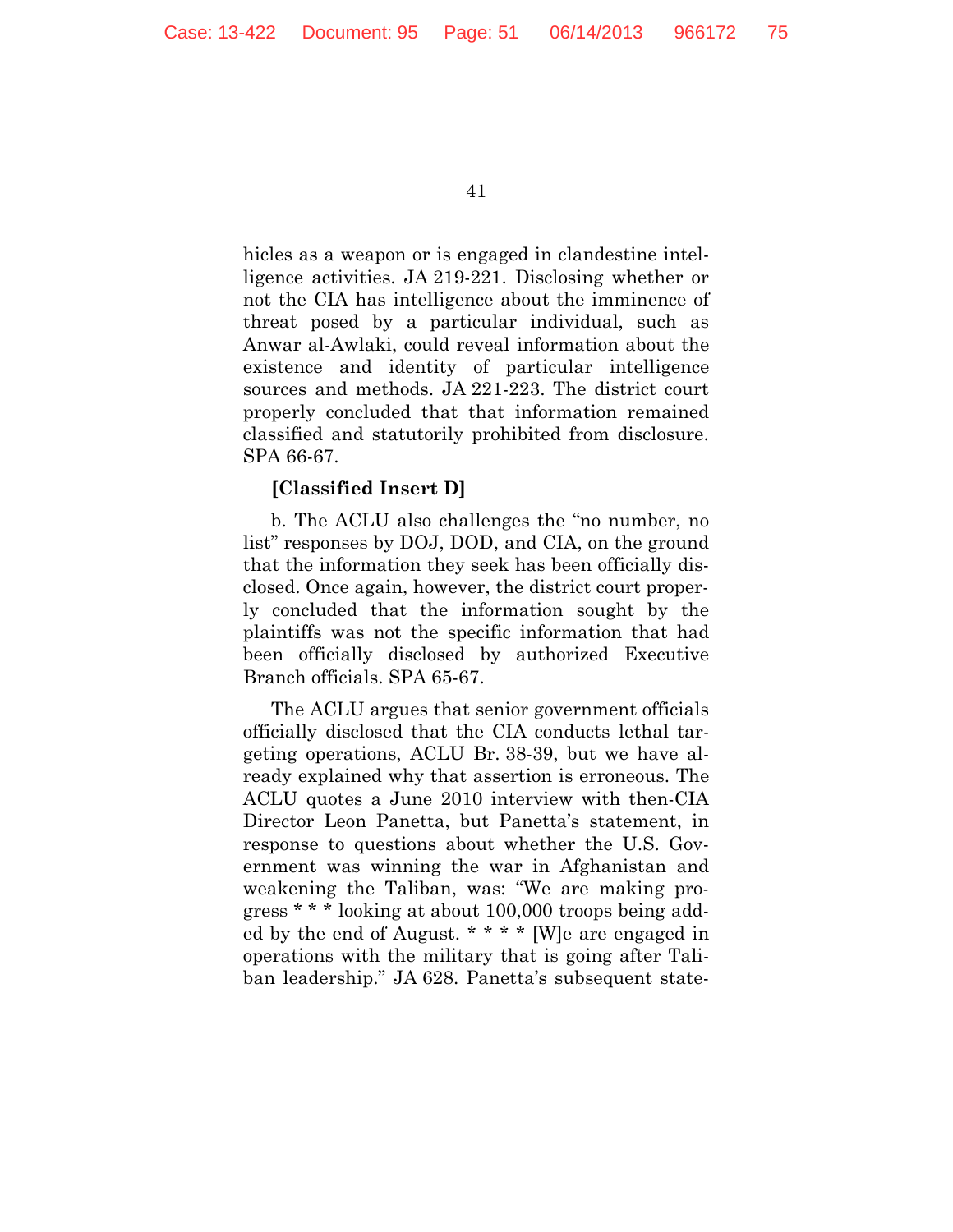ment that "[w]e just took down number three in their leadership a few weeks ago" does not disclose what government agency conducted that operation or the role, if any, of the CIA. JA 628. Similarly, Panetta's statement in a 2009 speech about the precision of remote drone strikes, and his statement in a March 2010 Wall Street Journal article, do not identify the government agency or component conducting strikes. The ACLU's quote from the Wall Street Journal article conveniently omits the prior sentence, which makes clear that "Mr. Panetta didn't speak directly to the circumstances" of Hussein al-Yemeni's death and "the CIA doesn't discuss covert action." JA 622. The ACLU's brief also contains a purported quotation from an October 2012 interview with John Brennan, but the quoted words are not Brennan's own words but instead the reporter's characterization of information including statements by unidentified and former officials as well as third parties. JA 837-838, 843, cited in ACLU Br. 15. As the D.C. Circuit recently concluded after reviewing the same material, "these statements do not acknowledge that the CIA itself operates drones." *ACLU v. CIA,* 710 F.3d at 429.

Nor, contrary to the ACLU's argument, ACLU Br. 39, has the government publicly disclosed that DOD conducts targeted lethal operations against U.S. citizens or its role in any particular operation. The ACLU cites public statements by then-Secretary of Defense Leon Panetta in 2011 about a strike against Anwar al-Awlaki, but Panetta specifically cautioned that he would not speak to "the operational elements" of the strike "except to say that we've been working with the [Yemenis] over a long period of time to be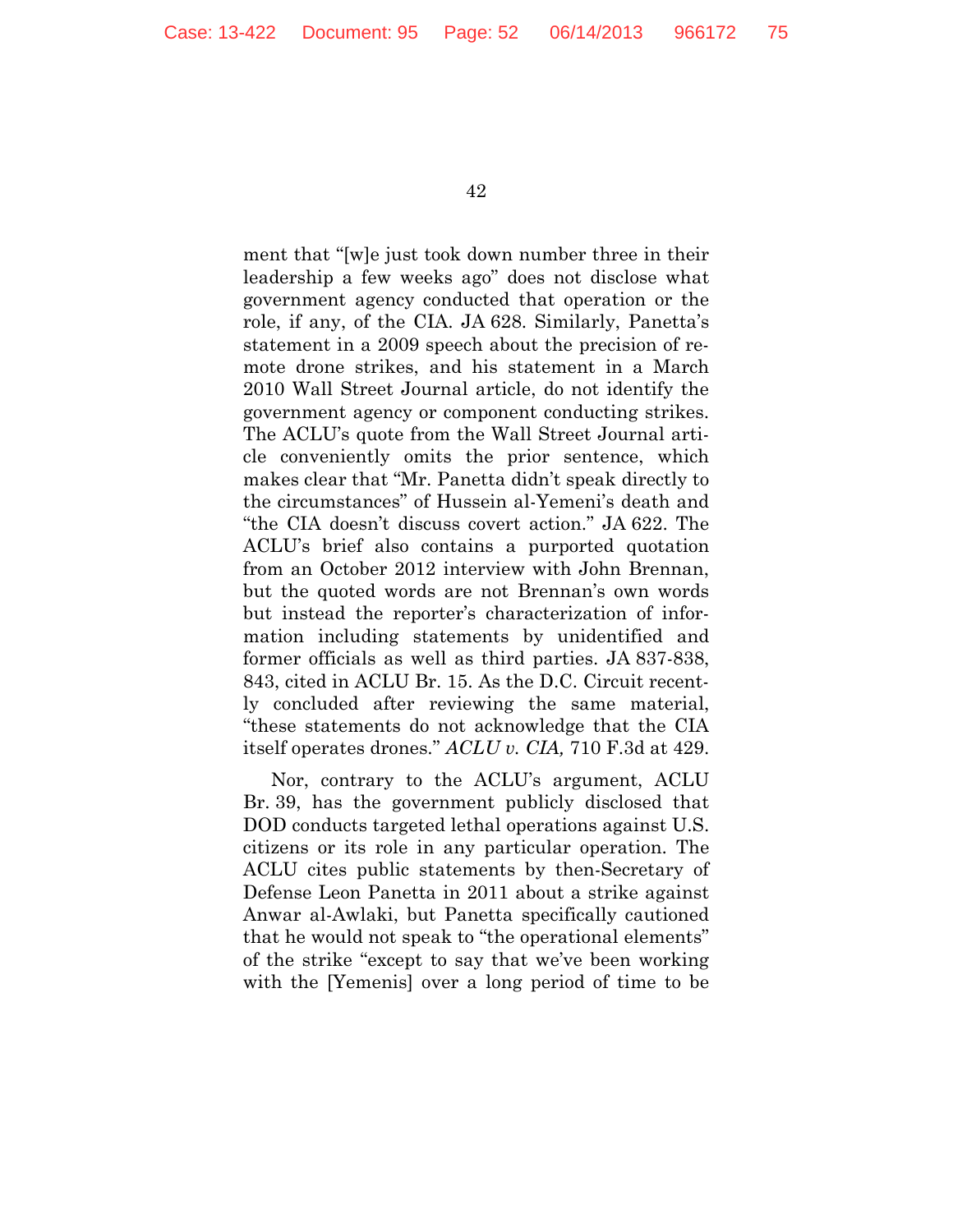able to target Awlaki and I want to congratulate them on their efforts, their intelligence assistance, their operational assistance to get this job done." JA 799.[11](#page-52-0) In response to a question about al-Awlaki in an October 2011 interview, the President responded that, "working with the [Yemenis], we were able to remove him from the field." JA 555-556. The ACLU identifies statements by senior Executive Branch officials that generally acknowledge that "the United States Government conducts targeted strikes against specific al-Qaida terrorists, sometimes using remotely piloted aircraft," or drones, JA 95, but those officials refused to "discuss the sensitive details of any specific operation" or "publicly divulge sensitive intelligence sources and methods." JA 95; *see also* JA 85 (Attorney General statement that he would not "discuss or con-firm any particular program or operation").<sup>[12](#page-52-1)</sup> Once again, the public statements do not confirm that DOD engages in the use of targeted lethal force against U.S. citizens, or provide any details about DOD operations, if any. JA 342. Providing additional infor-

—————

<span id="page-52-0"></span><sup>11</sup> The ACLU also relies on a news article in the Armed Forces Press Service, ACLU Br. 17, but the quotation in their brief is from a reporter's characterization of the facts, not any confirmation by an authorized official.

<span id="page-52-1"></span><sup>12</sup> To the extent the ACLU cites and quotes from public statements by additional Executive Branch officials in their brief, ACLU Br. 11-12, those statements do not contain any materially different information.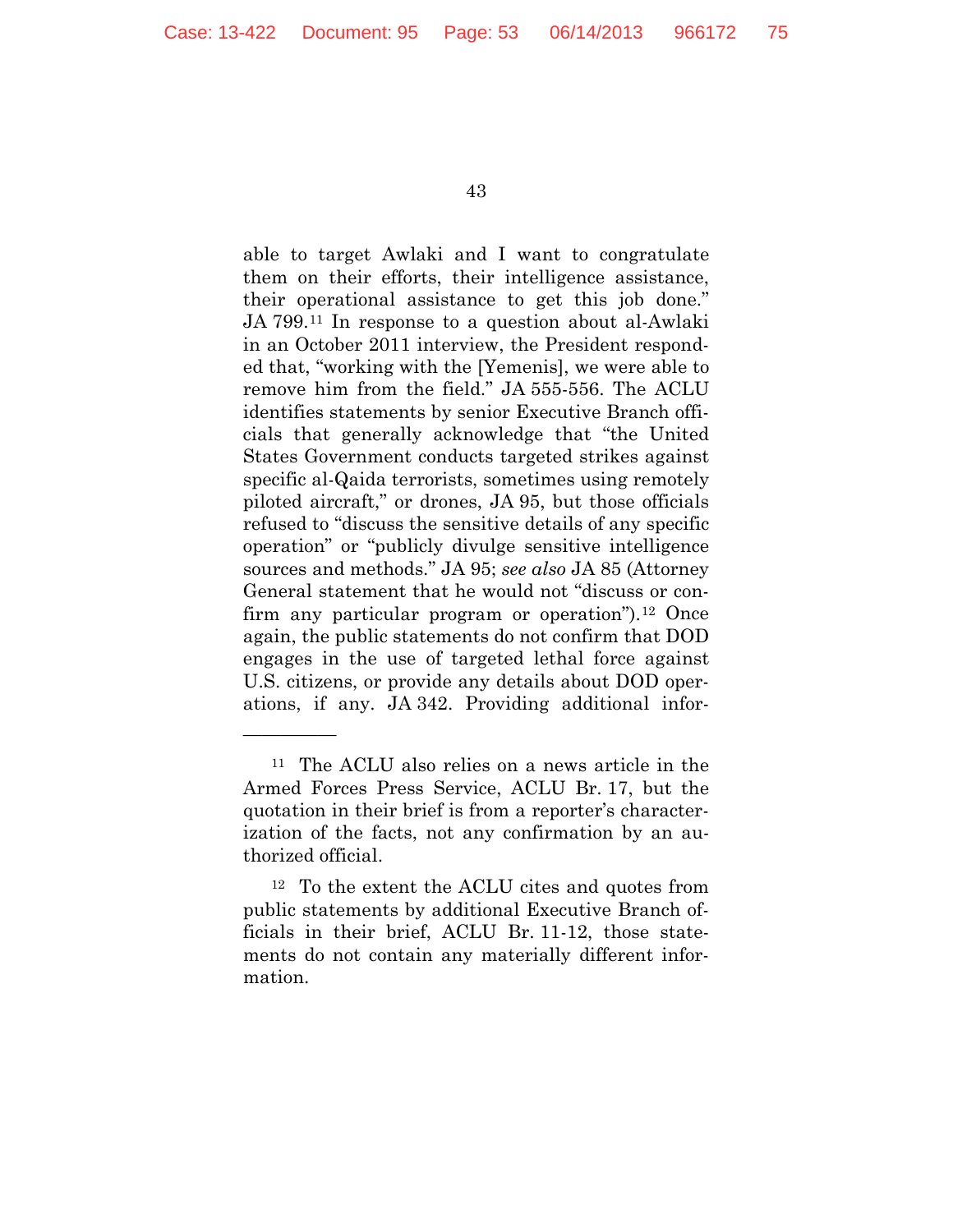mation about DOD's possession of responsive records would tend to disclose the nature and extent of lethal targeting operations and DOD's involvement in such operations, implicating classified information about military operations, intelligence sources and methods, and foreign government information. JA 342.

Finally, the district court properly upheld DOJ's no number, no list response to the ACLU's request. SPA 66-67. Although OLC has acknowledged the existence of an OLC memorandum to the Attorney General addressing a potential lethal targeting operation in a foreign country relating to DOD, OLC has not acknowledged the quantity of any additional responsive classified documents in OLC's possession or the agency or agencies to which they pertain. JA 188, 211, 291, 294. The ACLU references statements by Executive Branch officials referring to OLC advice, ACLU Br. 24-25, but "[i]n none of these statements is there a reference to any particular records" in OLC's possession that are responsive to the ACLU's request, "let alone the *number* or *nature* of those records." SPA 67. Disclosing this information could reveal whether lethal targeting operations are being conducted by other agencies of the United States Government and, if so, which agencies. JA 193-194. Disclosure could also reveal the depth and breadth of United States lethal targeting operations, including whether the United States is operating or planning clandestine operations within another country's borders. JA 194-197.

The ACLU also argues that, once the agencies identified and described some responsive records,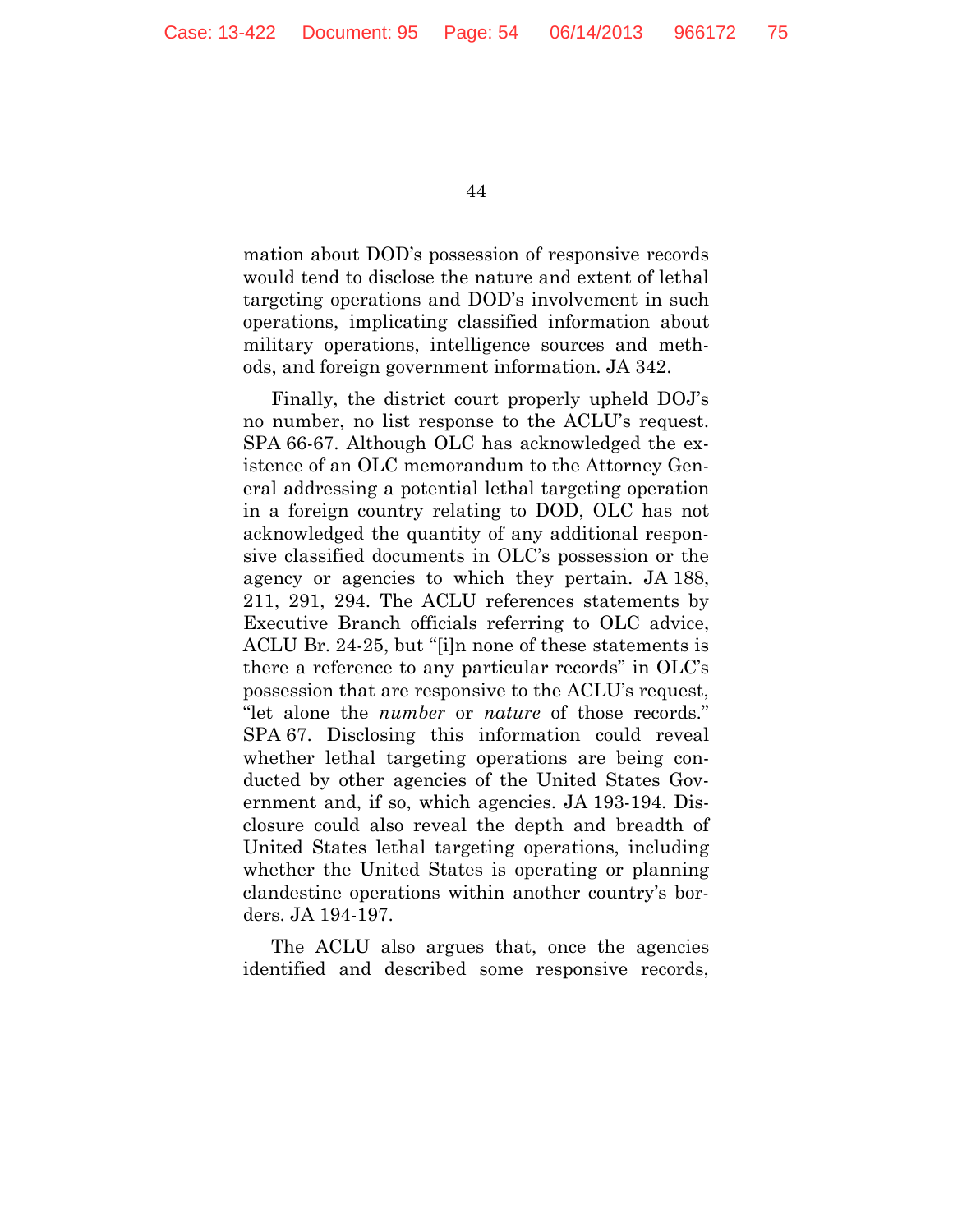they lost the ability to make a no number, no list response as to additional records. ACLU Br. 46. The fact the government has sought to provide as much information as possible publicly, without disclosing classified information, should not be held against it. *See Bassiouni,* 392 F.3d at 247; *cf. Military Audit Project,* 656 F.2d at 754 (rejecting the "perverse theory that a forthcoming agency is less to be trusted in its allegations than an unyielding agency" and reasoning that the government's voluntary release of substantial amounts of responsive documents suggests "a stronger, rather than a weaker, basis for the classification of those documents still withheld").

In *Wilner*, this Court held that the government's public acknowledgment of the existence and purpose of a clandestine intelligence program did not preclude a *Glomar* response to a request for specific surveillance methods used, the targets of surveillance, and information obtained. 592 F.3d at 69-70. As the Court emphasized, the agency lost its ability to make a *Glomar* response only if it had officially disclosed "the existence or nonexistence of the particular records covered by the *Glomar* response." *Id*. at 70. Here, the district court properly concluded that, because the withheld information is not the same information officially disclosed by the Executive Branch, the no number, no list responses to the ACLU's request were justified. SPA 67.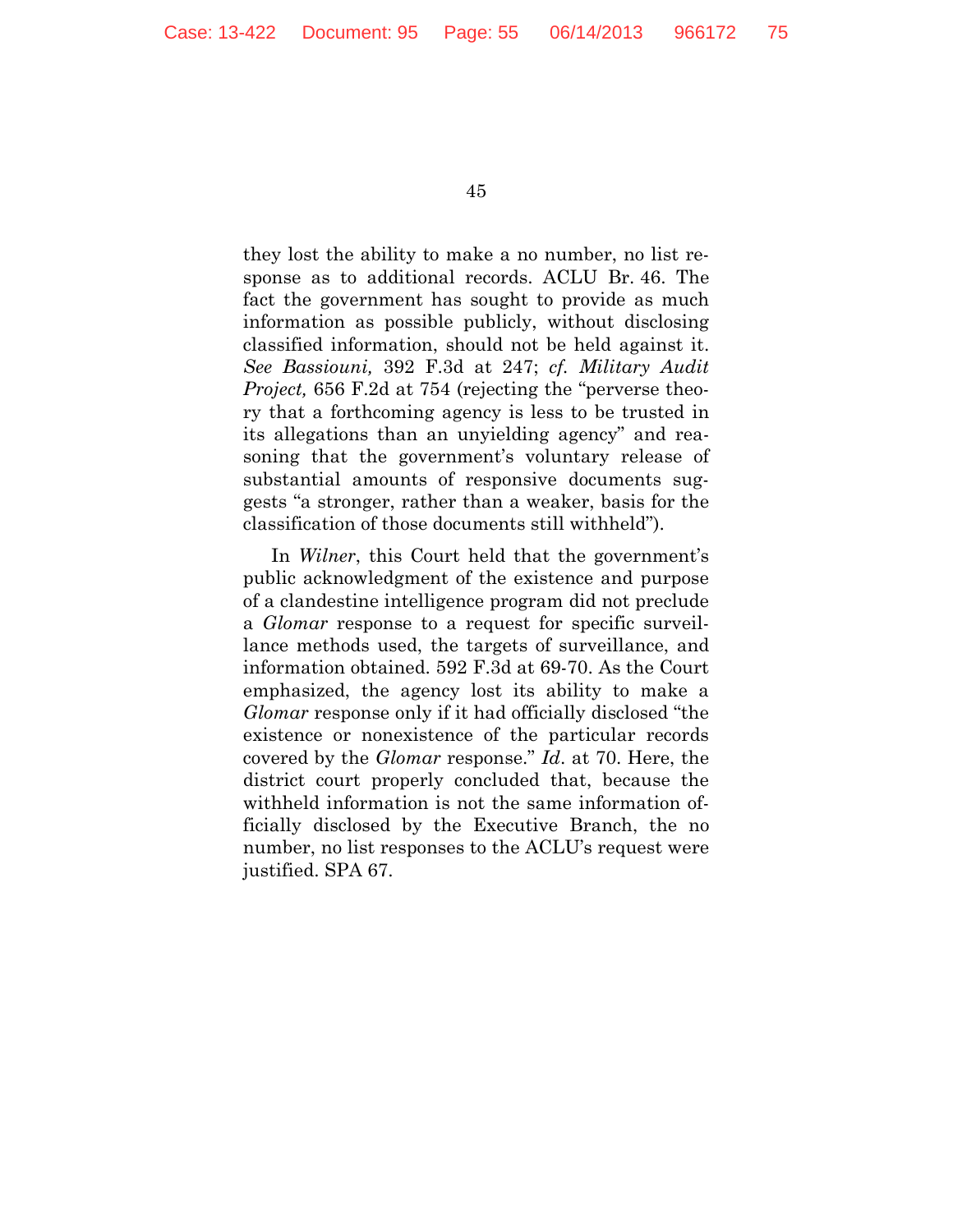# **3. In Light Of Subsequent Public Disclosures By The President And Attorney General, DOJ Can Provide Limited Additional Information About Documents Responsive To The ACLU's Request, But The Government's Responses Otherwise Remain Appropriate.**

As described above (at pp. 23-26, *supra*), following the district court's decision in this case, the government publicly disclosed additional information about the United States Government's use of targeted lethal force, including that the United States conducted the targeting operation that resulted in the Anwar al-Awlaki's death. At the time the agencies processed their responses to the plaintiffs' requests, the United States had not acknowledged its role with respect to any particular individual or operation. An agency, of course, must process a FOIA request at a particular point in time and make its administrative determinations based on the facts at that time. The fact that subsequent developments might have led an agency to respond differently if the same FOIA request were submitted at a later date does not establish that the agency's initial response was inadequate. *See, e.g., Meeropol v. Meese,* 790 F.2d 942, 959 (D.C. Cir. 1986); *Bonner v. Dep't of State,* 928 F.2d 1148, 1152 (D.C. Cir. 1991). Similarly, when an agency submits declarations in support of summary judgment in district court, defending the adequacy of the administrative response to a FOIA request, those declarations are based on the information known to the declarant at that time. Judicial review "properly focuses on the time the determination to withhold is made," *Bonner,*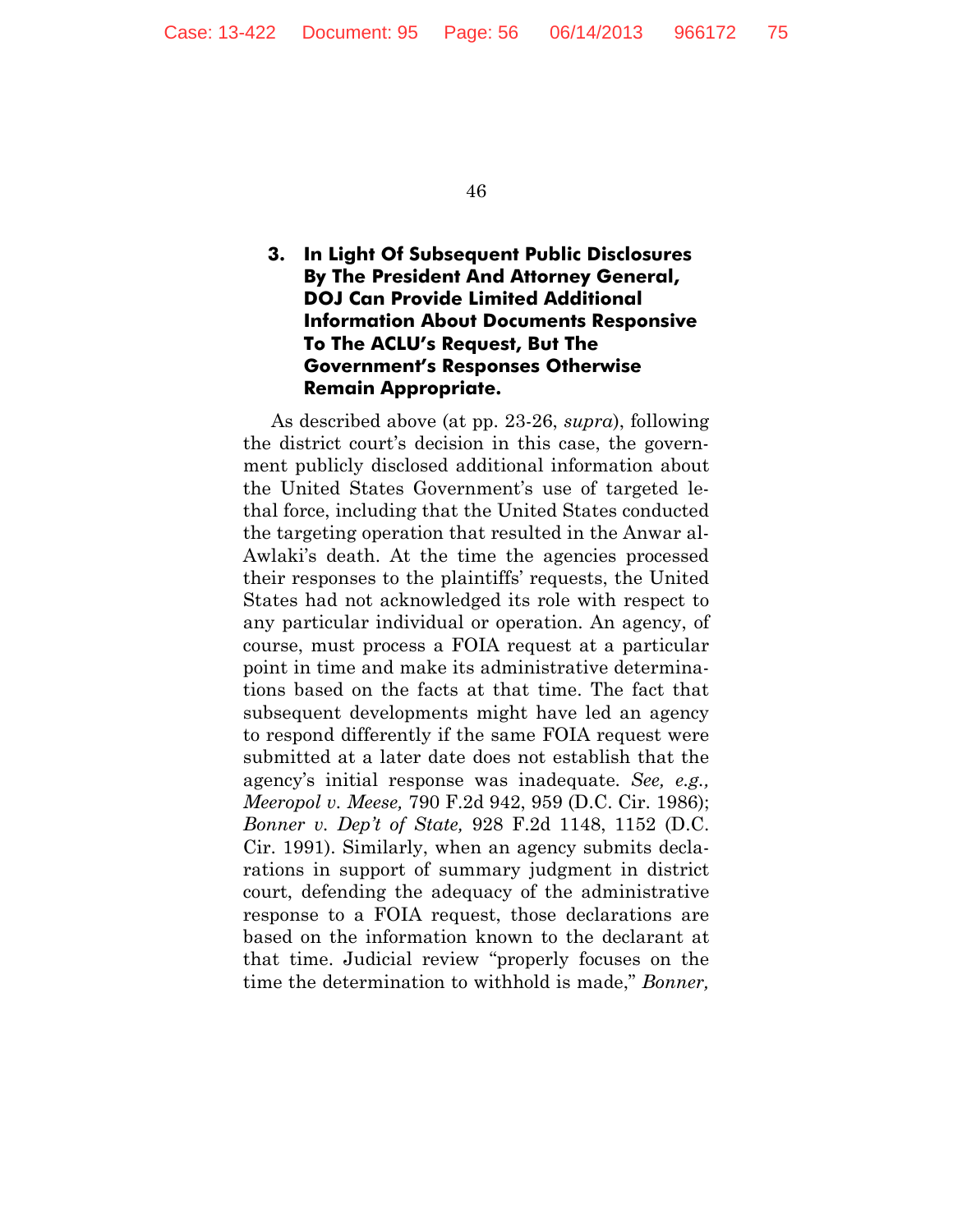928 F.2d at 1152, and this Court should consider whether the district court properly entered summary judgment for the agencies as to the adequacy of their responses to the plaintiffs' FOIA requests at the time those responses were made, and based on the record before that court.

In light of the public interest in these issues, however, the government has evaluated its prior responses in light of public disclosures made after the district court's decision. Given recent acknowledgments by the President and other senior officials of the previously properly classified fact that the United States carried out the targeted strike that killed Anwar al-Awlaki, DOJ has now determined that it can provide some limited additional information about classified documents in its possession that are responsive to the ACLU request. Specifically, DOJ can now disclose that there are a significant number of responsive classified records, consisting of legal advice and analysis (including about al-Awlaki), requests for legal advice, internal Executive Branch legal deliberations (including legal and factual input and comments on draft legal advice and analysis), summaries of legal advice and analysis, internal attorney work product (such as draft legal advice and analysis, preliminary outlines of the same, and related questions and notes), and confidential factual information regarding terrorist organizations and individuals potentially involved in such organizations received from Executive Branch clients. However, even with the President's acknowledgment of the previously properly classified fact that the United States carried out this particular operation, DOJ is not in a position to dis-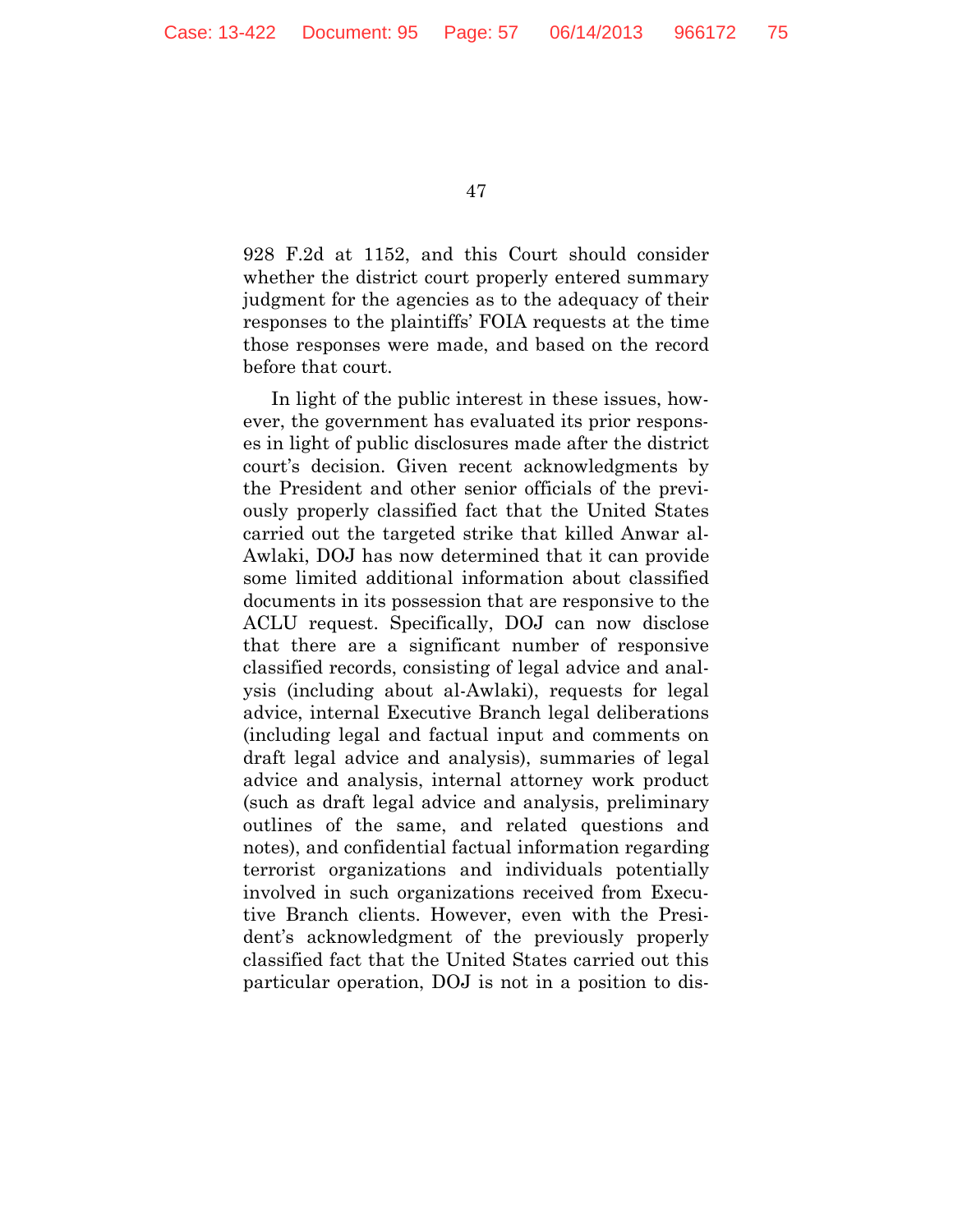close additional details about the dates, nature, recipients, or contents of the classified responsive DOJ records, because such details would tend to reveal information protected under FOIA Exemptions 1, 3, and 5. DOJ's additional disclosures made in response to recent public acknowledgments should not affect (or be relevant to) this Court's review of the district court's legal analysis and conclusion that the administrative record establishes that the withheld information and records sought were properly withheld under Exemptions 1, 3, and/or 5.[13](#page-57-0)

#### **POINT II**

## **THE GOVERNMENT PROPERLY WITHHELD CONFIDENTIAL LEGAL ADVICE MEMORANDA UNDER EXEMPTION 5, AND HAS NOT "ADOPTED" THE WITHHELD DOCUMENTS OR USED THEM AS "WORKING LAW."**

Plaintiffs also contest the agencies' withholding of the OLC-DOD memorandum, the two DOD unclassi-

—————

<span id="page-57-0"></span><sup>13</sup> If, however, the Court determines that the recent public disclosures are relevant to determining whether the agencies' responses to the plaintiffs' FOIA requests were adequate, the government respectfully requests that it be given an opportunity to submit new declarations before the Court considers whether withholding of information is no longer justified in light of those disclosures, which were not addressed in the declarations filed in support of summary judgment.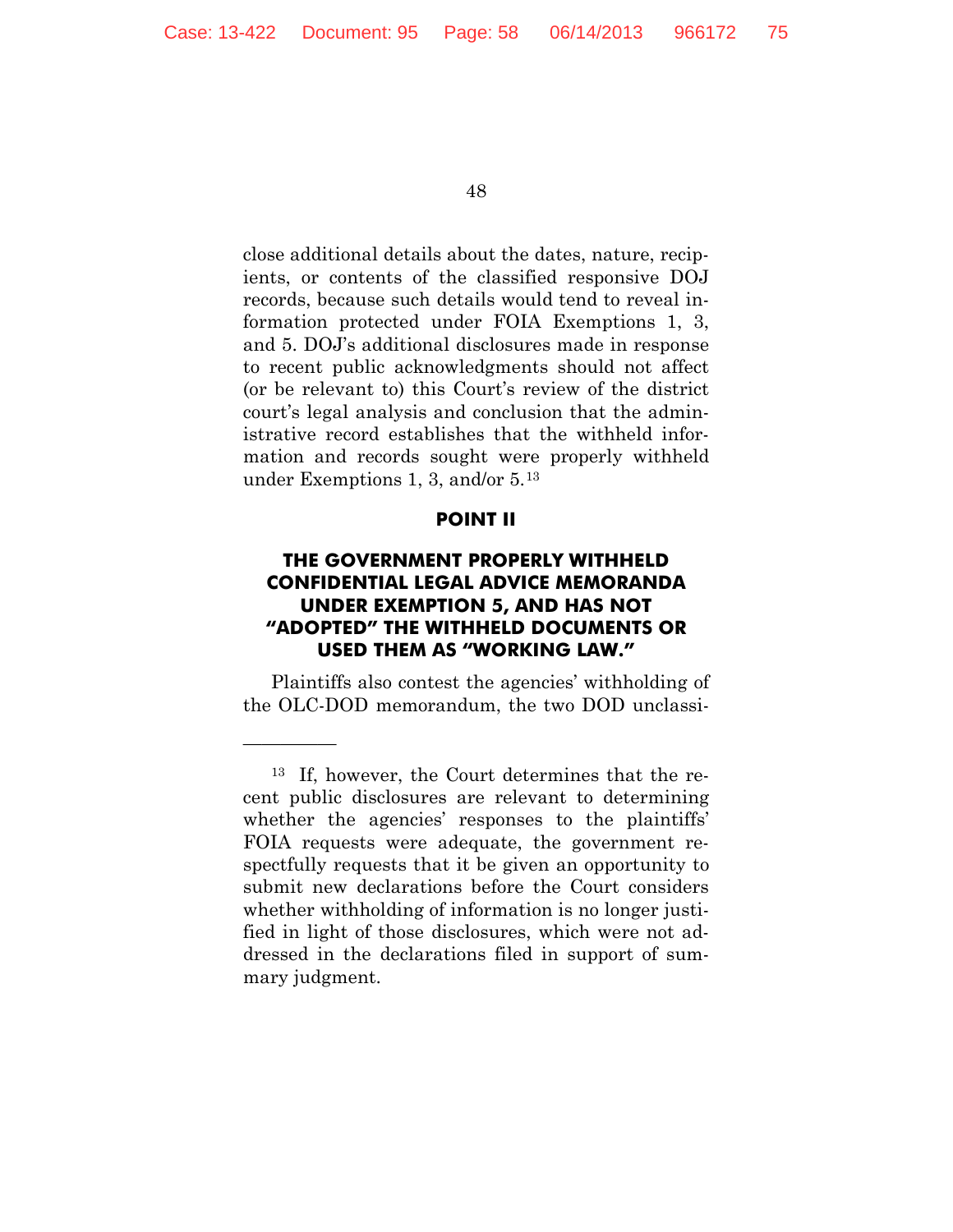fied legal memoranda identified on DOD's *Vaughn*  index, and an unidentified number of additional OLC documents. Those privileged documents were properly withheld under Exemption 5.

# **A. The Government Established That The OLC-DOD Memorandum Is Protected By The Attorney-Client And Deliberative Process Privileges.**

Emphasizing that the government has the burden to establish Exemption 5's applicability, the New York Times argues that the government failed to establish that the OLC-DOD Memorandum contains confidential legal advice or is predecisional and deliberative. NYT Br. 35-38. But the New York Times conceded in district court that the government had satisfied its threshold burden to show that the document was privileged, absent adoption or incorporation by reference. *See* JA 4, Dkt. No. 20, at 14 ("NYT does not dispute that Exemption 5's deliberative process privilege and attorney-client privilege once applied to the OLC DOD Memorandum."); SPA 52.

In any event, the government clearly met its burden. OLC official John Bies explained that the OLC-DOD memorandum "contains confidential legal advice to the Attorney General, for his use in interagency deliberations, regarding a potential military operation in a foreign country." JA 289; *see In re County of Erie,* 473 F.3d 413, 418 (2d Cir. 2007) (attorney-client privilege protects confidential communications between "government counsel and their clients that are made for the purpose of  $* * *$  providing legal assis-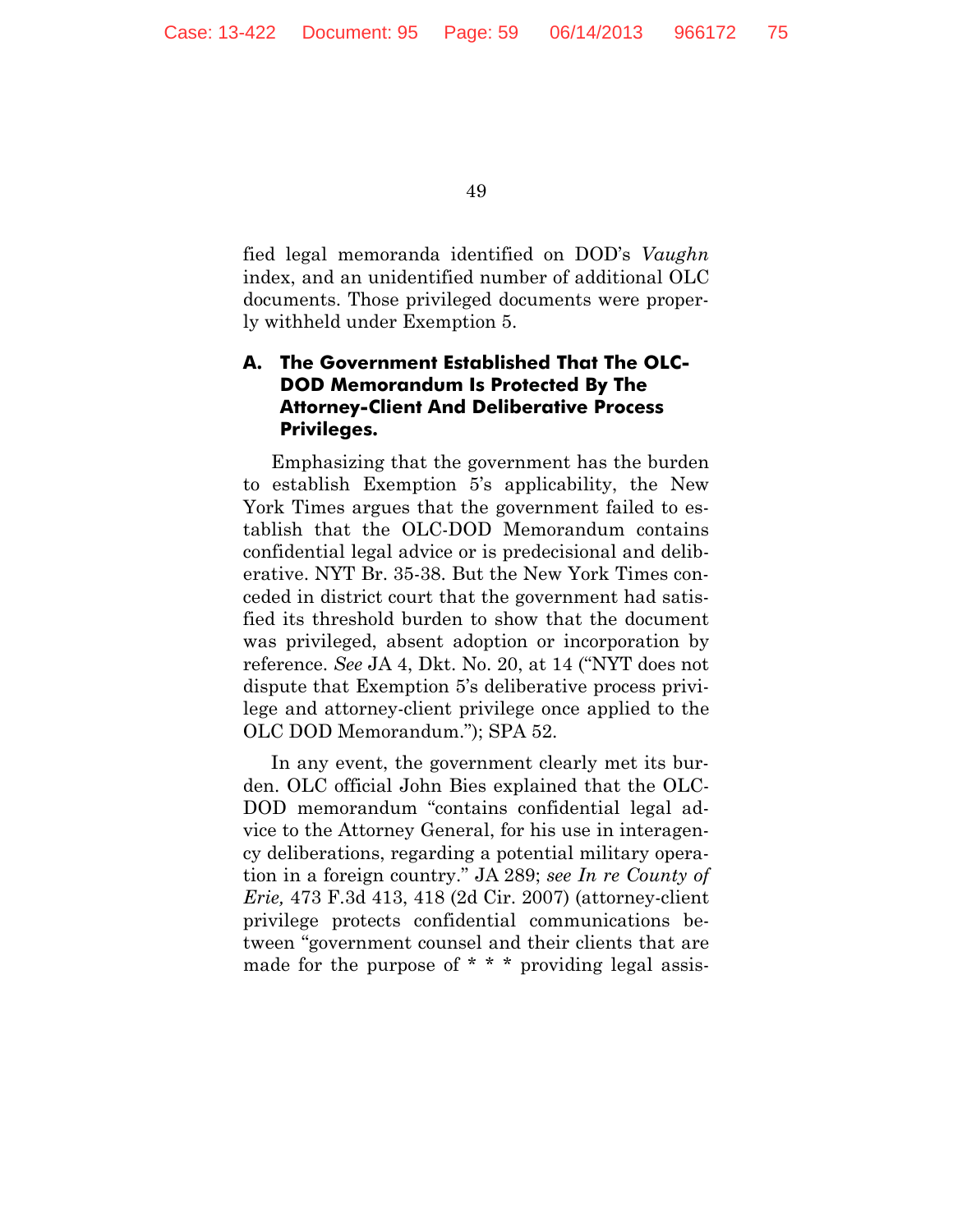tance"). Bies also explained that the document "was prepared in advance of Executive Branch decisions regarding a potential military operation in a foreign country" and "contains confidential legal advice by OLC attorneys to other Executive Branch officials in connection with potential decisions regarding such an operation." JA 289-90; *see Tigue v. DOJ,* 312 F.3d 70, 80 (2d Cir. 2002) (deliberative process privilege protects document "prepared in order to assist an agency decisionmaker"). The New York Times argues that this is insufficient detail about the memorandum's "timing, origins, use, circulation, or disposition," NYT Br. 37, but any lack of detail in the public record is unsurprising given that the document is classified.

**[Classified Insert E]**

—————

## <span id="page-59-1"></span>**B. The Government Has Not "Adopted" The Withheld Legal Memoranda, Nor Do They Constitute An Agency's "Working Law."**

This Court has held that confidential legal advice that would otherwise be protected under Exemption 5 pursuant to the deliberative process and attorneyclient privileges is subject to compelled disclosure if it has been expressly adopted or incorporated by reference by the agency or if it constitutes the agency's "working law." *Brennan Center,* 697 F.3d at 194-95, 199.[14](#page-59-0) The district court correctly concluded (SPA 55- 61) that neither concept applies here.[15](#page-59-1)

<span id="page-59-0"></span><sup>14</sup> In *Brennan Center,* this Court held that, when a predecisional and deliberative document is adopted or incorporated by reference, it also loses the protec-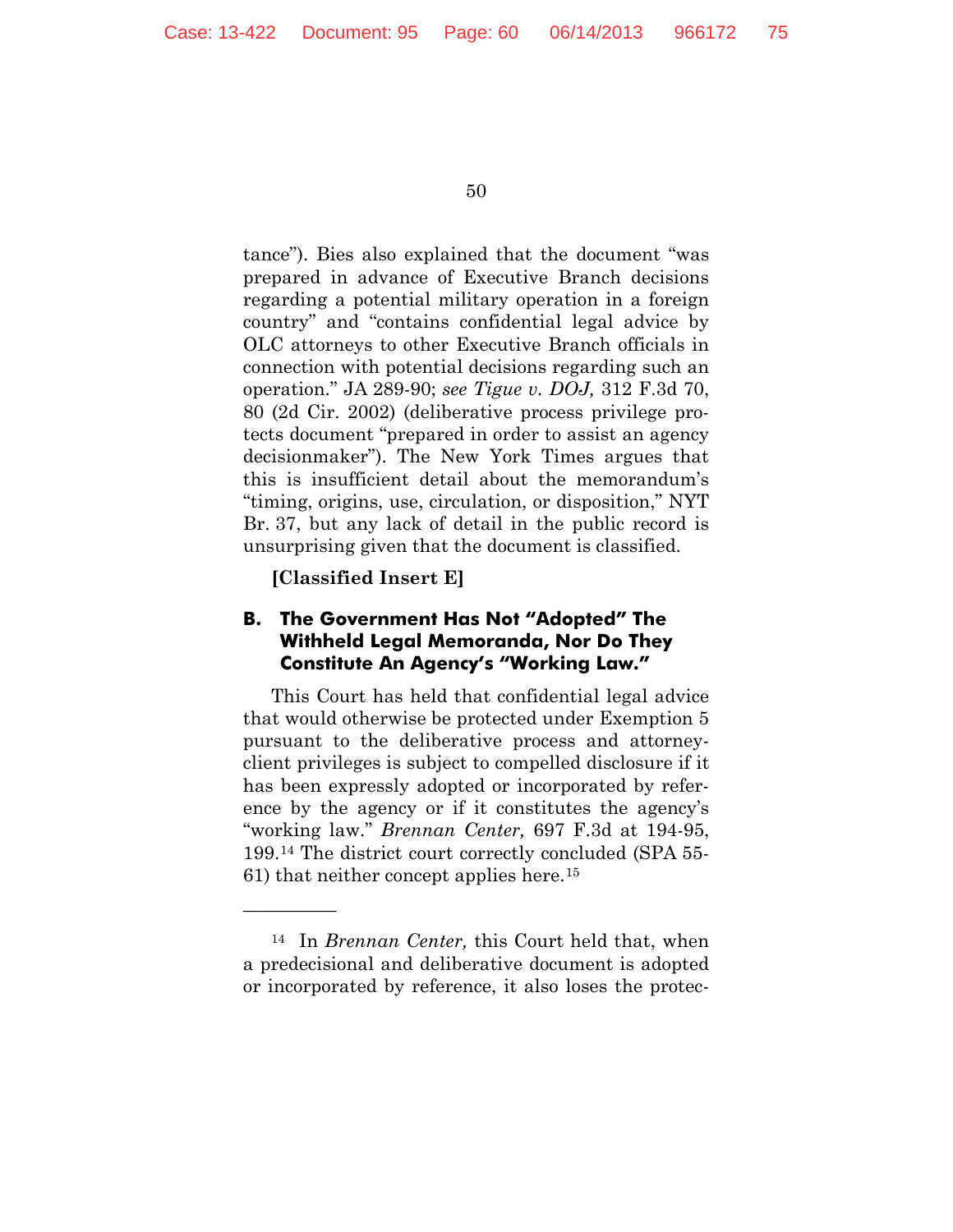—————

51

# **1. No Agency Official Has Publicly Referred To The OLC-DOD Memorandum Or Any Other Withheld Document, Much Less Expressly Adopted The Reasoning In That Document As Agency Policy.**

Plaintiffs have not identified a single instance in which an Executive Branch decisionmaker publicly

tion of the attorney-client privilege. 697 F.3d at 207- 208. In the government's view, that holding was erroneous. *See Federal Open Market Committee v. Merrill,* 443 U.S. 340, 360 n.23 (1979). Although we recognize that *Brennan Center* is binding on a panel of this Court, we preserve the challenge for purposes of any subsequent review.

<sup>15</sup> Furthermore, even if the government had "adopted" privileged legal analysis or used it as "working law" in a manner that stripped it of Exemption 5 protection, the government could not be compelled to disclose any of those legal memoranda that are also protected under Exemption 1 and/or Exemption 3 − and plaintiffs do not claim otherwise. The "adoption" and "working law" theories are limited to the Exemption 5 context and have no relationship to the application of Exemptions 1 and 3. Unless the stringent requirements for official disclosure have been met, the fact that a government official publicly acknowledges the existence of a document protected by Exemption 1 and/or 3 does not undermine the government's interest in protecting the contents of that document from public disclosure.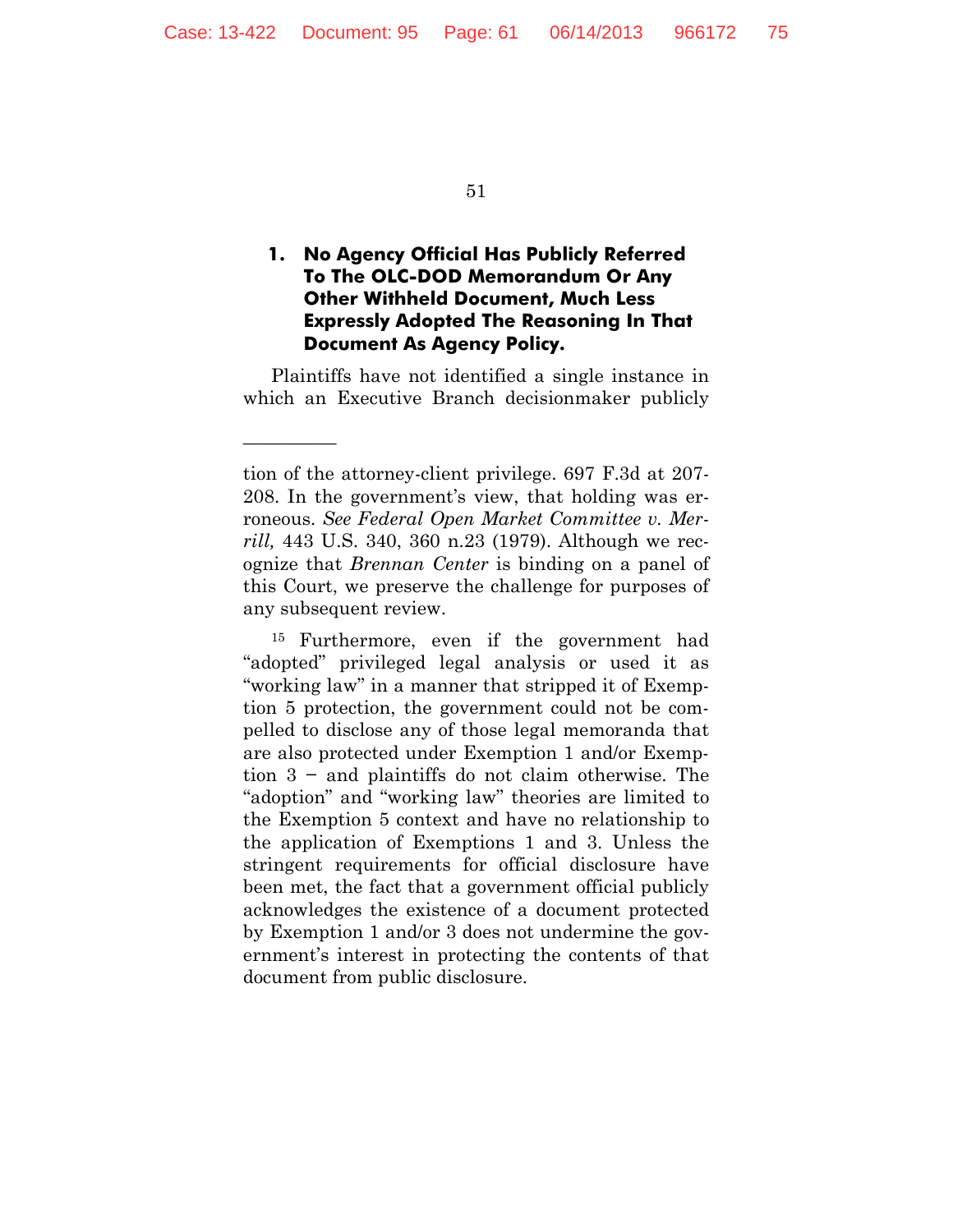invoked as the basis for agency policy the OLC Memorandum, the unclassified legal memoranda in DOD's possession, or any other document withheld under Exemption 5. Indeed, the New York Times explicitly concedes that no government official has "referred specifically to the OLC DOD Memorandum." NYT Br. 46. This precludes a finding of express adoption based on the principles set forth in *Brennan Center*  and *National Council of La Raza v. Department of Justice,* 411 F.3d 350 (2d Cir. 2005).

Contrary to the premise of plaintiffs' argument, NYT Br. 45-49, "express adoption" based on public statements must indeed be express—the decisionmaker must make a considered public reference demonstrating reliance on both the conclusion and the reasoning of the document as the basis for agency policy. In *NLRB v. Sears, Roebuck & Co.*, the Supreme Court emphasized (literally) the requirement that adoption be express. 421 U.S. 132, 161 (1975) (reasoning that a document loses Exemption 5 protection under the deliberative process privilege "if an agency chooses *expressly* to adopt or incorporate [it] by reference"). And in *Brennan Center*, this Court made clear that adoption through public statements requires some "explicit reference" to a specific document. 697 F.3d at 204; *compare id*. at 203-05 (finding express adoption based on two public statements explicitly referencing the document in connection with explaining policy), *with id*. at 205-07 (holding that two draft OLC memoranda were not expressly adopted in the absence of any specific public reference to them by agencies).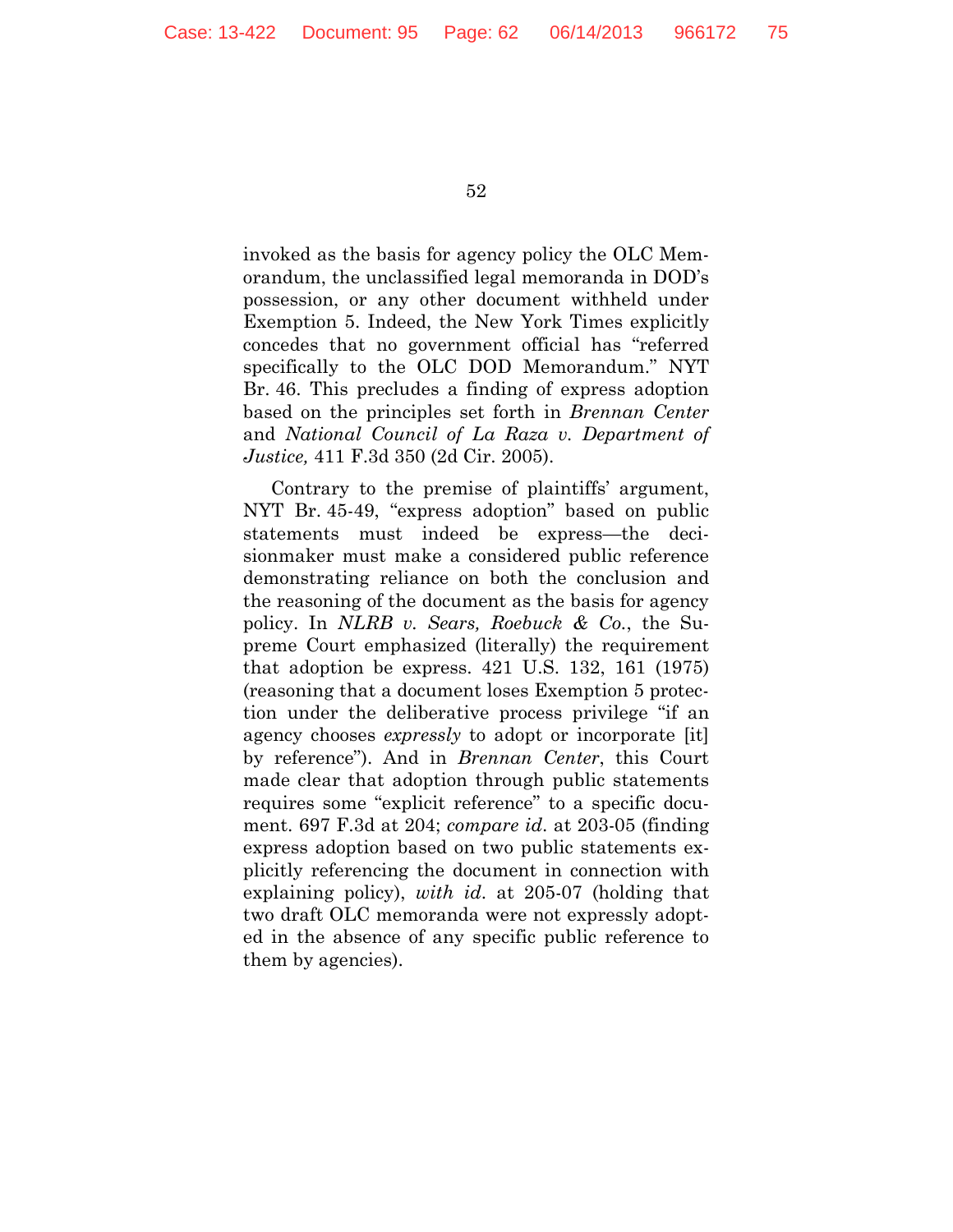Although the New York Times is correct that this Court "eschewed a bright-line test" requiring " 'specific explicit language of adoption or incorporation' " in *La Raza*, NYT Br. 46, the Court made clear that adoption must still be "express" and "explicit." 411 F.3d at 357 & n.5, 359-60. The finding of adoption in *La Raza* was based on multiple public statements by the Attorney General and other senior DOJ officials referencing the withheld document and embracing its conclusion and reasoning. *See id*. at 353- 59. Nothing remotely similar exists here.

Plaintiffs theorize that public discussion by the Attorney General and other Executive Branch officials of the legal principles that apply to U.S. targeting decisions must be similar to the legal advice in the OLC-DOD memorandum and other withheld documents. NYT Br. 48; ACLU Br. 54-55. But the law is clear that "there must be evidence that an agency has *actually* adopted or incorporated by reference the document at issue; mere speculation will not suffice." *Brennan Center*, 697 F.3d at 199 n.9 (citation and quotation marks omitted). As the district court recognized, "there is no suggestion" in any public statements by government officials about the use of targeted lethal force "that the legal reasoning being discussed is the reasoning" in the withheld documents. SPA 58-59. Plaintiffs' adoption argument is based on "sheer speculation" about the content of the withheld documents. SPA 60. At bottom, plaintiffs' argument is that legal advice from OLC and DOD on the topic of targeted lethal operations must be disclosed because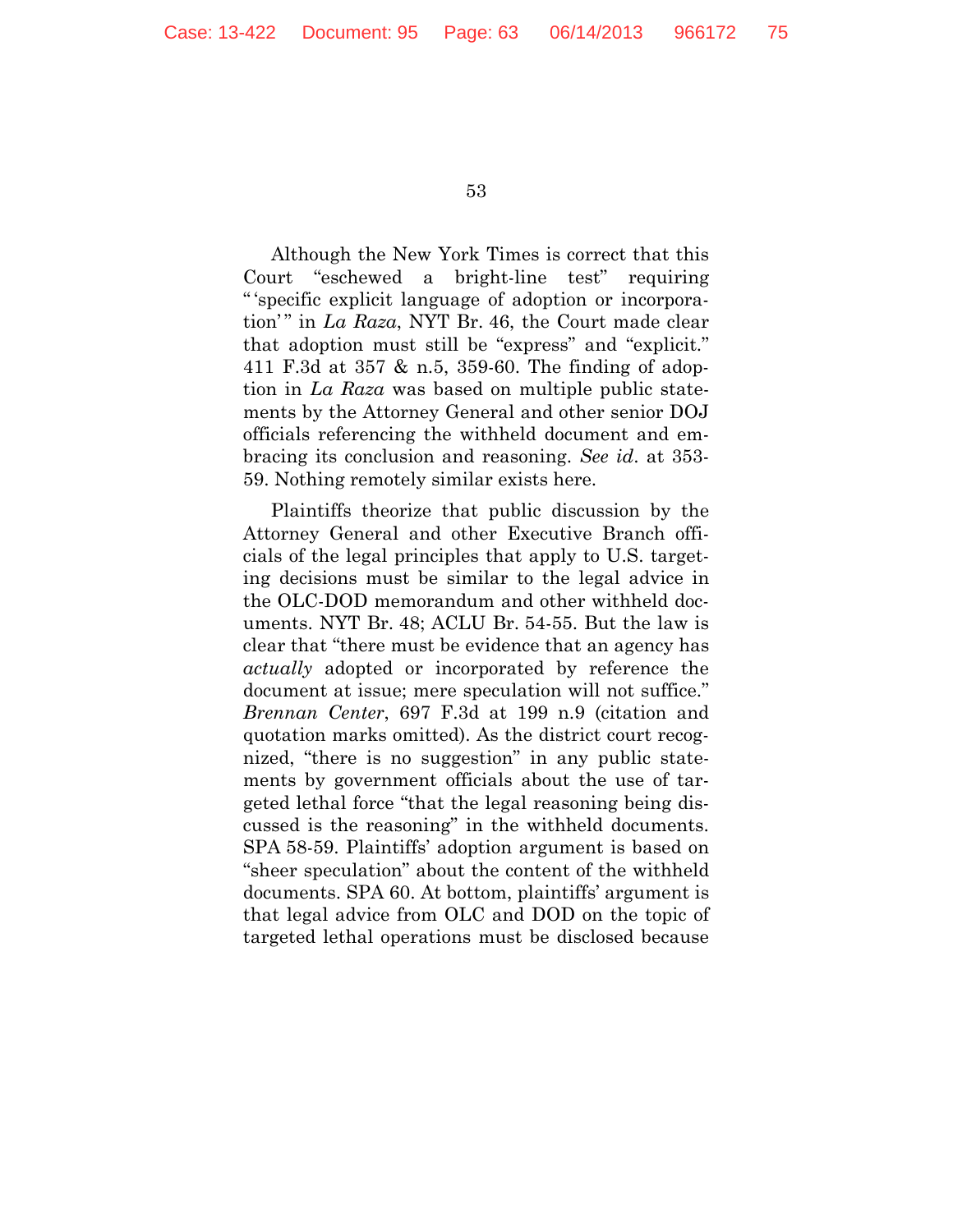government officials publicly discussed that broad topic. That is not the law.[16](#page-63-0) Plaintiffs' proposed rule would have the perverse effect of deterring agencies from describing the legal basis for their conduct publicly out of concern that such explanations would risk removing the protection of the deliberative process and attorney-client privileges for any arguably related predecisional advice.

The district court also correctly rejected plaintiffs' request that the court review the OLC-DOD memorandum *in camera*. *In camera* review of a privileged, predecisional document cannot shed any light on whether any decisionmaker expressly adopted or incorporated that document as agency policy. As the district court observed, "[e]ven if the [OLC-DOD memorandum] contains language *identical* to that uttered by the Attorney General and others in the various public statements on which Plaintiffs rely, that would still not necessarily constitute proof that the Government had adopted *this document in particular* as its policy." SPA 61.

—————

<span id="page-63-0"></span><sup>16</sup> ACLU also claims that "[t]he administration has made clear that the White Paper was drawn from one or more of the OLC memoranda," ACLU Br. 24, but no Executive Branch official has made any such statement. The isolated references to "OLC advice" cited by the ACLU, *id.* 24-25, do not come close to establishing express adoption of the OLC-DOD Memorandum or any other document as government policy.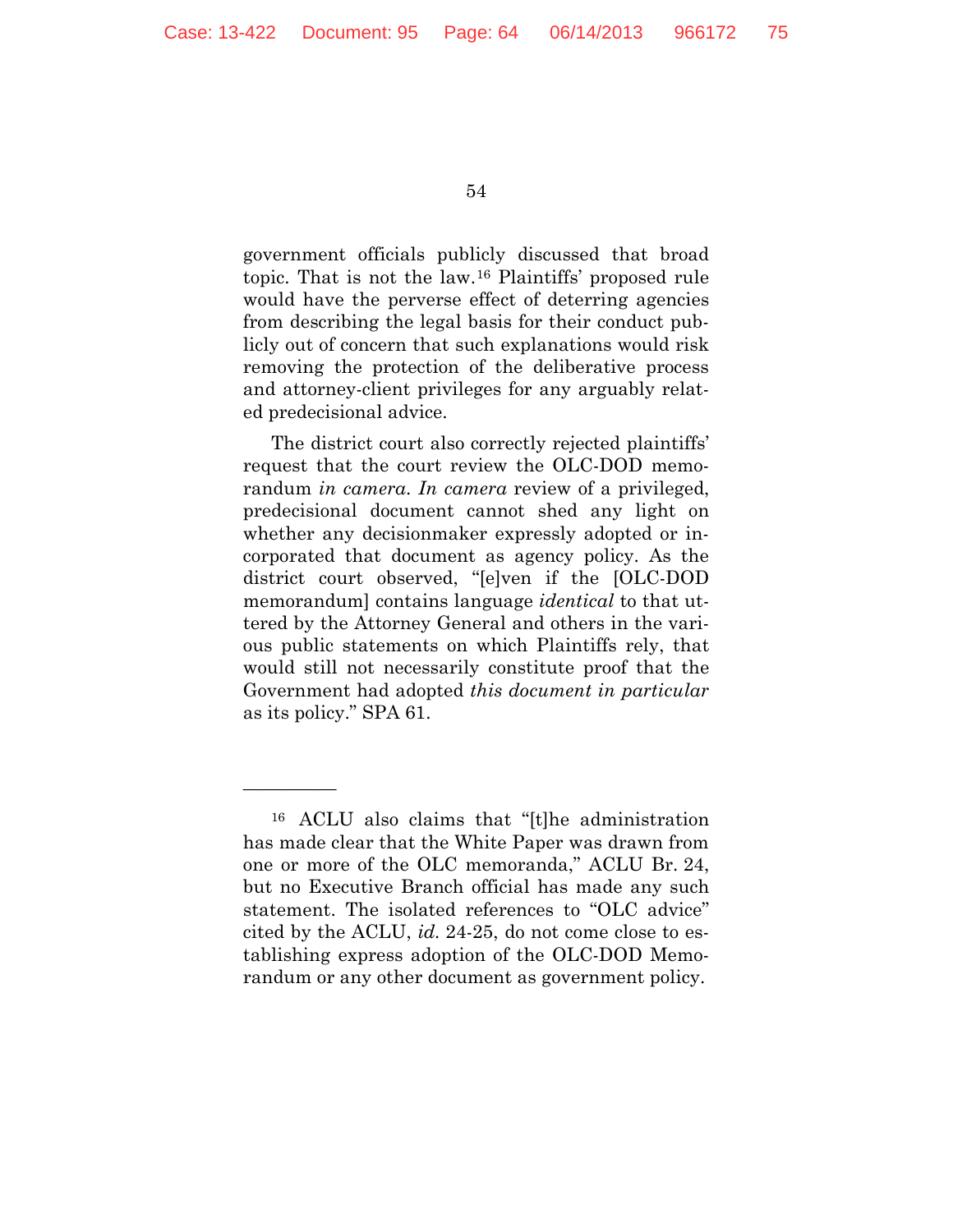Finally, the New York Times urges this Court to consider the "motivation of senior officials in speaking about the legal basis for targeted killing," arguing that *La Raza* requires a finding of adoption "[w]here an explanation is made to 'assure third parties as to the legality of the actions the third parties were being urged to take.'" NYT Br. 48-49. In *La Raza*, highlevel agency officials publicly assured third parties that an OLC memorandum demonstrated "the legality of the actions" the Department of Justice was urging them to take, and that the OLC memorandum was the basis for the agency's own change in policy. 411 F.3d at 357. Here, in contrast, the government has merely identified publicly the legal principles considered in using targeted lethal force, without referencing confidential legal advice memoranda that may have been received or considered.

## **2. The Withheld Legal Memoranda Constitute Confidential Legal Advice, Not Agency "Working Law."**

Plaintiffs fare no better in arguing that the withheld documents constitute agency "working law" subject to compelled disclosure under FOIA. *Brennan Center*, 697 F.3d at 199. Because the withheld legal advice memoranda that plaintiffs seek have no legal effect on private parties, the concept of "working law" is not even potentially applicable here.

As the D.C. Circuit recognized in *Afshar v. Department of State,* "working law" refers to "those policies or rules, and the interpretations thereof, that 'either create or determine the extent of the substantive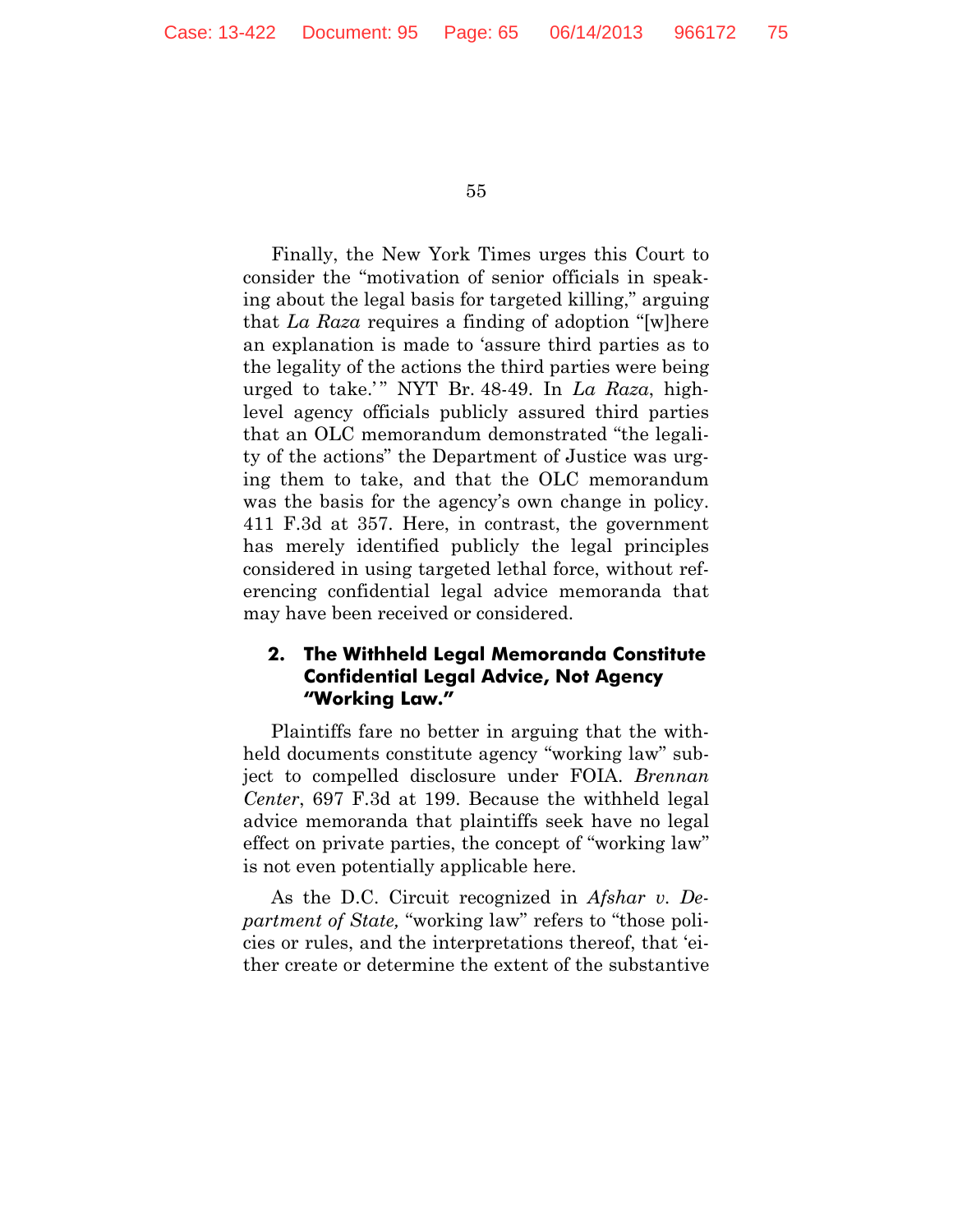rights and liabilities of a person.'" 702 F.2d at 1141 (quoting *Cuneo v. Schlesinger,* 484 F.2d 1086, 1090 (D.C. Cir. 1973)). The basic concept of "working law" derives from FOIA's affirmative requirement that agencies must disclose "rules governing relationships with private parties and [] demands on private conduct." *Dep't of Justice v. Reporters Comm. for Freedom of the Press,* 489 U.S. 749, 772 n.20 (1989) (quotation omitted); *accord Brennan Center,* 697 F.3d at 201-202.

The legislative history of FOIA underscores its focus on rules used by agencies to determine the rights and obligations of the public. FOIA was originally enacted as an amendment to a provision of the Administrative Procedure Act that required agencies to make public agency rules, opinions, and orders that affect the rights and obligations of members of the public. *See* 5 U.S.C. § 1002 (repealed 1966). The core function of the APA's "public information" section was to allow individuals who were subject to federal agency regulation to be aware of the rules that would be applied to them, so that they could adjust their conduct accordingly. *See* H.R. Rep. No. 79-1980, at 21 (1946). Congress retained a similar requirement in FOIA to provide "the private citizen the essential information to enable him to deal effectively and knowledgeably with the Federal agencies" and to prevent him "from losing a controversy with an agency because of some obscure and hidden order or opinion which the agency knows about but which has been unavailable to the citizen." S. Rep. No. 89-813, at 7 (1965).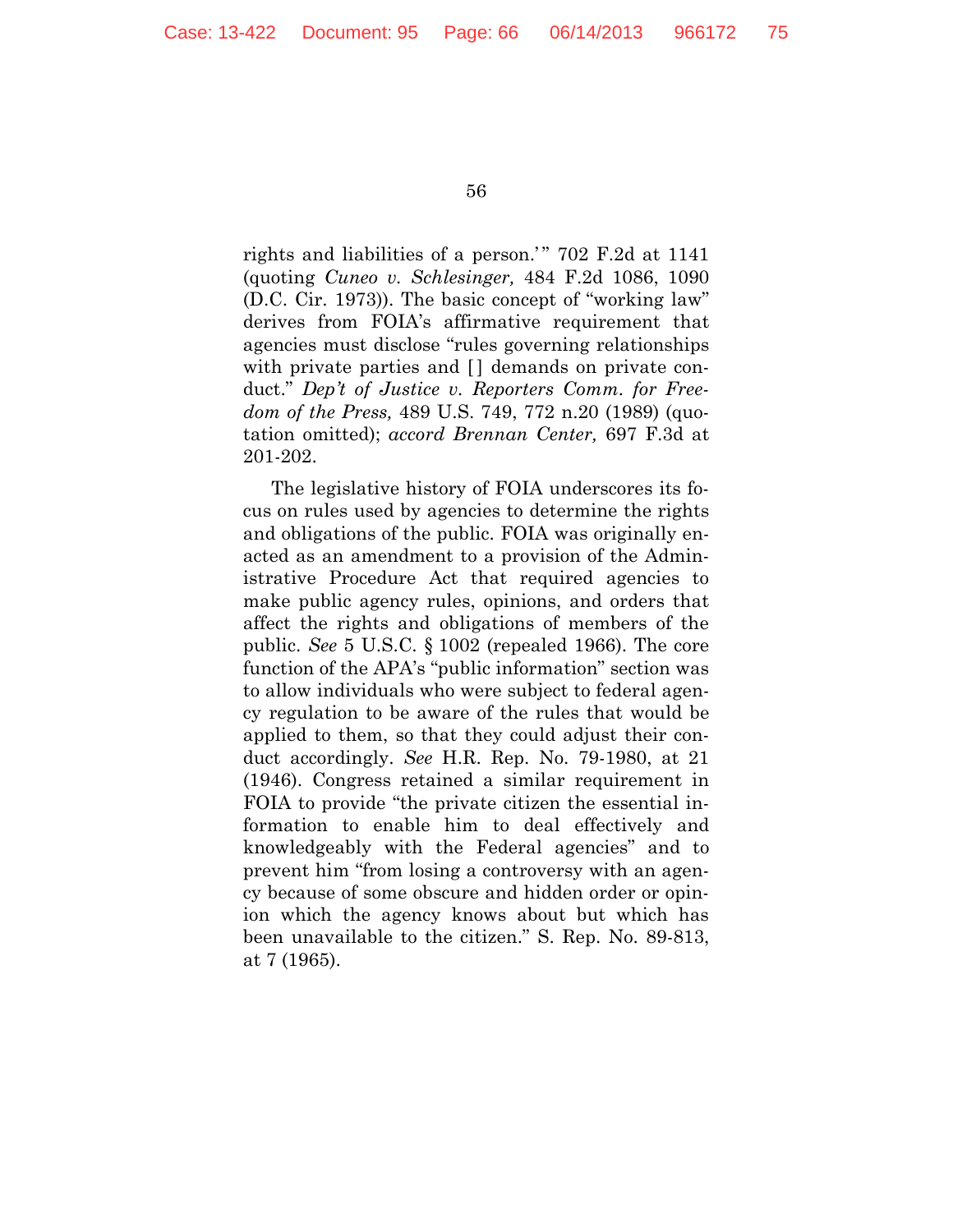—————

57

This aspect of FOIA has no application to the confidential OLC memorandum sought by plaintiffs, which does not opine on the legal rights of the public but rather serves to provide confidential legal advice to the Attorney General and the Executive Branch regarding policy on the use of force. As this Court recognized in *Brennan Center,* OLC's legal advice − as opposed to any decisions or policies that might be informed by that advice − is not the working law of any agency. "OLC's legal advice and analysis informs the decisionmaking of Executive Branch officials on matters of policy, but OLC's legal advice is not itself dispositive as to any policy adopted." 697 F.3d at 203 (quoting declaration of Paul Colborn, OLC Special Counsel). It was precisely on this basis that the Court concluded that the OLC documents in *Brennan Center* were not working law. *Id.* Here, too, the withheld memorandum is not used by agency officials to determine an individual's rights or obligations, and for that additional reason could not constitute "working law" outside the protection of Exemption 5.[17](#page-66-0) Similar-

<span id="page-66-0"></span><sup>17</sup> Furthermore, the OLC-DOD Memorandum was prepared by OLC for the Attorney General. Because the Attorney General is OLC's superior, *see* 28 C.F.R. § 0.5(a), and indeed, OLC exercises the Attorney General's own delegated authority when it provides legal advice, *see id.* § 0.25, legal advice rendered by OLC to the Attorney General obviously could not have been binding. *Cf. Brinton v. Dep't of State*, 636 F.2d 600, 605 (D.C. Cir. 1980) (legal memoranda from the Office of the Legal Adviser, a subordinate, to the Secretary of State were protected by the deliberative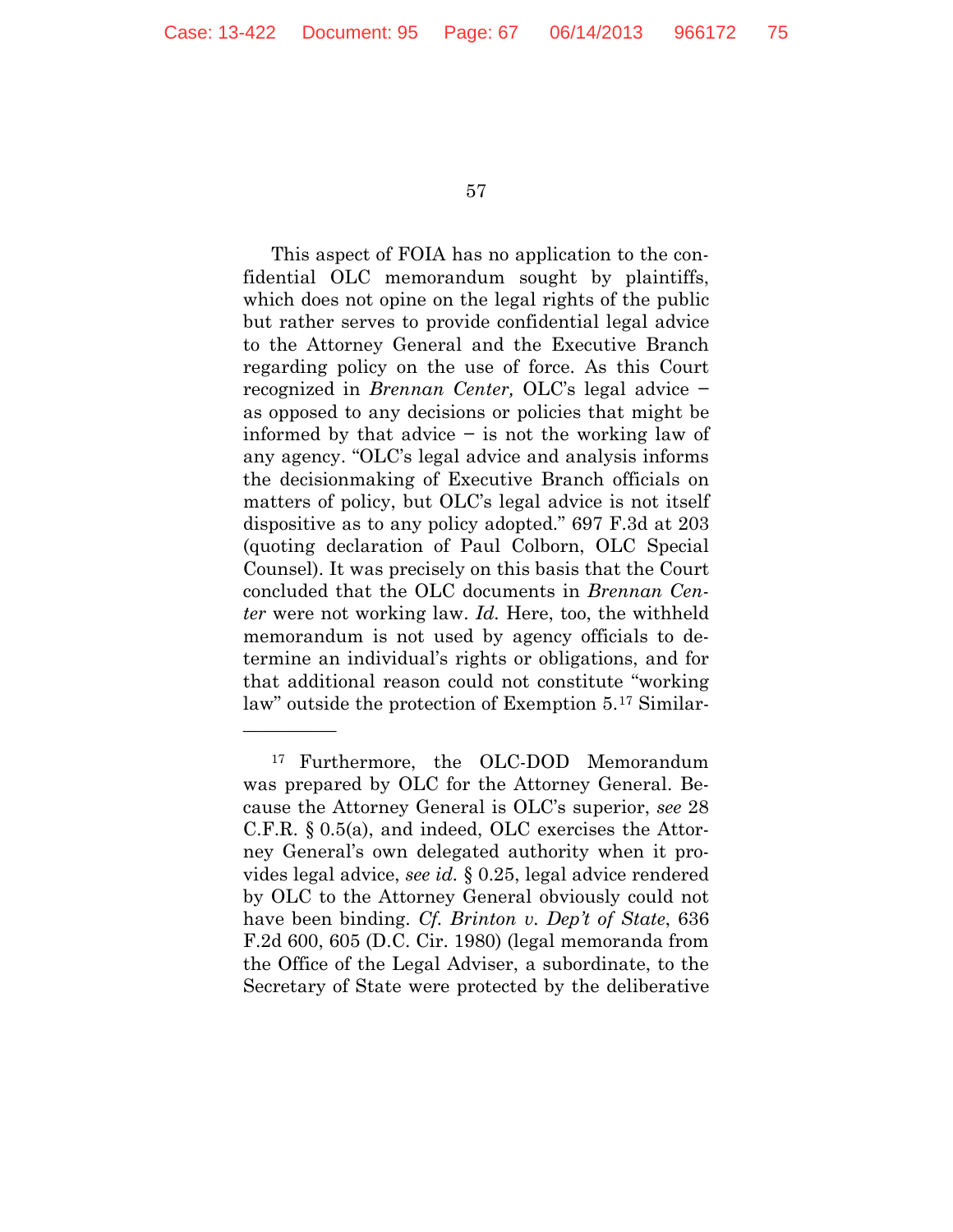—————

58

ly, there is no evidence that the unclassified DOD legal memoranda sought by the ACLU, which were sent from a DOD attorney to an NSC attorney, neither of whom had policymaking authority, JA 865- 866, were "effectively binding" in any respect. *Brennan Center,* 697 F.3d at 203.[18](#page-67-0)

<span id="page-67-0"></span><sup>18</sup> The New York Times relies on *Coastal States Gas Corp. v. Dep't of Energy,* 617 F.2d 854 (D.C. Cir. 1980), *Public Citizen, Inc. v. Office of Mgmt. and Budget,* 598 F.3d 865 (D.C. Cir. 2010), and *Tax Analysts v. IRS,* 294 F.3d 71 (D.C. Cir. 2002), but those decisions involved agency documents that established the rule of decision in particular matters that came before the agency, and have no application to legal advice memoranda that merely inform an agency's policy choices. *See Brennan Center,* 697 F.3d at 200- 201 (describing cases); *see also Coastal States,* 617 F.2d at 867 (requiring disclosure of "secret law" used by agency "in the discharge of its regulatory duties and in its dealings with the public"); *Public Citizen,* 598 F.3d at 875 (requiring disclosure of documents that "reflect[ ] OMB's formal or informal policy on how it carries out its responsibilities," but not documents "mak[ing] recommendations for policy change" or "reflect[ing] internal deliberations on the advisability of any particular course of action"); *Tax Analysts*, 294 F.3d at 80 (requiring disclosure of documents conceded to be "all but identical to" documents

process privilege because the Office of the Legal Adviser "has no authority to make final decisions" concerning U.S. policy).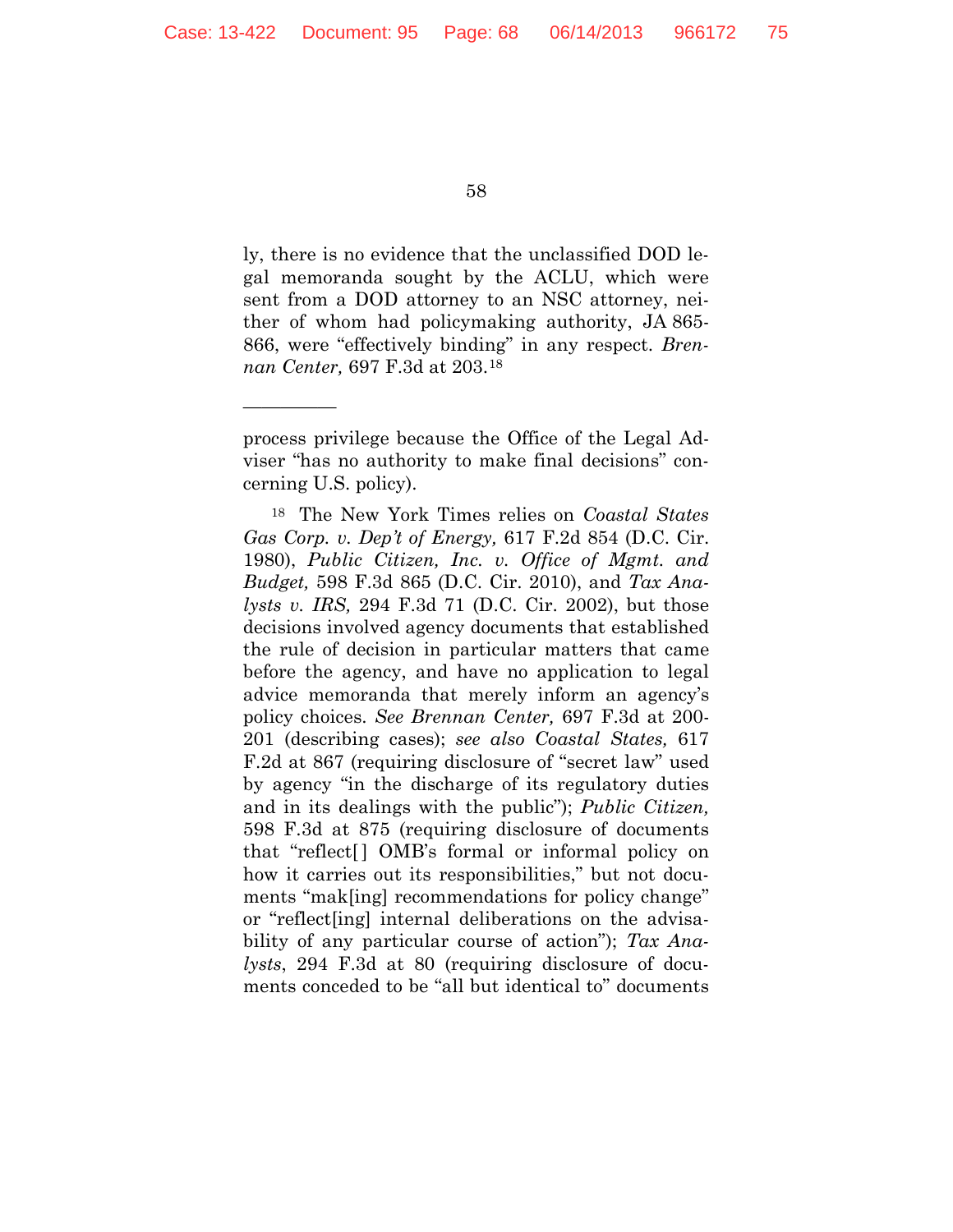John Brennan's statement that "Office of Legal Counsel advice establishes the legal boundaries within which we can operate," ACLU Br. 55, does not transform OLC's confidential legal advice into "working law." As noted *supra*, note 16, plaintiffs offer nothing but speculation that Mr. Brennan's reference to OLC "advice" in fact referred to any particular document, such as the OLC-DOD memorandum.[19](#page-68-0) In any event, even if the government viewed any particular OLC advice as establishing the "boundaries" within which a particular operation would be lawful, the ultimate decision as to whether or in what circumstances to employ targeted lethal force is a policy decision that does not rest with OLC. (See JA 280). It cannot be said that the OLC-DOD memorandum, addressing a potential military operation in a foreign country, "left [the Executive Branch] 'with no decision to make.'" *Brennan Center*, 697 F.3d at 203 (quoting *Sears*, 421 U.S. at 155). As in *Brennan Center*, "[n]o one at the OLC made [any] decision" with regard to that potential military operation. 697 F.3d at 203. Confidential legal advice about potential policy decisions "fits exactly within the deliberative process rationale for Exemption 5" and does not qualify as "secret law." *Brinton v. Dep't of State,* 636 F.2d 600, 604- 605 (D.C. Cir. 1980).

—————

<span id="page-68-0"></span>at issue in prior case, which were circulated to IRS field personnel to apply in their dealings with the taxpaying public).

<sup>19</sup> **[Classified Insert F]**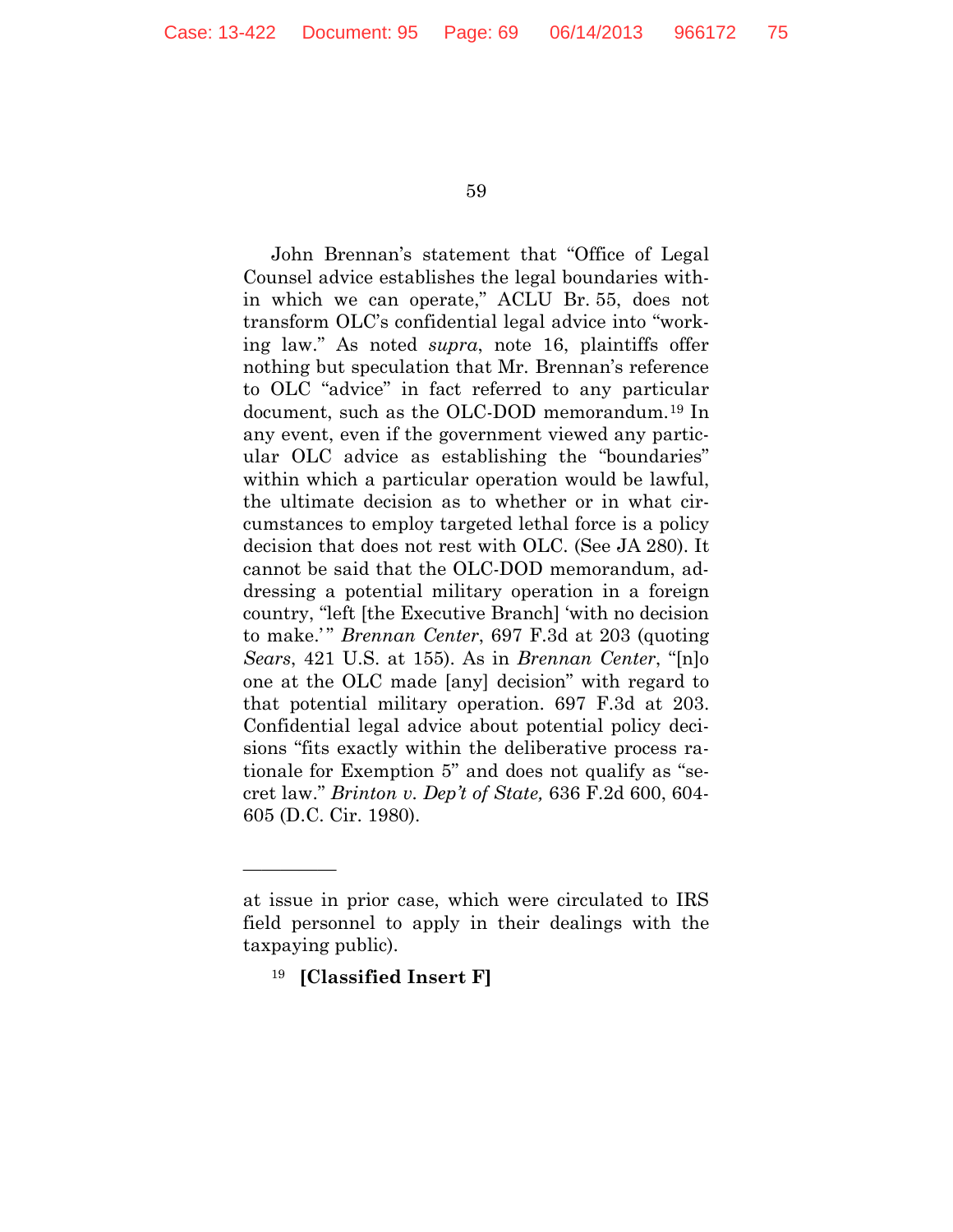#### **POINT III**

## **THE DEPARTMENT OF JUSTICE'S OFFICE OF INFORMATION POLICY CONDUCTED AN ADEQUATE SEARCH FOR RESPONSIVE DOCUMENTS**

The ACLU's last-ditch challenge to the adequacy of the search for responsive documents conducted by OIP is meritless.

The ACLU argues that OIP's search must have been inadequate because another DOJ component discovered responsive documents not identified by OIP, but this Court has emphasized that the fact a search does not identify all responsive documents does not show inadequacy. *See Grand Cent. P'ship, Inc. v. Cuomo,* 166 F.3d 473, 489 (2d Cir. 1999) ("an agency's search need not be perfect, but rather need only be reasonable"). The ACLU also argues that OIP should have realized its search was inadequate based on OLC's discovery of additional documents, but the ACLU's requests were submitted separately to the two different DOJ components, as required by regulation, *see* 28 C.F.R. §§ 16.1(b), 16.3(a), 16.4(a), and were processed separately by officials of the two different components. The ACLU's challenge to the cutoff date for the search is patently without merit, since the cut-off date was the date on which the search commenced. JA 418; *see, e.g., Edmonds Inst. v. U.S. Dep't of Interior*, 383 F. Supp. 2d 105, 110-111 (D.D.C. 2005) (endorsing the start date of a search as an appropriate cut-off date); *Defenders of Wildlife v. U.S. Dep't of Interior,* 314 F. Supp. 2d 1, 12 n.10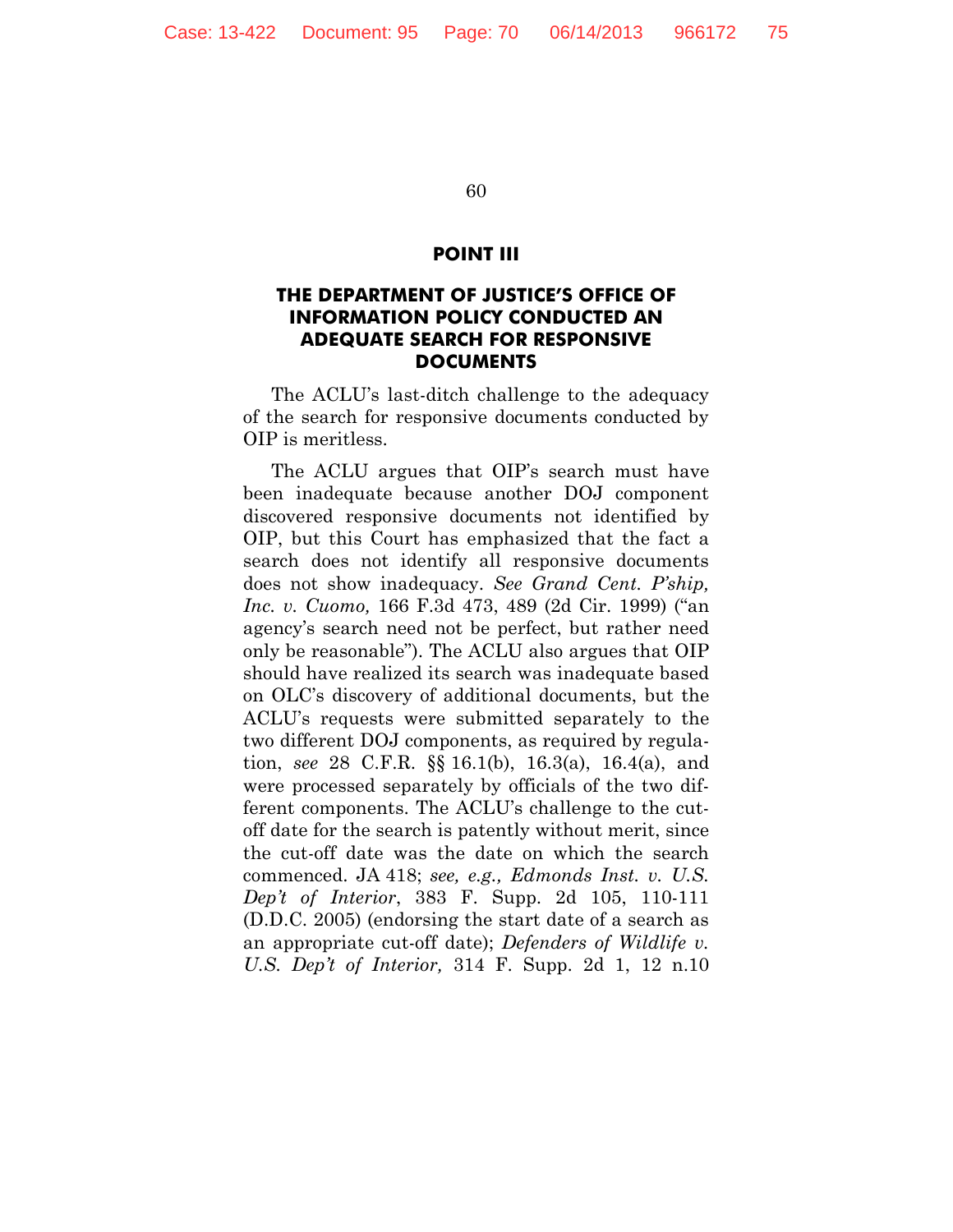(D.D.C. 2004) (same). And the ACLU's argument that the search should have disclosed drafts of a White Paper is erroneous: the ACLU explicitly excluded "draft legal analysis" from the scope of its request. JA 418, 445.

#### **CONCLUSION**

#### **For the foregoing reasons, the judgment of the district court should be affirmed.**

Dated: New York, New York June 14, 2013

Respectfully submitted,

STUART F. DELERY *Acting Assistant Attorney General*

MATTHEW COLLETTE SHARON SWINGLE *Attorneys, Appellate Staff Civil Division, United States Department of Justice*

PREET BHARARA *United States Attorney for the Southern District of New York*

SARAH S. NORMAND *Assistant United States Attorney*

*Attorneys for Defendants-Appellees*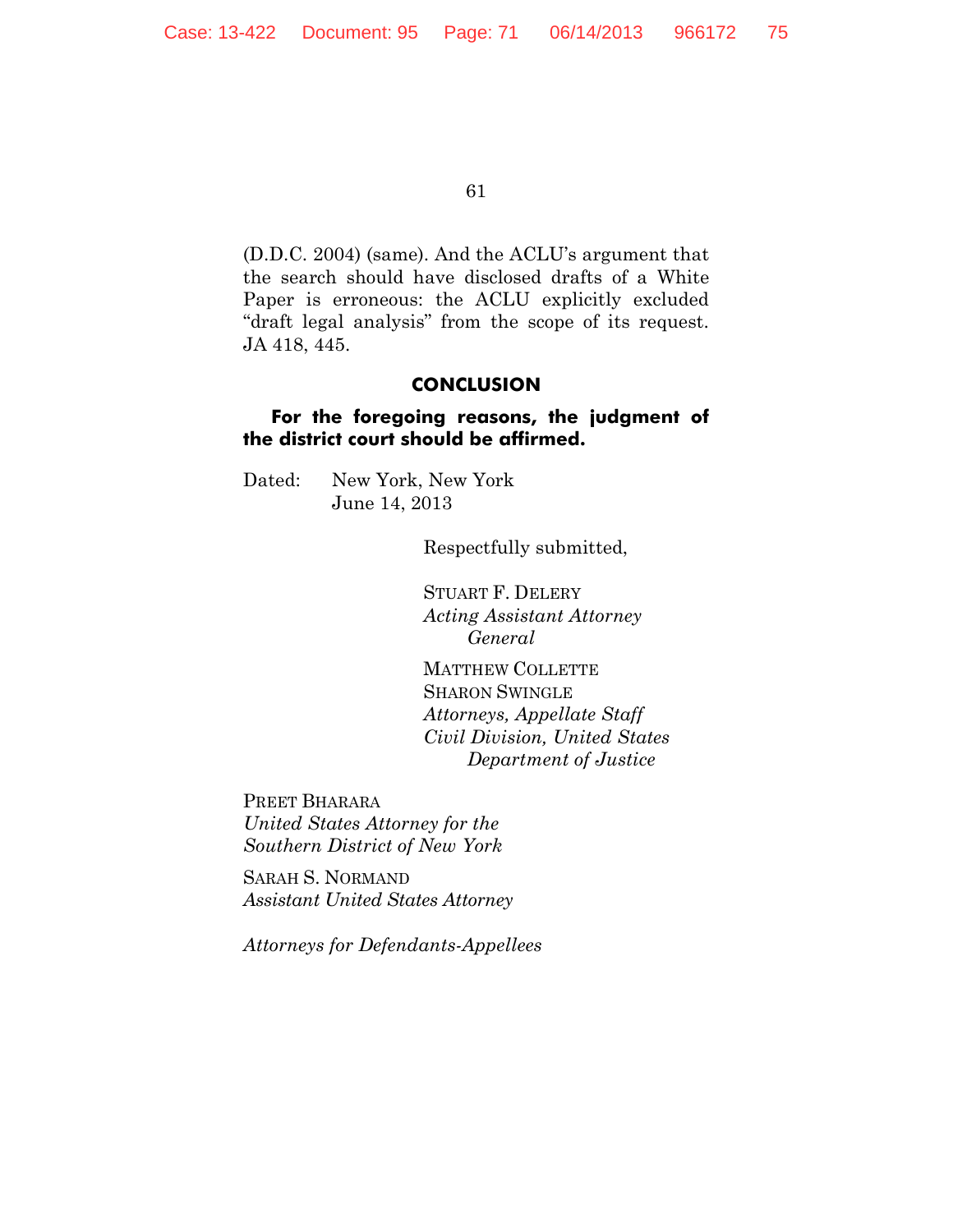#### **CERTIFICATE OF COMPLIANCE**

Pursuant to Rule 32(a)(7)(C) of the Federal Rules of Appellate Procedure, the undersigned counsel hereby certifies that this brief complies with the typevolume limitation of Rule 32(a)(7)(B). As measured by the word processing system used to prepare this brief, there are 13,927 words in this brief.

> PREET BHARARA *United States Attorney for the Southern District of New York*

By: SARAH S. NORMAND *Assistant United States Attorney*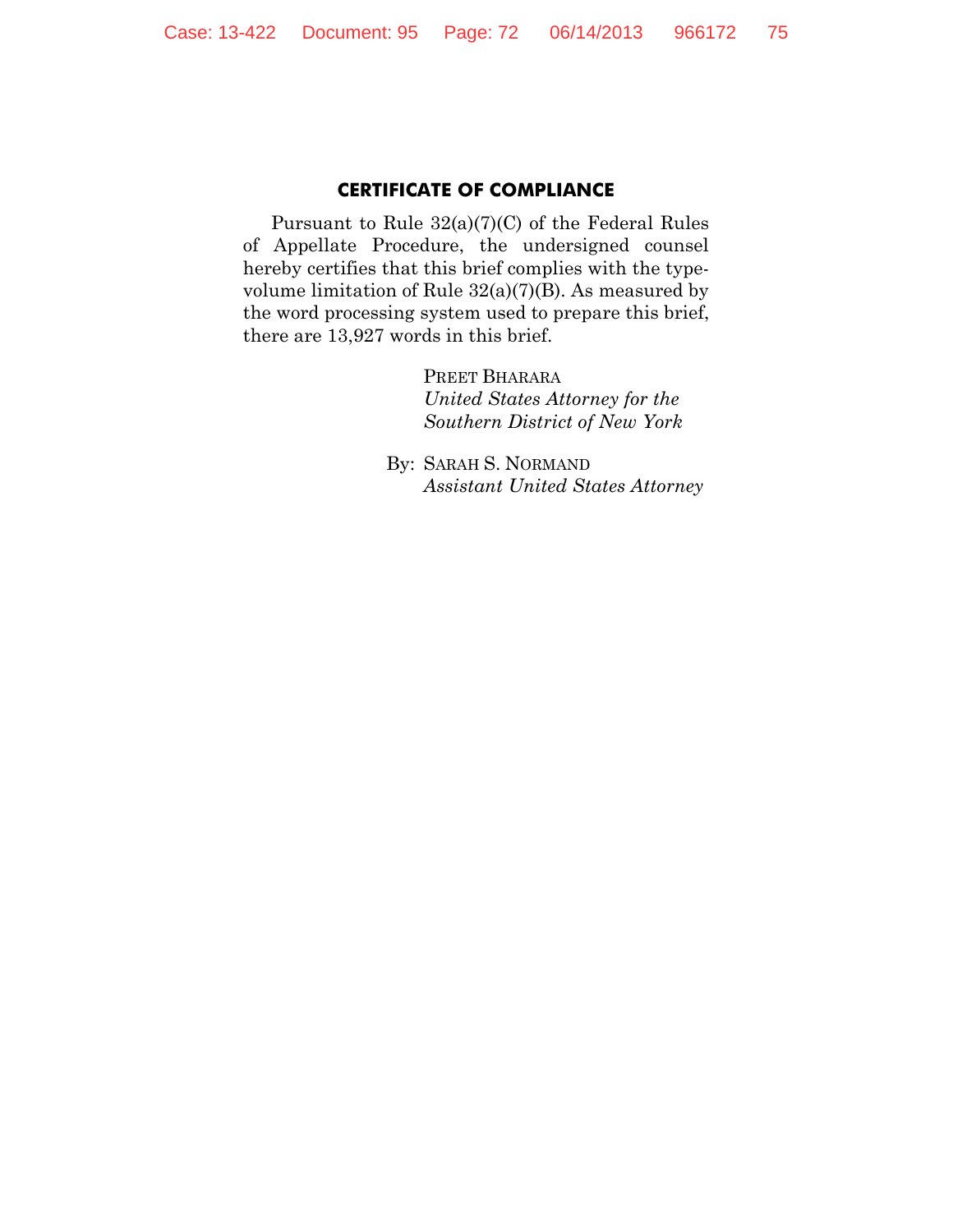Case: 13-422 Document: 95 Page: 73 06/14/2013 966172 75

# **ADDENDUM**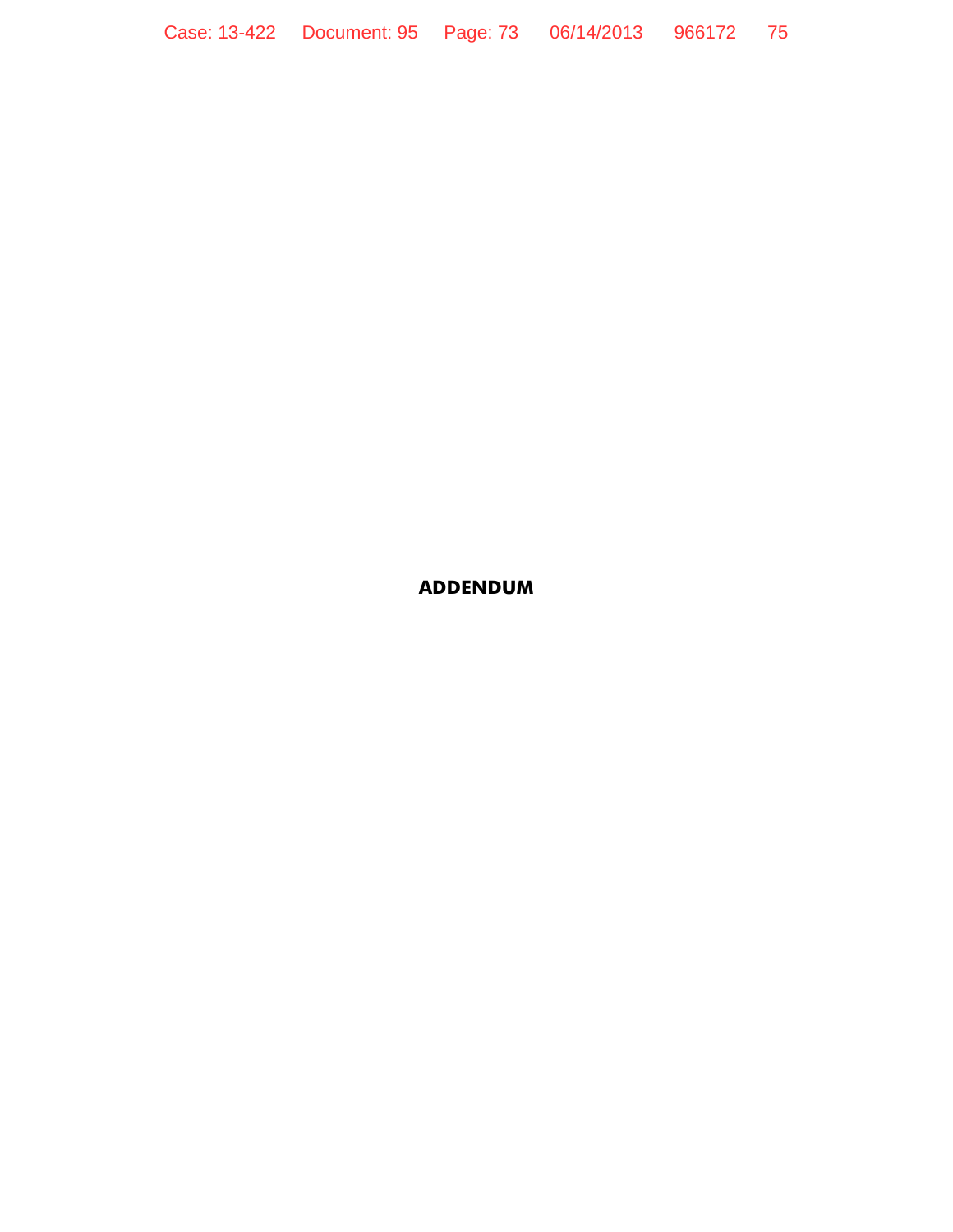#### Add. 1

## **5 U.S.C. § 552(b)(1), (3), (5)**

(b) This section does not apply to matters that are --

(1) (A) specifically authorized under criteria established by an Executive order to be kept secret in the interest of national defense or foreign policy and (B) are in fact properly classified pursuant to such Executive order;

\* \* \*

(3) specifically exempted from disclosure by statute (other than section 552b of this title), if that statute--

(A)(i) requires that the matters be withheld from the public in such a manner as to leave no discretion on the issue; or (ii) establishes particular criteria for withholding or refers to particular types of matters to be withheld; and

(B) if enacted after the date of enactment of the OPEN FOIA Act of 2009, specifically cites to this paragraph.

\* \* \*

(5) inter-agency or intra-agency memorandums or letters which would not be available by law to a party other than an agency in litigation with the agency;

\* \* \* \*